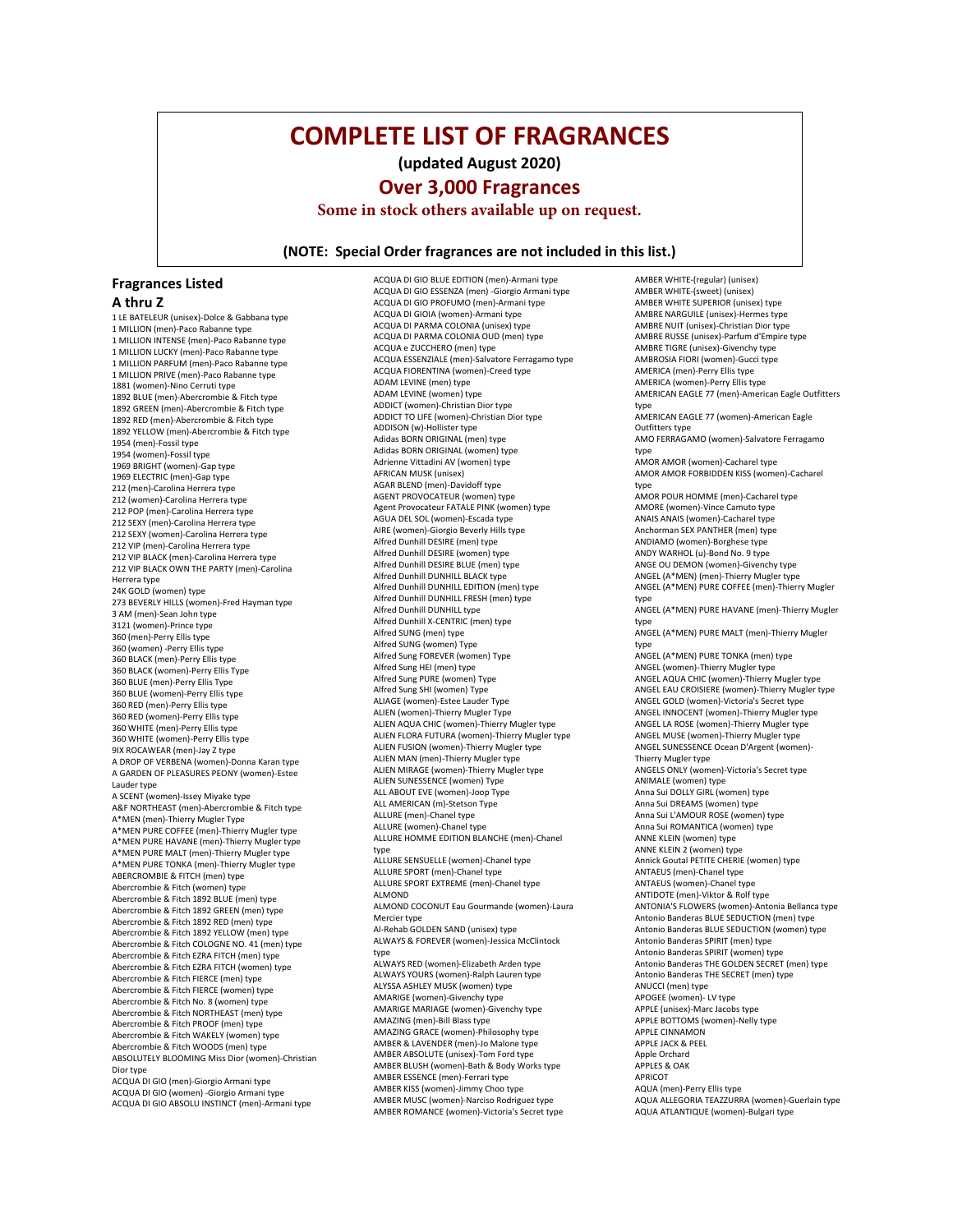AQUA CELESTIA FORTE (unisex)-Maison Francis Kurkdjian type AQUA DIVINA (women)-Bulgari type AQUA MARINE (men)-Bulgari type AQUA MARINE TONIQ (men)-Bulgari type AQUA RUSH (men)-Nautica type Aquolina BLACK SUGAR (women) type Aquolina BLUE SUGAR (men) type Aquolina CHOCOLOVERS (women) type Aquolina GOLD SUGAR (women) type Aquolina PINK FLOWER (women) type Aquolina PINK SUGAR (women) type Aquolina PINK SUGAR LUXURY (women) type Aquolina PINK SUGAR SENSUAL (women) type Aquolina PINK SUGAR SPARKS (women) type Aquolina SIMPLY PINK by Pink Sugar (women) type Aquolina SWEET ME (women) type ARABIAN SANDALWOOD ARAMIS (men) ARAMIS 900 (men) type ARAMIS BLACK (men) type ARAMIS COOL (men) type Aramis HAVANA (men) type ARAMIS LIFE (men) type Aramis MODERN LEATHER (men) type Aramis NEW WEST (men) type Aramis NEW WEST (women) type Aramis TUSCANY (men) type Aramis TUSCANY PER UOMO FORTE (men) type ARAMIS VOYAGER (men) type ARDEN BEAUTY (women)-Elizabeth Arden type ARI (women)-Ariana Grande type ARIANA GRANDE (women) type Ariana Grande MOONLIGHT (women) type Ariana Grande SWEET LIKE CANDY (women) type ARMANI (men)-Armani type Armani (women) type Armani ACQUA DI GIO (men) type Armani ACQUA DI GIO (women) type Armani ACQUA DI GIO ABSOLU INSTINCT (men) type Armani ACQUA DI GIO BLUE EDITION (men) type Armani ACQUA DI GIO ESSENZA (women) type Armani ACQUA DI GIO PROFUMO (men) type Armani ACQUA DI GIOIA (women) type Armani ATTITUDE (men) type Armani BECAUSE IT'S YOU (women) type Armani BLACK CODE (men) type ARMANI CODE (men) -Armani type ARMANI CODE (women)-Armani type ARMANI CODE ABSOLU (men)-Giorgio Armani type ARMANI CODE COLONIA (men)-Armani type ARMANI CODE ICE (men)-Armani type ARMANI CODE LUNA (women) type ARMANI CODE PROFUMO (men) type ARMANI CODE SPORT (men) type ARMANI CODE SUMMER (women) type ARMANI CODE ULTIMATE (men) type ARMANI DIAMONDS (men) type ARMANI DIAMONDS (women) type Armani Diamonds BLACK CARAT (men) type Armani Diamonds BLACK CARAT (women) type Armani DIAMONDS INTENSE (women) type ARMANI EAU D'AROMES (men) type Armani EAU DE NUIT (men) type Armani EMPORIO HE (men) type Armani EMPORIO SHE (women) type Armani GIO (women) type Armani IDOLE D'ARMANI (women) type Armani MANIA (men) Type Armani MANIA (women) type Armani MY WAY (women) type ARMANI NIGHT (men) type ARMANI NIGHT (women) type Armani OCEAN DI GIOIA (women) type Armani SENSI (women) type Armani SENSI WHITE NOTES (women) type ARMANI SI (women) type ARMANI SI INTENSE (women) type ARMANI SI PASSIONE (women) type Armani STRONGER WITH YOU (men) type Armani SUN DI GIOIA (women) type AROMA TONIC (women)-Lancome type AROMATICS ELIXIR (women)-Clinique type AROMATICS IN WHITE (women)-Clinique type ARROGANT (men)-English Laundry type< ARTISAN (men)-John Varvatos type ARTISAN ACQUA (men)-John Varvatos type ARTISAN BLUE (men)-John Varvatos type

ARTISARY FORE (men) Some varvaces cypi AT NIGHT (women)-Naomi Campbell type AT THE BEACH (unisex)-Bath & Body Works type Atelier GRAND NEROLI ABSOLUE (unisex) type Atelier SANTAL CARMIN (unisex) type Atelier TOBACCO NUIT (unisex) type Atelier VETIVER FATAL (men) type ATHLETICS (men)-Tommy Hilfiger type ATLANTIC OCEAN (unisex ) ATMAN (men)-Phat Farm type ATTITUDE (men)-Armani type ATTRACTION (women)-Lancome type AU THE BLANC (women)-Bulgari type AU THE ROUGE (women)-Bulgari type AU THE VERT (women)-Bulgari type AV Adrienne Vittadini (women) type Aveda SHAMPURE (women) type AVENTUS (men)-Creed type AVENTUS (women)-Creed type Avon OUTSPOKEN INTENSE (women) type Axe CLIX (men) type Axe DARK TEMPTATION (men) type Axe ESSENCE (men) type Axe MUSICSTAR (men) type AXE PEACE (men) type Axe PHEONIX (men) type Axe UNLIMITED (men) type AZURE (men)-Bentley type AZURE LIME (unisex)-Tom Ford type Azzaro AZZURA (women) type Azzaro CHROME (men) type Azzaro CHROME AQUA (men) type Azzaro CHROME EXTREME (men) type Azzaro CHROME INTENSE (men) type Azzaro CHROME LEGEND (men) type Azzaro CHROME PURE (men) type Azzaro CHROME FORE (men) type Azzaro CHROME UNITED (men) type Azzaro ELIXIR (men) type Azzaro NIGHT TIME (men) type Azzaro ONYX (men) type Azzaro PURE VETIVER (men) type Azzaro TWIN (women) type Azzaro WANTED (men) type Azzaro WANTED BY NIGHT (men) type Azzaro WANTED GIRL (women) type Azzaro WANTED TONIC (men) type AZZURA (women)-Azzaro type BABY DOLL (women)-Yves Saint Laurent type BABY GIRL (women)-Kim Kardashian type BABY GRACE (women)-Philosophy type Baby Phat DARE ME (women)-Kimora Lee Simmons type Baby Phat FABULOSITY (women)-Kimora Lee Simmons type BABY PHAT GODDESS (women)-Kimora Lee Simmons type Baby Phat LUV ME (women) type Baby Phat SEDUCTIVE GODDESS (women)-Kimora Lee Simmons type BABY POWDER BACCARAT ROUGE 540 (unisex)-Maison Francis Kurkdjian type BACK TO BLACK (unisex) type BAD (men)-Diesel type BAD BOY (men)-Carolina Herrera type BADDIE (women)-Kim Kardashian type BAISER VOLE (women)-Cartier type BAL A VERSAILLES (women)-Jean Desprez type BALDESSARINI (men)-Hugo Boss type BALDESSARINI AMBRE (men)-Hugo Boss type BALDESSARINI DEL MAR (men)-Hugo Boss type Balenciaga FLORABOTANICA (woman) type BALENCIAGA PARIS (women) type BALSAM BAMBOO (women)-Gucci type BANANA BANANA NUT BREAD BANANA REPUBLIC (unisex)-Banana Republic type Banana Republic MODERN (men) type Banana Republic MODERN (women) type Banana Republic REPUBLIC OF MEN (men) type Banana Republic REPUBLIC OF WOMEN (women) type BANG (men)-Marc Jacobs type BANG BANG (men)-Marc Jacobs type BARACK OBAMA (men)-Parfums Deray type BASIC INSTINCT (women)-Victoria's Secret type

ARTISAN PURE (men)-John Varvatos type

BASIL & NEROLI (unisex)-Jo Malone type BATH IV (women)-Bobbi Brown type Bath & Body Works AMBER BLUSH (women) type Bath & Body Works AT THE BEACH (unisex) type Bath & Body Works BLACK RASPBERRY VANILLA type Bath & Body Works BUTTER COOKIE type Bath & Body Works BUTTERFLY FLOWER (women) type Bath & Body Works COOL COCONUT SURF type Bath & Body Works COTTON BLOSSOM type Bath & Body Works COUNTRY APPLE type Bath & Body Works CUCUMBER CANTALOUPE type Bath & Body Works CUCUMBER MELON type Bath & Body Works DARK KISS (women) type Bath & Body Works GARDENIA type Bath & Body Works HONEYSUCKLE type Bath & Body Works ICED PINEAPPLE type Bath & Body Works IN THE STARS (women) type Bath & Body Works JAPANESE CHERRY BLOSSOM type Bath & Body Works JASMINE VANILLA type Bath & Body Works JUNIPER BREEZE type Bath & Body Works LAVENDER FLOWERS type Bath & Body Works MIDNIGHT POMEGRANATE (women) type Bath & Body Works MOONLIGHT PATH type Bath & Body Works P.S. I LOVE YOU (women) type Bath & Body Works PEARBERRY type Bath & Body Works PECAN PASSION type Bath & Body Works PEONY type Bath & Body Works PLUMERIA type Bath & Body Works PUMPKIN PIE PARADISE Type Bath & Body Works RED CURRANT & THYME type Bath & Body Works SEXY DAHLIA RUSH (women) type Bath & Body Works SHEA CASHMERE (women) type Bath & Body Works SIMPLY DIVINE CHERRY PIE type Bath & Body Works SWEET PEA type Bath & Body Works TWILIGHT WOODS (women) type Bath & Body Works VELVET SUGAR (women) type Bath & Body Works WARM VANILLA SUGAR type Bath & Body Works WHITE TEA GINGER type BCBG MAX AZRIA (women) type BCBGIRLS METRO (women)-Max Azria type BCBGIRLS NATURE (women)-Max Azria type BCBGIRLS SEXY (women)-Max Azria type BE DELICIOUS (men) -Donna Karan type BE DELICIOUS (women)-Donna Karan type BE DELICIOUS FRESH BLOSSOM (women)-Donna Karan type BE DELICIOUS HEART LONDON (women)-Donna Karan type BE DELICIOUS HEART RIO (women)-Donna Karan type BE DELICIOUS JUICED (women)-Donna Karan type BE JEWELED (women)-Vera Wang type BE TEMPTED (women)-Donna Karan type BEACH (women) -Bobbi Brown type BEACH ANGEL SUMMER (women)-Victoria's Secret type BEAU DE JOUR (men)-Tom Ford type BEAUTIFUL (women)-Estee Lauder type BEAUTIFUL LOVE (women)-Estee Lauder type BEAUTIFUL SHEER (women)-Estee Lauder type BEAUTY (women)-Calvin Klein type BEAUTY (women)-Elizabeth Arden type BEBE LOVE (women) type BECAUSE IT'S YOU (women)-Armani type BECAUSE OF YOU (women)-Jordan Sparks type BECKHAM INTIMATELY (women)-Victoria Beckham type BECKHAM SIGNATURE (men)-David Beckham type BECKHAM SIGNATURE (women)-David Beckham type BEL AMI (men)-Hermes type BEL AZUR (women)-Tory Burch type BELIEVE (women)-Britney Spears type BELLA (women)-Vince Camuto type BELLA BLANCA (women)-Oscar De La Renta type BELLA ROSA (women)-Oscar De La Renta type BELLE DE OPIUM (women)-Yves Saint Laurent type BELLISSIMA (women)-Blumarine type Benetton COLORS (women) type BENJOIN 19 MOSCOW (unisex)-Le Labo type BENTLEY AZURE (men) type BENTLEY INTENSE (men) type BERGAMOT CITRUS (unisex)-Fresh type BERLIN PLAYBOY (men) type BETSEY JOHNSON (women)-Betsey Johnson type Betsey Johnson TOO TOO (women) type BETWEEN US (women)-One Direction type BEYONCE HEAT (women) type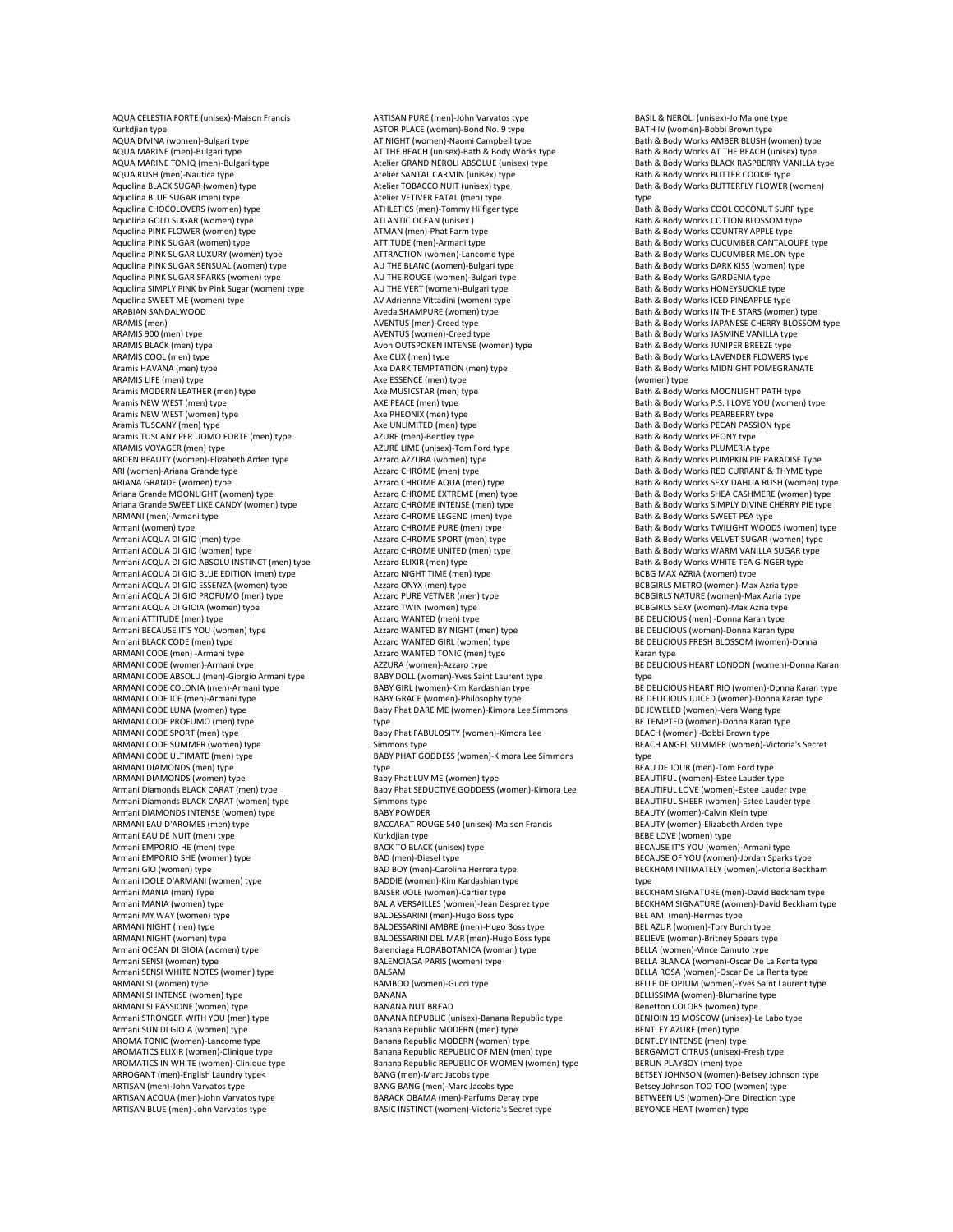Beyonce HEAT KISSED (women) type Beyonce HEAT RUSH (women) type Beyonce HEAT SEDUCTION (women) type Beyonce HEAT ULTIMATE ELIXIR (women) type Beyonce MIDNIGHT HEAT (w) type BEYONCE PULSE (women) type BEYONCE PULSE SUMMER (women) type BEYONCE RISE (women) type Beyonce SHIMMERING HEAT (women) type BEYONCE WILD ORCHID (women) type BEYOND (women)-Eddie Bauer type BEYOND PARADISE (men)-Estee Lauder type BEYOND PARADISE (women)-Estee Lauder type BEYOND PARADISE BLUE (women)-Estee Lauder Type BEYOND ROMANCE (women)-Ralph Lauren type BIG PONY NO. 1 (men)-Ralph Lauren type BIG PONY NO. 4 PURPLE (women)-Ralph Lauren type BIJAN (men) type BIJAN (women) type BIJAN BLACK (men) type BILL BLASS (men) type BILL BLASS (women) type Bill Blass AMAZING (men) type Bill Blass NUDE (women) type BILLIONAIRE BOYFRIEND (women)-Kate Walsh type BIRCH & BLACK PEPPER (unisex)-Jo Malone type BLACK (men)-Kenneth Cole type BLACK (women)-Kenneth Cole Type BLACK ROLD (men)-Kenneth Cole type BLACK CARAT (men)-Giorgio Armani type BLACK CARAT (women)-Giorgio Armani type Black Cashmere (women)-Donna Karan Type Black Casilinere (women) Donne norson Type type BLACK CODE (men)-Giorgio Armani type BLACK CURRANT BLACK ICE (unisex)-Little Tree type BLACK IS BLACK (men)-Nuparfums type BLACK JEANS (men)-Versace type BLACK LICORICE BLACK MAN (men) BLACK OPIUM (women)-Yves Saint Laurent type BLACK OPIUM INTENSE (women)-Yves Saint Laurent type BLACK ORCHID (men)-Tom Ford type BLACK ORCHID (women) -Tom Ford type BLACK PEARLS (women)-Elizabeth Taylor type BLACK PEPPER (men)-Molton Brown type BLACK RASPBERRY & VANILLA-Bath & Body Works type BLACK SUGAR (men)-Aquolina type BLACK VIOLET (unisex)-Tom Ford type BLACK WOMAN (women) BLACK WOMAN UNIQUE (women) BLACKBERRY & BAY (unisex)-Jo Malone type BLEECKER STREET (unisex)-Bond No. 9 type BLEU DE CHANEL (men)-Chanel type BLEU DE CHANEL PARFUM (men) (2018)-Chanel type BLEU NOIR (men)-Narciso Rodriguez type BLONDE (women)-Versace type BLOOMING BOUQET MISS DIOR (w)-Christian Dior type BLOUSE (unisex)-Yves Saint Laurent type BLUE (women)-Ralph Lauren Type BLUE AGAVA & COCOA (unisex)-Jo Malone type BLUE GLOW (women)-Jennifer Lopez type BLUE JEANS (men)-Versace type BLUE LABEL (men)-Givenchy type BLUE SEDUCTION (men)-Antonio Banderas type BLUE SEDUCTION (women)-Antonio Banderas type BLUE SUGAR (men)-Aquolina type BLUEBERRY COBBLER Blumarine BELLISSIMA (women) type BLUSH (women)-Marc Jacobs type BLV (men)-Bulgari Type BLV (women)-Bulgari type BLV AQUA (men)-Bulgari type BLV II (women)-Bulgari type BLV NOTTE (men)-Bulgari type BLV POUR HOMME (men)-Bulgari type BOB MACKIE (women) Bobbi Brown BATH IV (women) type Bobbi Brown BEACH (w) type BODY (women)-Burberry type BODY (women)-Kim Kardashian West type BODY (women)-Victoria's Secret type BODY INTENSE (women)-Burberry type BODY ROSE GOLD (women)-Burberry type

BODY TENDER (women)-Burberry type BOIS D'ARGENT (unisex)-Christian Dior type BOIS DE ILES (women)-Chanel type BOIS DU PORTUGAL (men)-Creed type BOIS MAROCAIN (men)-Tom Ford Type BOIS ROUGE (unisex)-Tom Ford type BOLD (men)-Tommy Hilfiger type BOMBSHELL (women)-Victoria's Secret type BOMBSHELL DIAMONDS (women)-Victoria's Secret type BOMBSHELL IN LOVE (women)-Victoria's Secret type BOMBSHELL NIGHTS (women)-Victoria's Secret type BOMBSHELL PARADISE (women)-Victoria's Secret type BOMBSHELL PINK DIAMOND (women)-Victoria's Secret type BOMBSHELL SEDUCTION (women)-Victoria's Secret type BOMBSHELL SUMMER (women)-Victoria's Secret type BOMBSHELL WILD FLOWER (women)-Victoria's Secret type BOMBSHELLS IN BLOOM (women)-Victoria's Secret type BON CHIC (women)-Max Azria type BONBON (women)-Viktor & Rolf type BOND NO. 9 (unisex) type Bond No. 9 ANDY WARHOL (unisex) type Bond No. 9 ASTOR PLACE (women) type Bond No. 9 BLEECKER STREET (unisex) type Bond No. 9 BROOKLYN (unisex) type Bond No. 9 CENTRAL PARK WEST (unisex) type Bond No. 9 CHEZ BOND (men) type Bond No. 9 CHINATOWN (women) type Bond No. 9 CONEY ISLAND (unisex) type Bond No. 9 COOPER SQUARE (unisex) type Bond No. 9 DUBAI AMETHYST (unisex) type Bond No. 9 DUBAI EMERALD (unisex) type Bond No. 9 DUBAI INDIGO (unisex) Bond No. 9 EAU DE NEW YORK (unisex) type Bond No. 9 FIRE ISLAND (unisex) type Bond No. 9 GOLD COAST (women) type Bond No. 9 GREENWICH VILLAGE (unisex) type Bond No. 9 HAMPTONS (unisex) type Bond No. 9 HIGHLINE (unisex) type Bond No. 9 HUDSON YARDS (women) type Bond No. 9 I LOVE NY (unisex) type Bond No. 9 JONES BEACH (unisex) type Bond No. 9 LAFAYETTE STREET (unisex) type Bond No. 9 LE PARFUM DU SALON (unisex) type Bond No. 9 LITTLE ITALY (unisex) type Bond No. 9 MADISON AVENUE (women) type Bond No. 9 MADISON SQUARE PARK (unisex) type Bond No. 9 NEW HAARLEM (unisex) type Bond No. 9 NEW YORK FLING (women) type Bond No. 9 NEW YORK MUSK (unisex) type Bond No. 9 NEW YORK NIGHTS (men) type Bond No. 9 NEW YORK OUD (unisex) type Bond No. 9 NEW YORK PATCHOULI (unisex) type Bond No. 9 NEW YORK SANDALWOOD (unisex) type Bond No. 9 NOLITA (women) type Bond No. 9 NUITS DE NOHO (women) type Bond No. 9 PERFUMISTA AVENUE (women) type Bond No. 9 RIVERSIDE DRIVE (men) type Bond No. 9 SAKS EN ROSE (women) type Bond No. 9 SAKS FIFTH AVENUE (women) type Bond No. 9 SCENT OF PEACE (men) type Bond No. 9 SCENT OF PEACE (women) type Bond No. 9 SOHO (unisex) type Bond No. 9 SO NEW YORK (unisex) type Bond No. 9 SUTTON PLACE (unisex) type Bond No. 9 TEXAS (unisex) type Bond No. 9 TRIBECA (unisex) type Bond No. 9 WALL STREET (men) type Bond No. 9 WEST BROADWAY (men) type Bond No. 9 WEST SIDE (unisex) type BOND STREET (women)-Long Lost Perfume type Bora Bora (men)-Liz Claiborne type Bora Bora (women)-Liz Claiborne type Borghese ANDIAMO (women) type BORN IN PARADISE (women)-Escada type BORN ORIGINAL (men)-Adidas type BORN ORIGINAL (women)-Adidas type BORN WILD (men)-Ed Hardy type BORN WILD (women)-Ed Hardy type BOSS BOTTLED (men)-Hugo Boss type BOSS BOTTLED INFINITE (men)-Hugo Boss type BOSS BOTTLED NIGHT (men)-Hugo Boss type BOSS BOTTLED SPORT (men)-Hugo Boss type

BOSS BOTTLED TONIC (men)-Hugo Boss type BOSS BOTTLED UNLIMITED (men)-Hugo Boss type BOSS DAMASK OUD (men)-Hugo Boss type BOSS ELEMENTS (men) -Hugo Boss type BOSS IN MOTION (men)-Hugo Boss type Boss Intense (women)-Hugo Boss type BOSS NIGHT (men)-Hugo Boss type BOSS NO. 1 (men)-Hugo Boss type BOSS NO. 6 (men)-Hugo Boss type BOSS NUIT POUR FEMME (w)-Hugo Boss type BOSS ORANGE (men)-Hugo Boss type BOSS PURE (men)-Hugo Boss type Boss Soul (men)-Hugo Boss type BOSS SPORT (men)-Hugo Boss type BOSS SPORT (women)-Hugo Boss type BOSS THE SCENT (men)-Hugo Boss type BOSS UNLIMITED (men)-Hugo Boss type BOTTEGA VENETA (men) type BOTTEGA VENETA (women) type Bottega Veneta ILLUSIONE FOR HER (women) type Bottega Veneta ILLUSIONE FOR HIM (men) type Boucheron (men) Boucheron (women) type Boucheron INITIAL (women) type Boucheron JAIPUR POUR HOMME (men) type Boucheron JAIPUR SAPHIR (women) type Boucheron MISS BOUCHERON (women) type Boucheron TROUBLE (women) type BOUDOIR (women)-Vivienne Westwood type Bourjois EVENING IN PARIS (women) type BOWDACIOUS, VIVA LA JUICY (women)-Juicy Couture type BOY CHANEL (unisex)-Chanel type BOY TOY "TOY BOY" (men)-Moschino type Breathless (women) -Victoria's Secret type Brewed Coffee Bright Crystal (women)-Versace type Britney Spears BELIEVE (women) type Britney Spears CIRCUS FANTASY (women) type Britney Spears COSMIC RADIANCE (women) type Britney Spears CURIOUS (women) type Britney Spears CURIOUS IN CONTROL (women) type Britney Spears FANTASY (women) type Britney Spears FANTASY IN BLOOM (women) type Britney Spears HIDDEN FANTASY (women) type Britney Spears MIDNIGHT FANTASY (women) type Britney Spears Milbritant Partney (Won Britney Spears PRIVATE SHOW (women) type Britney Spears RADIANCE (women) type Britney Spears THE NAUGHTY REMIX (women) type BRONZE GODDESS (women)-Estee Lauder type BRONZE WOOD & LEATHER (unisex)-Jo Malone type BROOKLYN (unisex)-Bond No. 9 type BROWN SUGAR (women)-Fresh type Brut (men)-Faberge type Bubble Gum BULGARI (men) type Bulgari (women)-Bulgari type BULGARI AQUA (men) type BULGARI AQUA ATLANTIQUE (men) type Bulgari AQUA DIVINA (women) type Bulgari AQUA MARINE (men) type Bulgari AQUA MARINE TONIQ (men) type Bulgari Black (unisex) -Bulgari type BULGARI BLUE (men)-Bulgari type Bulgari BLV (men)-Bulgari type Bulgari BLV (women) type Bulgari BLV II (women) type Bulgari BLV NOTTE (men) type Bulgari BLV POUR HOMME (men) type Bulgari Eau Parfumee AU THE BLANC (women) type Bulgari Eau Parfumee AU THE ROUGE (women) type Bulgari Eau Parfumee AU THE VERT (women) type Bulgari EXTREME (men)-Bulgari type Bulgari EXTREME (women)-Bulgari type Bulgari GOLDEA (women) type Bulgari GOLDEA THE ROMAN NIGHT (women) type Bulgari JASMIN NOIR (women) type Bulgari KOBRAA (men) type BULGARI MAN (men) type BULGARI MAN EXTREME (men) type Bulgari MAN IN BLACK (men) type BULGARI MAN WOOD ESSENCE (men) type Bulgari OMNIA (women) type Bulgari OMNIA CRISTALLINE (women) type Bulgari OMNIA INDIAN GARNET (women) type Bulgari OMNIA PARAIBA (women) type Bulgari ROSE ESSENTIELLE (women)-Bulgari type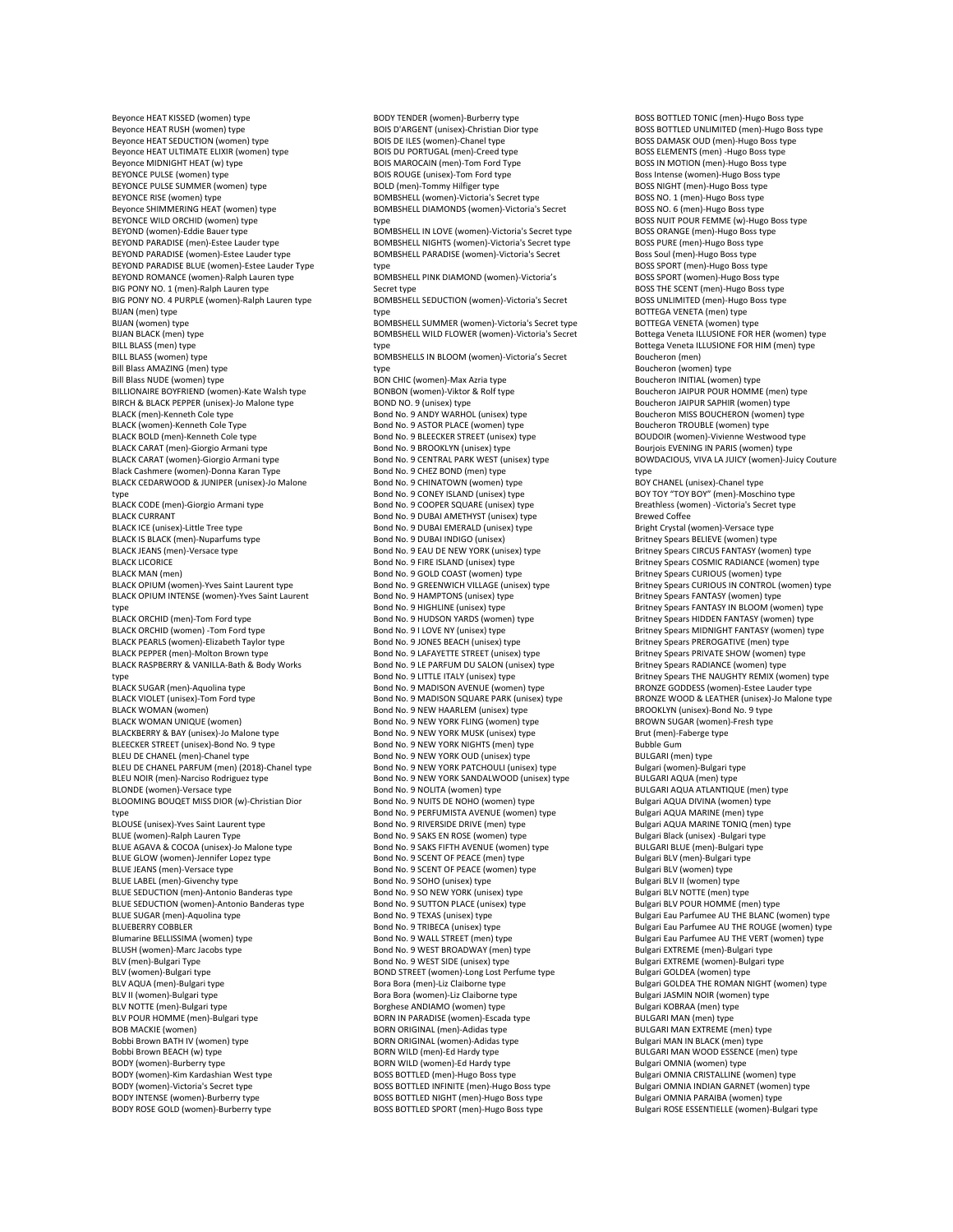Bulgari Soir (men)-Bulgari type BURBERRY (men) type BURBERRY (women) Type BURBERRY BODY (women) type BURBERRY BODY INTENSE (women) type BURBERRY BODY ROSE GOLD (women) type BURBERRY BODY TENDER (women) type BURBERRY BRIT (men)-Burberry type BURBERRY BRIT (women)-Burberry Type Burberry Brit Gold (women)-Burberry Type BURBERRY BRIT RED (women) type BURBERRY BRIT RHYTHM (men) type BURBERRY BRIT RHYTHM INTENSE (men) type BURBERRY BRIT SHEER (women)-Burberry type BURBERRY HER (women) type Burberry HER BLOSSOM (women) type BURBERRY INTENSE (men) type BURBERRY LONDON (men) type BURBERRY LONDON (women) type Burberry MR. BURBERRY (men) type Burberry MR. BURBERRY INDIGO (men) type Burberry MY BURBERRY (men) type Burberry MY BURBERRY BLACK (men) type Burberry MY BURBERRY BLUSH (women) type Burberry SOCIETY (women) type BURBERRY SPORT (men) Type BURBERRY SPORT (women) type BURBERRY SPORT ICE (men) Type BURBERRY SUMMER (men) type BURBERRY SUMMER (women) type Burberry TENDER TOUCH (women) type Burberry THE BEAT (men) Type Burberry THE BEAT (WOMEN) Type BURBERRY TOUCH (men) type BURBERRY TOUCH (women) type Burberry WEEKEND (men) type Burberry WEEKND (women) type Butt Naked (unisex) Butter Cookie Buttercream BUTTERFLY FLOWER (women)-Bath & Body Works type Butterscotch Pudding BY (women)-Dolce & Gabbana type BYE BYE BLUES (women)-Juicy Couture type BYZANCE (women)-Rochas type CABOTINE (women) type Cabotine FLEUR DE PASSION (women) type Cacharel AMOR AMOR (women) type Cacharel AMOR AMOR FORBIDDEN KISS (women) type Cacharel AMOR POUR HOMME (men) type Cacharel ANAIS ANAIS (women) type Cacharel EDEN (women) Type Cacharel LOU LOU (women) type Cacharel NOA (women) type Cacharel PROMESSE (women) type CAFE ROSE (women)-Tom Ford type CALANDRE (women)-Paco Rabanne Type CALVIN KLEIN (women) type Calvin Klein BEAUTY (women) Type Calvin Klein CK BE (unisex) Type Calvin Klein CK FREE (men) Type Calvin Klein CK IN 2 U (men) Type Calvin Klein CK IN 2 U (women) type Calvin Klein CK MAN (men) type Calvin Klein CK ONE (unisex) type Calvin Klein CK ONE ELECTRIC (unisex) type Calvin Klein CK ONE RED (men) type Calvin Klein CK ONE RED (women) type Calvin Klein CK ONE SHOCK (men) type Calvin Klein CK ONE SUMMER (men) type Calvin Klein CONTRADICTION (men) type Calvin Klein CONTRADICTION (women) type Calvin Klein CRAVE (men) type Calvin Klein DARK OBSESSION (men) type Calvin Klein DOWNTOWN (women) type Calvin Klein Bottniottin (momen) type Calvin Klein ENDLESS EUPHORIA (women) type Calvin Klein ESCAPE (men) type Calvin Klein ESCAPE (women) type Calvin Klein ETERNITY (men) type Calvin Klein ETERNITY (women) type Calvin Klein ETERNITY AQUA (men) type Calvin Klein ETERNITY AQUA (women) type Calvin Klein ETERNITY FLAME (men) type Calvin Klein ETERNITY FLAME (women) type Calvin Klein ETERNITY INTENSE (men) type

Calvin Klein ETERNITY MOMENT (women) type Calvin Klein ETERNITY NIGHT (men) type Calvin Klein ETERNITY NIGHT (women) type Calvin Klein ETERNITY NOW (women) type Calvin Klein ETERNITY PURPLE ORCHID (women) type Calvin Klein ETERNITY ROSE BLUSH (women) type Calvin Klein ETERNITY SUMMER (women) type Calvin Klein EUPHORIA (men) type Calvin Klein EUPHORIA (women) type Calvin Klein EUPHORIA BLOSSOM (women) type Calvin Klein EUPHORIA GOLD (men) type Calvin Klein EUPHORIA GOLD (women) type Calvin Klein EUPHORIA SPRING TEMPTATION (women) type Calvin Klein FORBIDDEN EUPHORIA (women) type Calvin Klein OBSESSED (men) type Calvin Klein OBSESSED (women) type Calvin Klein OBSESSION (men) type Calvin Klein OBSESSION (women) type Calvin Klein OBSESSION NIGHT (men) type Calvin Klein OBSESSION NIGHT (women) type Calvin Klein REVEAL (women) type Calvin Klein SECRET OBSESSION (women) type Calvin Klein TRUTH (women) type Calyx (women)-Prescriptives type CAMBRIDGE KNIGHT (men)-English Laundry type CANALI (men) Type Can-Can (women)-Paris Hilton type Candies (men) Candies (women) CANDY (women)-Prada type Candy Apple CANDY KISS (women)-Prada type CANDY NIGHT (women)-Prada type CANNABIS SANTAL (men)-Fresh type CAPRI (women)-Vince Camuto type CAPRI BLUE (unisex)-Volcano type Caramel Apple Carlos Santana (men) CARNAL FLOWER (unisex)-Frederic Malle type Carnation Carolina Herrera (men) type Carolina Herrera (women) Carolina Herrera 212 (men) type Carolina Herrera 212 (women) type Carolina Herrera 212 POP (men) type Carolina Herrera 212 SEXY (men) type Carolina Herrera 212 SEXY(women) type Carolina Herrera 212 VIP (men) type Carolina Herrera 212 VIP BLACK (men) type Carolina Herrera 212 VIP BLACK OWN THE PARTY (men) type Carolina Herrera BAD BOY (men) type Carolina Herrera CH (men) type Carolina Herrera CH AFRICA (men) type Carolina Herrera CH AFRICA (women) type Carolina Herrera CH SPORT (men) type Carolina Herrera CHIC (women) type Carolina Herrera FLORE (women) type Carolina Herrera GOOD GIRL (women) type CAROLINA HERRERA SPORT (men) type Caron ROYAL BAIN DE CHAMPAGNE type (women) CARRINGTON (men) type Carrington FOREVER KRYSTLE (women) type Cartier BAISER VOLE (women) type Cartier CONCENTREE (women) type Cartier DECLARATION (men) type Cartier DECLARATION INTENSE (men) type Cartier DELICES DE CARTIER (women) Type Cartier EAU DE CARTIER (men) type Cartier EAU DE CARTIER (women) type Cartier EAU DE CARTIER VETIVER BLEU (unisex) type Cartier LA PANTHERE (women) type Cartier LE BAISER DU DRAGON (women) type Cartier MUST DE CARTIER (men) type Cartier MUST DE CARTIER (women) type Cartier MUST DE GOLD (women) type Cartier OUD & MUSC (unisex) type Cartier OUD & ROSE (women) type Cartier PANTHERE DE CARTIER (women) type Cartier PASHA DE CARTIER (men) type Cartier PASHA DE CARTIER FRAICHEUR MENTHE (men) type .<br>Cartier SANTOS DE CARTIER (men) type Cartier SO PRETTY DE CARTIER (women) type Cartier VETIVER BLEU (unisex) type Cashmere Mist (women)-Donna Karan type

CASHMERE MIST LIQUID NUDE (women)-Donna Karan type CASHMERE MIST VEIL (women)-Donna Karan type Casmir (women) -Chopard type CASSINI (women)-Oleg Cassini type CASUAL (women)-Paul Sebastion Type Cedar Wood CELEBRATE N.O.W. (women)-Escada type Celine Dion (women) Celine Dion CHIC (women) type CENTRAL PARK WEST (unisex)-Bond No. 9 type Cerruti IMAGE (men) Type C'EST LA VIE (women)-Christian LaCroix type CH (men)-Carolina Herrera type CH AFRICA (men)-Carolina Herrera type CH AFRICA (women)-Carolina Herrera type CH SPORT (men)-Carolina Herrera type CH SPORT (men)-Carolina Herrera type CHAMADE (women)-Guerlain Type Chamomile CHAMPACA ABSOLUTE (unisex)-Tom Ford type Champagne (women)-Yves Saint Laurent type CHAMPION (men)-Davidoff type CHAMPION ENERGY (men)-Davidoff type Champs Elysees (women) -Guerlain type CHANCE (women)-Chanel type CHANCE EAU FRAICHE (women)-Chanel type CHANEL (men) Type Chanel ALLURE (men) type Chanel ALLURE (women) type Chanel ALLURE HOMME EDITION BLANCHE (M) type Chanel ALLURE SENSUELLE (women) type Chanel ALLURE SPORT (men) type Chanel ALLURE SPORT EXTREME (men) type Chanel ANTAEUS (men) type Chanel ANTAEUS (women) type Chanel BLEU DE CHANEL (men) type Chanel BLEU DE CHANEL PARFUM (men) (2018) type Chanel BOIS DE ILES (women) type Chanel BOY CHANEL (unisex) type Chanel CHANCE (women) type Chanel CHANCE EAU FRAICHE (women) type Chanel CHANCE EAU TENDRE (women) type CHANEL COCO (women) Type Chanel COCO MADEMOISELLE (women) type Chanel COCO MADEMOISELLE INTENSE (women) type CHANEL COCO NOIR (women) Type Chanel CRISTALLE (women) Type Chanel EGOISTE (men) type Chanel EGOISTE PLATINUM (men) type Chanel GABRIELLE (women) type CHANEL JERSEY (women) type CHANEL NO. 18 LES EXCLUSIFS (women) type CHANEL NO. 19 (women) CHANEL NO. 22 (women)-Chanel type CHANEL NO. 5 (women) CHANEL NO. 5 L'EAU (women) type CHANEL NO. 5 RED (women) type Chanel PARIS RIVIERA (unisex) type CHANEL POUR MONSIEUR (men) type Chanel UNE FLEUR DE CHANEL (women) type CHANEL VIVE (women) type CHANT D'AROMES (women)-Guerlain type CHAOS (women)-Donna Karan Type CHAPS (men)-Ralph Lauren type CHARLES OF THE RITZ (women) type CHEAP AND CHIC (women) -Moschino type CHELSEA FLOWERS (women)-Bond No. 9 type CHEMISTRY (men)-Clinique type CHEMISTRY (women)-Clinique type Cher UNINHIBITED (women) type CHERGUI (unisex)-Serge Lutens type **CHERRY** CHERRY BLOSSOM-Bath & Body Works type Cherry Bomb Killer REBEL ANGEL (women) type Cherry Bomb Killer TRUTH OR DARE (women) type CHERRY IN THE AIR (women)-Escada type CHEZ BOND (men)-Bond No. 9 type Chic (women)-Carolina Herrera type CHIC (women)-Celine Dion type CHILD (women)-Susan D. Owens type CHINA MUSK CHINA RAIN CHINATOWN (women)-Bond No. 9 type CHLOE (1975 version) (women) CHLOE BY CHLOE (2007 version) (women) type CHLOE INNOCENCE (women) type CHLOE LOVE (women) type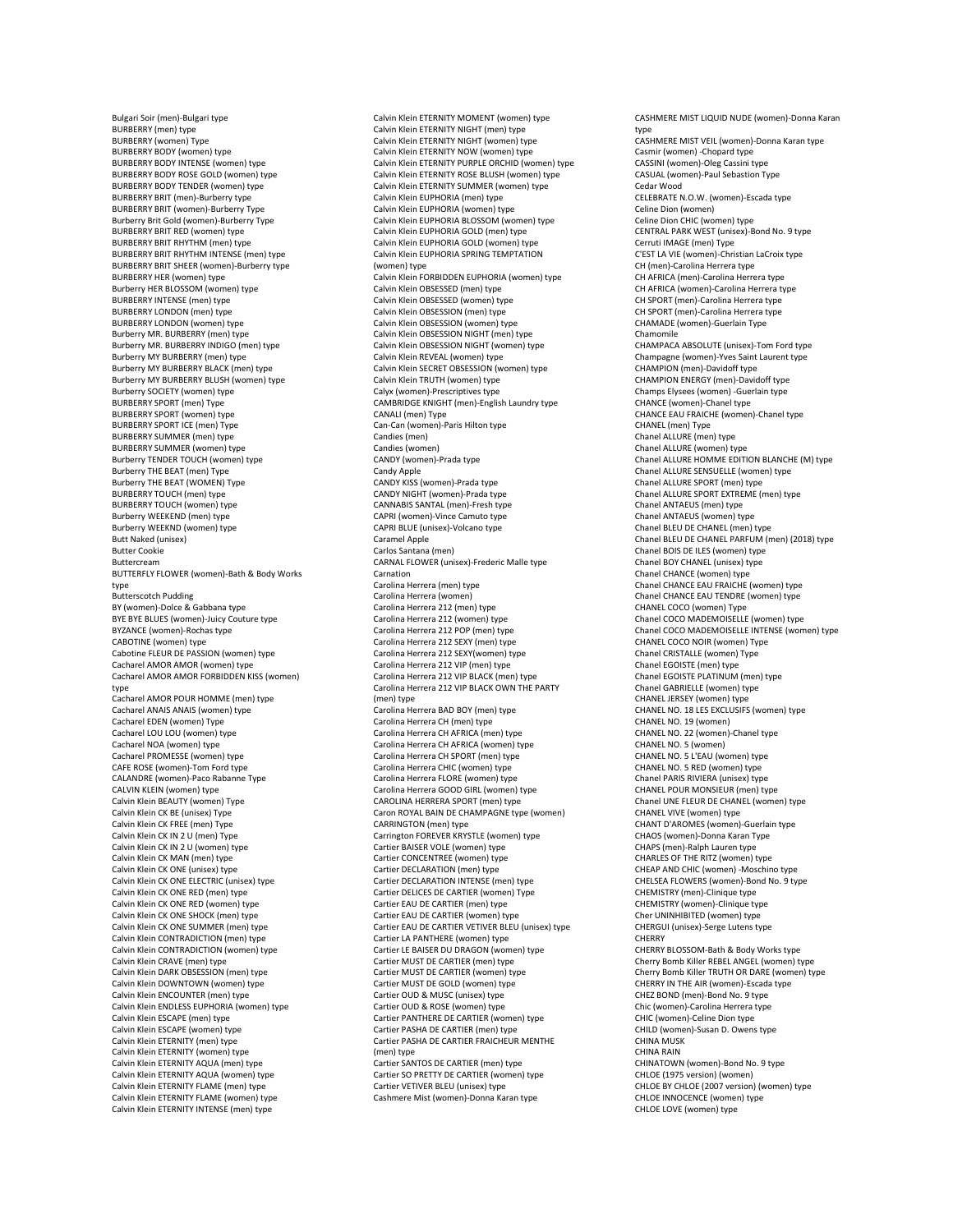Chloe LOVE STORY (women) type CHLOE NARCISSE (women) type Chloe NOMADE (women) type Chloe ROSES DE CHLOE (women) type CHLOE SEE (women) type CHOCOLATE CHIP COOKIES CHOCOLOVERS (w)-Aquolina type Chopard CASMIR (women) type Chopard ENCHANTED (women) type CHRISTIAN AUDIGIER (men) type CHRISTIAN AUDIGIER (women) type Christian Audigier ED HARDY (men) type Christian Audigier ED HARDY (women) type Christian Audigier ED HARDY ETERNAL LOVE (women) type Christian Audigier ED HARDY HEARTS & DAGGERS (men) type Christian Audigier ED HARDY HEARTS & DAGGERS (women) type Christian Audigier ED HARDY LOVE & LUCK (men) Type Christian Audigier ED HARDY LOVE & LUCK (women) type Christian Audigier ED HARDY LOVE KILLS SLOWLY (women) type Christian Audigier ED HARDY SKULLS & ROSES (men)- Ed Hardy type Christian Audigier ED HARDY SKULLS & ROSES (women)-Ed Hardy type Christian Dior ABSOLUTELY BLOOMING (women) type Christian Dior ADDICT (women) type Christian Dior ADDICT TO LIFE (women) type Christian Dior AMBRE NUIT (unisex) type Christian Dior BOIS D'ARGENT (unisex) type Christian Dior DIOR (men) type Christian Dior DIOR EAU SAUVAGE (men) type Christian Dior DIOR HOMME INTENSE (men) type Christian Dior DIOR SAUVAGE Christian Dior DIOR SAUVAGE VERY COOL (men) type Christian Dior DIORELLA (women) type Christian Dior DIORESSENCE (women) type Christian Dior DIORISSIMO (women) type Christian Dior DOLCE VITA (women) type Christian Dior DUNE (women) type Christian Dior EAU SAUVAGE (men) type Christian Dior EAU SAUVAGE PARFUME (men) type Christian Dior FAHRENHEIT (men) type Christian Dior FAHRENHEIT 0 DEGREE (men) type Christian Dior FAHRENHEIT ABSOLUTE (men) type Christian Dior HIGHER ENERGY (men) type Christian Dior HYPNOTIC POISON (women) type Christian Dior J'ADORE (women) type Christian Dior J'ADORE ABSOLU (women) type Christian Dior J'ADORE L'EAU (women) type Christian Dior J'ADORE LUMIERE (women) type Christian Dior JOY (women) type Christian Dior JOY INTENSE (women) type Christian Dior JULES (men) type Christian Dior LILY DIOR (women) type Christian Dior MIDNIGHT POISON (women) type Christian Dior MISS DIOR (women) type Christian Dior MISS DIOR CHERIE (women) type Christian Dior MISS DIOR ROSE N' ROSES (women) type Christian Dior POISON (women) type Christian Dior POISON GIRL (women) type Christian Dior PURE POISON (women) type Christian Dior REMEMBER ME (women) type Christian Dior SAUVAGE (men) type Christian Dior TENDRE POISON (women) type Christian LaCroix C'EST LA VIE (women) type CHRISTINA AGUILERA (women) type Christina Aguilera INSPIRE (women) type CHROME (men)-Azzaro type CHROME AQUA (men)-Azzaro type CHROME EXTREME (men)-Azzaro type CHROME INTENSE (men)-Azzaro type CHROME LEGEND (men)-Azzaro type CHROME PURE (men)-Azzaro type CHROME SPORT (men)-Azzaro type CHROME UNITED (men)-Azzaro type CIAO (women)-Vince Camuto type Ciera Musk (unisex) Cinnabar (women)-Estee Lauder type **CINNAMON** CIRCUS FANTASY (women)-Britney Spears type CK BE (unisex)-Calvin Klein type CK FREE (men) -Calvin Klein type

CK IN2U (men)-Calvin Klein type CK IN2U (women)-Calvin Klein type CK MAN (men)-Calvin Klein type CK One (unisex) -Calvin Klein type CK ONE ELECTRIC (unisex)-Calvin Klein type CK ONE RED (men)-Calvin Klein type CK ONE RED (women)-Calvin Klein type CK ONE SHOCK (men)-Calvin Klein type CK One Summer (men)-Calvin Klein type CK2 (unisex)-Calvin Klein type CLASSIQUE (women)-Jean Paul Gaultier type CLASSIQUE X (women)-Jean Paul Gaultier type Clean (women)-Dlish type CLEAN AIR (unisex)-Dlish type CLEAN WARM COTTON (unisex)-The Body Shop type Climat (women)-Lancome type Clinique AROMATICS ELIXIR (women) type Clinique AROMATICS IN WHITE (women) type Clinique CHEMISTRY (men) type Clinique CHEMISTRY (women) type Clinique HAPPY (men) Type Clinique HAPPY (women) type Clinique HAPPY HEART (women) type Clinique HAPPY TO BE (women) type CLINIQUE SIMPLY (women) type Clinique WRAPPINGS 9women) type CLIVE CHRISTIAN 1872 (men) type CLIVE CHRISTIAN 1872 (women) type CLIVE CHRISTIAN L (men) type CLIVE CHRISTIAN L (women) type CLIVE CHRISTIAN NO. 1 (men) type CLIVE CHRISTIAN NO. 1 (women) type CLIVE CHRISTIAN V (women) type CLIVE CHRISTIAN X (men) type CLIVE CHRISTIAN X (women) type CLIX (men)-Axe type CLOSER (w)-Halle Berry type Clove COACH (men) type COACH (women) type COACH BLUE (women) type COACH FLORAL (women) type COACH FLORAL BLUSH (women)-Coach type COACH LEGACY (women) type COACH LOVE (women) type COACH PLATINUM (men) type Coach POPPY (women) Type Coach POPPY BLOSSOM (women) type Coach POPPY FLOWERS (women) type COACH THE FRAGRANCE (women) type COCO (women) -Chanel type COCO MADEMOISELLE (women)-Chanel type COCO MADEMOISELLE INTENSE (women)-Chanel type COCO MANGO COCO NOIR (women)-Chanel type COCOA WOODS (unisex)-Nest type COCONUT COCONUT ALMOND (Almond Coconut) (women)- Laura Mercier type COCONUT CREAM PIE COCONUT LIME VERBENA CODE a.k.a. Armani Code (women)-Armani type CODE-a.k.a. Armani Code (men)-Armani type COFFEE, ANGEL (A\*MEN) PURE (men) COLOGNE NO. 41 (men)-Abercrombie & Fitch type COLONIA (unisex)-Acqua di Parma type COLONIA ARMANI CODE (men)-Armani type COLONIA OUD (men)-Acqua di Parma type COLORS (women)-Benetton type COMME DES GARCONS II (unisex) type CONCENTREE (women)-Cartier type CONEY ISLAND (unisex)-Bond No. 9 type CONNECTED (men)-Kenneth Cole Reaction type CONTRADICTION (men)-Calvin Klein type CONTRADICTION (women)-Calvin Klein type COOKIES & CREAM COOL (men) -Ralph Lauren type COOL (women) -Ralph Lauren Type COOL COCONUT SURF-Bath & Body Works type COOL WATER (men)-Davidoff type COOL WATER (women)-Davidoff type COOL WATER DEEP (men)-Davidoff type COOL WATER FROZEN (men)-Davidoff type COOL WATER GAME (men)-Davidoff type COOL WATER ICE FRESH (men)-Davidoff type COOL WATER ICE FRESH (women)-Davidoff Type COOL WATER INTENSE (men)-Davidoff type COOL WATER PURE PACIFIC (men)-Davidoff type

COOL WATER RUN WILD (men)-Davidoff type COOL WATER RUN WILD (women)-Davidoff type COOPER SQUARE (unisex)-Bond No. 9 type COPPERTONE SUNTAN LOTION type CORAL (women)-Michael Kors type CORIANDER (unisex)-Kiehl's type COSMIC RADIANCE (women)-Britney Spears type COSTA AZZURRA (unisex)-Tom Ford type COSTA AZZURRA ACQUA (unisex)-Tom Ford type COTTON BLOSSOM-Bath & Body Works type COTTON CANDY Coty GRAVITY (men) type Coty SAND & SABLE (women) type Coty TRULY LACE (women) type Coty VANILLA FIELDS (women) type Country Apple COUTURE COUTURE (women)-Juicy Couture Type COUTURE LA LA (women)-Juicy Couture type COUTURE LA LA MALIBU (women)-Juicy Couture type Covet (women)-Sarah Jessica Parker type Crabtree & Evelyn LILY OF THE VALLEY (women) type Crabtree & Evelyn NANTUCKET BRIAR (women) type Crave (men)-Calvin Klein Type CREED (men) type Creed ACQUA FIORENTINA (women) type Creed AVENTUS (men) type Creed AVENTUS (women) type Creed BOIS DU PORTUGAL (men) type Creed EROLFA (men) type Creed FLORALIE (women) type Creed GREEN IRISH TWEED (men) type Creed GREEN IRISH TWEED (women) type Creed GREEN VALLEY (men) type Creed HIMALAYA (men) type Creed JARDIN D'AMALFI (unisex) type Creed LOVE IN BLACK (women) type Creed LOVE IN WHITE (women) type Creed MILLESIME 1849 (unisex)-Creed type Creed MILLESIME IMPERIAL (men) type Creed MILLESIME IMPERIAL (women) type Creed NEROLI SAUVAGE (unisex) type Creed ORIGINAL SANTAL (men) type Creed ORIGINAL VETIVER (2004) type Creed PURE WHITE (unisex) type Creed ROYAL MAYFAIR (unisex) type Creed ROYAL OUD (unisex) type Creed ROYAL PRINCESS OUD (women) type Creed ROYAL SERVICE (women) type Creed ROYAL WATER (men) Type Creed SILVER MOUNTAIN WATER (unisex) type Creed SPICE AND WOOD (men) type Creed SPRING FLOWERS (women) type Creed SUBLIME VANILLE (men) type Creed TABAROME (men) type Creed VETIVER (2004) (men) type Creed VIKING (men) type Creed VIRGIN ISLAND WATER (unisex) type Creed WHITE AMBER (unisex) type Creed WHITE FLOWER (women) type Creed WINDSOR (men) type CRISTALLE (women)-Chanel type CRUSH (women)-Rihanna type CRYSTAL GARDENIA (women)-Kim Kardashian West type CRYSTAL NOIR (women)-Versace type CUCUMBER CUCUMBER & MELON CUCUMBER CANTALOUPE-Bath & Body Works type CURIOUS (women)-Britney Spears type CURIOUS IN CONTROL (women)-Britney Spears type CURVE (men)-Liz Claiborne Type CURVE (women)-Liz Claiborne type CURVE APPEAL (women)-Liz Claiborne type CURVE CRUSH (men)-Liz Claiborne type CURVE CRUSH (women)-Liz Claiborne type CURVE SOUL (men)-Liz Claiborne type CURVE SOUL (women)-Liz Claiborne type CURVE WAVE (women)-Liz Claiborne type D&G (men)-Dolce & Gabbana type D&G (women)-Dolce & Gabbana type D&G 1 LE BATELEUR (unisex) type D&G BY (women) type D&G DECADENCE (women) type D&G DOLCE (women) type D&G DOLCE FLORAL DROPS (women) type D&G DOLCE GARDEN (women) type D&G DOLCE ROSA EXCELSA (women) type D&G FEMININE (women) type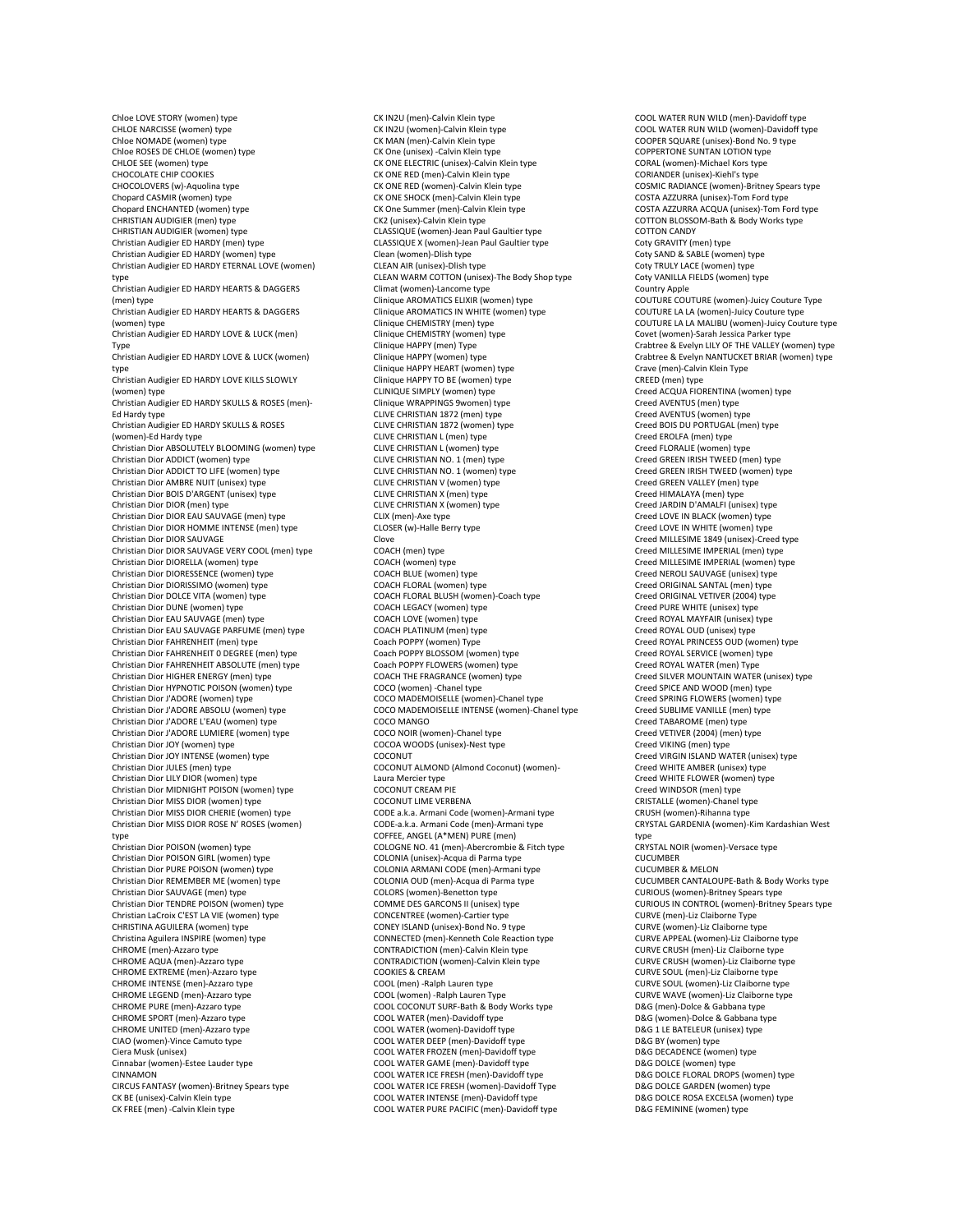D&G INTENSE (women) type D&G INTENSO POUR HOMME (men) type D&G LIGHT BLUE (men) type D&G LIGHT BLUE (women) type D&G LIGHT BLUE DREAMING (women) type D&G LIGHT BLUE ITALIAN ZEST (men) type D&G LIGHT BLUE ITALIAN ZEST (women) type D&G LIGHT BLUE LIVING STROMBOLI (men) type D&G L'IMPERATRICE 3 (women) type D&G MASCULINE (men) type D&G POUR FEMME (women) type D&G POUR HOMME (men) type D&G ROSE THE ONE (women) type D&G SICILY (women) type D&G THE ONE (men) type D&G THE ONE (women) type D&G THE ONE DESIRE (women) type D&G THE ONE GENTLEMAN (men) Type D&G THE ONE GREY (men) type D&G THE ONE LACE (women) type D&G THE ONE SPORT (men) type D&G THE ONLY ONE (women) type D&G VELVET BERGAMOT (men) type D&G VELVET EXOTIC LEATHER (unisex) type D&G VELVET LOVE (women) type D&G VELVET PATCHOULI (unisex) type D&G VELVET ROSE & OUD (unisex) type D&G VELVET ROSE (women) type D&G VELVET TENDER OUD (unisex) type DAHLIA DIVIN (women)-Givenchy type DAHLIA NOIR (women)-Givenchy type DAISY (women)-Marc Jacobs type DAISY DREAM (women)-Marc Jacobs type DAISY DREAM FOREVER (women)-Marc Jacobs type DAISY EAU SO FRESH (women)-Marc Jacobs type DAISY EAU SO FRESH SUNSHINE (women)-Marc Jacobs type DAISY HOT PINK (women)-Marc Jacobs type DAISY LOVE (women)-Marc Jacobs type DAISY LOVE EAU SO SWEET (women)-Marc Jacobs type DAISY SORBET (women)-Marc Jacobs type DAISY TWINKLE (women)-Marc Jacobs type Dana TABU (women) type DARE ME (women)-Kimora Lee Simmons type DARK AMBER & GINGER LILY (women)-Jo Malone type DARK BLUE (men)-Hugo Boss type DARK CHOCOLATE DARK KISS (women)-Bath & Body Works type DARK OBSESSION (men)-Calvin Klein type DARK REBEL (men)-John Varvatos type DARK TEMPTATION (men)-Axe type David Beckham INSTINCT (men) type David Beckham INTIMATELY (men) type David Beckham INTIMATELY (women) type David Beckham SIGNATURE (men) type David Beckham SIGNATURE (women) type David Beckham SIGNATURE STORY (men) type David Beckham SIGNATURE STORY (women) type DAVID YURMAN (women) type David Yurman DELICATE ESSENCE (women) type David Yurman EXOTIC ESSENCE (women) type Davidoff AGAR BLEND (men) type Davidoff CHAMPION (men) type Davidoff CHAMPION ENERGY (men) type Davidoff COOL WATER (men) type Davidoff COOL WATER (women) type Davidoff COOL WATER DEEP (men) type Davidoff COOL WATER FROZEN (men) type Davidoff COOL WATER GAME (men) type Davidoff COOL WATER ICE FRESH (men) type Davidoff COOL WATER ICE FRESH (women) type Davidoff COOL WATER INTENSE (men) type Davidoff COOL WATER PURE PACIFIC (men) type Davidoff COOL WATER RUN WILD (men) type Davidoff COOL WATER RUN WILD (women) type Davidoff ECHO (men) type Davidoff ECHO (women) type Davidoff GOOD LIFE (men) type Davidoff HOT WATER (men) type Davidoff ICE FRESH (women) type Davidoff INTO THE OCEAN (men) type Davidoff INTO THE OCEAN (women) type Davidoff LEATHER BLEND (men) type Davidoff NIGHT DIVE (men) type Davidoff THE BRILLIANT GAME (men) type Davidoff ZINO (men) type

DAZZLE (women)-Paris Hilton type DAZZLING GOLD (women)-Estee Lauder type DAZZLING SILVER (women)-Estee Lauder type DECADENCE (women)-Marc Jacobs type DECLARATION CARTIER (men)-Cartier type DECLARATION INTENSE (men)-Cartier type Deep RED (women)-Hugo Boss type DELICATE ESSENCE (women)-David Yurman type DELICES DE CARTIER (women)-Cartier type DELICES DE CARTIER EAU FRUITEE (women)-Cartier type DELICIOUS NIGHT (women)-DKNY Donna Karan type Derek Jeter DRIVEN (men) type DESEO (men) -Jennifer Lopez type DESEO (women)-Jennifer Lopez type DESIGN (women)-Paul Sebastian type DESIRE (men)-Alfred Dunhill type DESIRE (unisex)-Kama Sutra type DESIRE (women)-Alfred Dunhill type DESIRE (women)-Dolce & Gabbana type DESIRE BLUE (men)-Alfred Dunhill type DESIRE DREAM ANGELS (women)-Victoria's Secret type DESIRE ME (women)-Escada type Desperate Housewives FORBIDDEN FRUIT (women) type DIAMOND DIANA (women)-Diana Ross type DIAMOND PRINCESS (women)-Trina type DIAMONDS EMPORIO ARMANI (men)-Giorgio Armani type DIAMONDS EMPORIO ARMANI (women)-Giorgio Armani type DIAMONDS INTENSE (women)-Armani type Diana Ross DIAMOND DIANA (women) type Diane Von Furstenberg TATIANA (women) type DIESEL (men) type DIESEL (women) type DIESEL BAD (men) type Diesel FUEL FOR LIFE (men)-type Diesel FUEL FOR LIFE (women) type Diesel LOVERDOSE (women) type Diesel LOVERDOSE RED KISS (women) type Diesel ONLY THE BRAVE (men)-type Diesel ONLY THE BRAVE WILD (men)-type Diesel OTB WILD (men) type Diesel SPIRIT OF THE BRAVE (men) type Dior ADDICT (women)-Christian Dior type Dior ADDICT TO LIFE (women)-Christian Dior type Dior AMBRE NUIT (unisex) type Dior BOIS D'ARGENT (unisex) type Dior DIOR type (men)-Christian Dior type Dior DIORELLA (women)-Christian Dior type Dior DIORESSENCE (women)-Christian Dior type Dior DIORISSIMO (women)-Christian Dior type Dior DOLCE VITA (women)-Christian Dior type Dior DUNE (women)-Christian Dior type Dior EAU SAUVAGE (men)-Christian Dior type Dior EAU SAUVAGE PARFUM (men)-Christian Dior type Dior FAHRENHEIT (men)-Christian Dior type Dior FAHRENHEIT 0 DEGREE (men)-Christian Dior type Dior FAHRENHEIT ABSOLUTE (men)-Christian Dior type Dior HIGHER ENERGY (men)-Christian Dior type DIOR HOMME (men)-Christian Dior type DIOR HOMME EAU (men)-Christian Dior type DIOR HOMME INTENSE (men)-Christian Dior type DIOR HOMME SPORT (men)-Christian Dior type Dior HYPNOTIC POISON (women)-Christian Dior type Dior J'ADORE (women)-Christian Dior type Dior J'ADORE L'EAU (women)-Christian Dior type Dior J'ADORE LUMIERE (women)-Christian Dior type Dior JOY (women)-Christian Dior type Dior JOY INTENSE (women)-Christian Dior type Dior JULES (men)-Christian Dior type Dior LILY DIOR (women)-Christian Dior type Dior MIDNIGHT POISON (women)-Christian Dior type Dior MISS DIOR (women)-Christian Dior type Dior MISS DIOR BLOOMING BOUQUET (W)-Christian Dior type Dior MISS DIOR CHERIE (women)-Christian Dior type Dior MISS DIOR ROSE N' ROSES (women) type Dior POISON (women)-Christian Dior type Dior POISON GIRL (women)-Christian Dior type Dior PURE POISON (women)-Christian Dior type Dior REMEMBER ME (women)-Christian Dior type DIOR SAUVAGE (men)-Christian Dior type type

DIOR SAUVAGE VERY COOL (men)-Christian Dior type

Dior TENDRE POISON (women) type DIORELLA (women)-Christian Dior type DIORESSENCE (women)-Christian Dior type DIORISSIMO (women)-Christian Dior type Dipytique PHILOSYKOS (unisex) type Dipytique TAM DAO (unisex) type Dirty English (men)-Juicy Couture type DIVA UNGARO (women) Type Divine (women)-Victoria's Secret type DIVINE DECADENCE (women)-Marc Jacobs type DKNY BE DELICIOUS (men) type DKNY BE DELICIOUS (women) type DKNY BE DELICIOUS FRESH BLOSSOM (women) type DKNY BE DELICIOUS HEART LONDON (women) type DKNY BE DELICIOUS HEART RIO (women) type DKNY BE DELICIOUS JUICED (women) type DKNY BE TEMPTED (women) type DKNY BLACK CASHMERE (women) type DKNY CASHMERE MIST (women) type DKNY CASHMERE MIST LIQUID NUDE (women) Type DKNY CASHMERE MIST VEIL (women) type DKNY CHAOS (women) Type DKNY DELICIOUS NIGHT (women) type DKNY DK (men) Type DKNY DKNY (men) type DKNY DKNY (women) type DKNY GOLD (women) type DKNY GOLDEN DELICIOUS (women) type DKNY LIQUID CASHMERE NUDE (women) type DKNY LOVE FROM NY (men) type DKNY LOVE FROM NY (women) type DKNY MY NY (women) type DKNY NECTAR LOVE (women)-Donna Karan type DKNY PURE DKNY (women) type DKNY PURE DKNY A DROP OF VERBENA (women) type DKNY RED DELICIOUS (women) type DKNY STORIES (women)-Donna Karan type Dlish CLEAN (women) type Dlish CLEAN AIR (unisex) type Doctor FeelGood (unisex)-Kama Sutra type Dolce & Gabbana (men) Dolce & Gabbana (women) Dolce & Gabbana 1 LE BATELEUR (unisex) type Dolce & Gabbana BY (women) type Dolce & Gabbana DECADENCE (women) type Dolce & Gabbana DOLCE (men) type Dolce & Gabbana DOLCE FLORAL DROPS (women) type Dolce & Gabbana DOLCE GARDEN (women) type Dolce & Gabbana DOLCE ROSA EXCELSA (women) type Dolce & Gabbana FEMININE (women) type Dolce & Gabbana INTENSE (women) type Dolce & Gabbana INTENSO POUR HOMME (men) type Dolce & Gabbana K (men) type Dolce & Gabbana LIGHT BLUE (men) type Dolce & Gabbana LIGHT BLUE (women) type Dolce & Gabbana LIGHT BLUE DREAMING (women) type Dolce & Gabbana LIGHT BLUE ITALIAN ZEST (men) type Dolce & Gabbana LIGHT BLUE ITALIAN ZEST (women) type Dolce & Gabbana LIGHT BLUE LIVING STROMBOLI (men) type Dolce & Gabbana LIGHT BLUE SUN (women) type Dolce & Gabbana L'IMPERATRICE 3 (women) type Dolce & Gabbana MASCULINE (men) type Dolce & Gabbana POUR FEMME (women) type Dolce & Gabbana POUR HOMME (men) type Dolce & Gabbana ROSE THE ONE (women) type Dolce & Gabbana SICILY (women) type Dolce & Gabbana THE ONE (men) type Dolce & Gabbana THE ONE (women) type Dolce & Gabbana THE ONE DESIRE (women) type Dolce & Gabbana THE ONE GENTLEMAN (men) Type Dolce & Gabbana THE ONE GREY (men) type Dolce & Gabbana THE ONE LACE (women) type Dolce & Gabbana THE ONE SPORT (men) type Dolce & Gabbana THE ONLY ONE (women) type Dolce & Gabbana VELVET BERGAMOT (men) type Dolce & Gabbana VELVET EXOTIC LEATHER (unisex) type Dolce & Gabbana VELVET LOVE (women) type Dolce & Gabbana VELVET PATCHOULI (unisex) type Dolce & Gabbana VELVET ROSE & OUD (unisex) type Dolce & Gabbana VELVET ROSE (women) type

Dolce & Gabbana VELVET TENDER OUD (unisex) type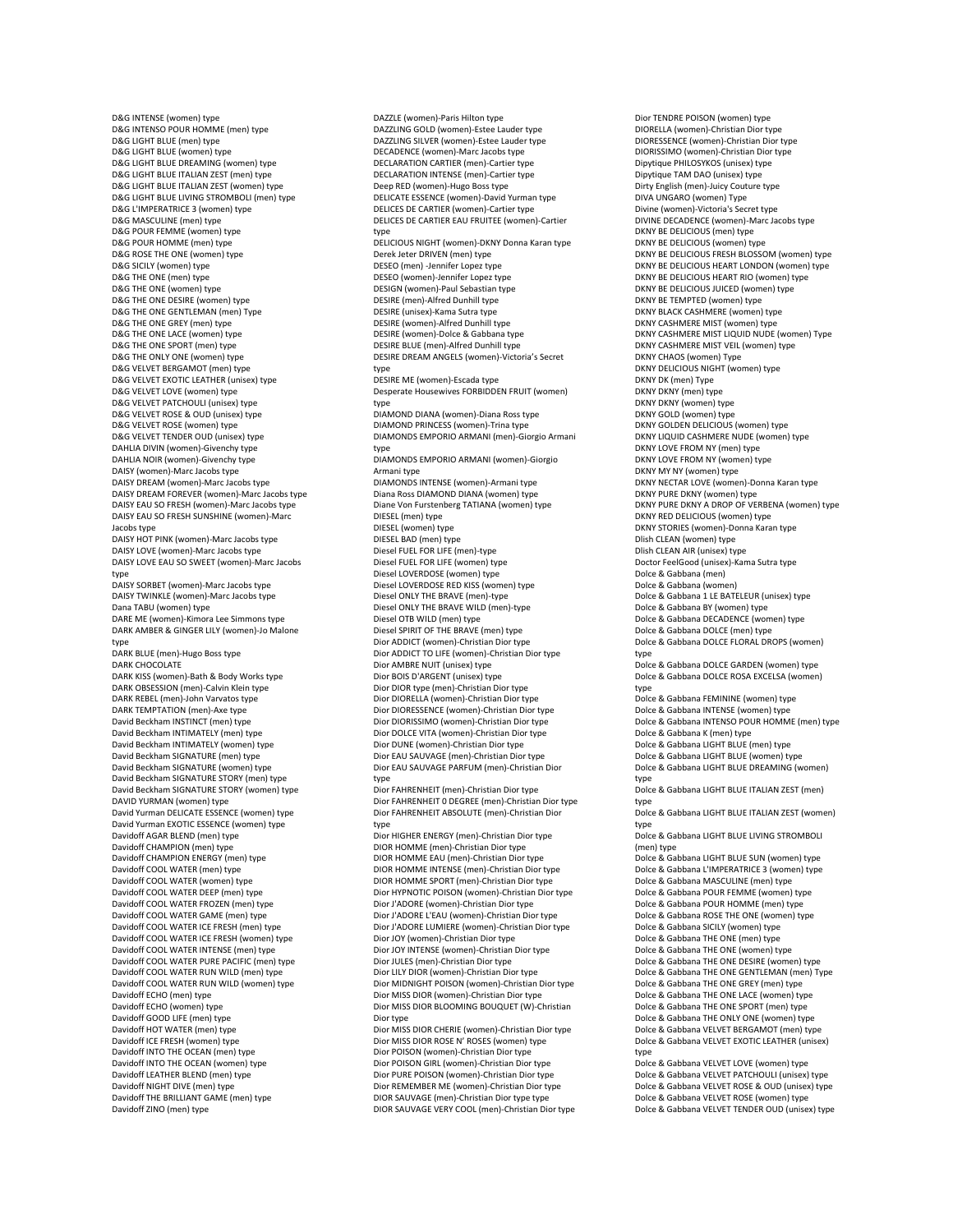DOLCE (women)-Dolce & Gabbana type DOLCE FLORAL DROPS (women)-Dolce & Gabbana type DOLCE GARDEN (women)-Dolce & Gabbana type DOLCE ROSA EXCELSA (women)-Dolce & Gabb type Dolce Vita (women)-Christian Dior Type DOLLY GIRL (women)-Anna Sui Type Donald Trump (men) type Donald Trump SUCCESS (men) type DONNA BORN IN ROMA (women)-Valentino type DONNA KARAN (women) type Donna Karan BE DELICIOUS (men) type Donna Karan BE DELICIOUS (women) type Donna Karan BE DELICIOUS FRESH BLOSSOM (women) type Donna Karan BE DELICIOUS HEART LONDON (women) type Donna Karan BE DELICIOUS HEART RIO (women) type Donna Karan BE DELICIOUS JUICED (women) type Donna Karan BE TEMPTED (women) type Donna Karan BLACK CASHMERE (women) type Donna Karan CASHMERE MIST (women) type Donna Karan CASHMERE MIST LIQUID NUDE (women) Type Donna Karan CASHMERE MIST VEIL (women) type Donna Karan CHAOS (women) Type Donna Karan DELICIOUS NIGHT (women) type Donna Karan DK (men) Type Donna Karan DKNY (men) type Donna Karan DKNY (women) type Donna Karan DKNY GOLD (women) type Donna Karan DKNY STORIES (women) type Donna Karan GOLDEN DELICIOUS (women) type Donna Karan LIQUID CASHMERE NUDE (women) type Donna Karan LOVE FROM NY (men) type Donna Karan LOVE FROM NY (women) type Donna Karan NECTAR LOVE (women) type Donna Karan PURE DKNY (women) type Donna Karan PURE DKNY A Drop Of Verbena (women) type Donna Karan RED DELICIOUS (women) type DOT (w)-Marc Jacobs type Downey Clean Breeze DOWNTOWN (women)-Calvin Klein type DRAKKAR ESSENCE (men)-Guy Laroche type Drakkar Noir (men)-Guy Laroche type DREAM (women)-Gap type DREAM ANGELS DESIRE (women)-Victoria's Secret type DREAM ANGELS DIVINE (women)-Victoria's Secret type DREAM ANGELS HALO (women)-Victoria's Secret type DREAM ANGELS HEAVENLY (women)-Victoria's Secret type DREAM ANGELS HEAVENLY FLOWERS (women)- Victoria's Secret type DREAM ANGELS HEAVENLY SHINE (women)-Victoria's Secret type Dreamer (men)-Versace type Dreaming (women)-Tommy Hilfiger type DREAMS (women)-Anna Sui type DREAMY VANILLA (women)-Victoria's Secret type DRIFTER (men)-True Religion type DRIVEN (men)-Derek Jeter type DUBAI AMETHYST (unisex)-Bond No. 9 type DUBAI EMERALD (unisex)-Bond No. 9 type DUBAI INDIGO (unisex)-Bond No. 9 type Dune (women)-Christian Dior type DUNHILL (men)-Alfred Dunhill type DUNHILL BLACK (men)-Alfred Dunhill type Dunhill DESIRE (men)-Alfred Dunhill type Dunhill DESIRE (women)-Alfred Dunhill type DUNHILL EDITION (men)-Alfred Dunhill type DUNHILL FRESH (men)-Alfred Dunhill type DYLAN BLUE (men)-Versace type DYLAN BLUE (women)-Versace type EARL GREY & CUCUMBER (unisex)-Jo Malone type EARTH (women)-Gap type EAT IT RAW (unisex) EAU D'AROMES (men)-Armani type EAU DE CADE (men)-L'Occitane type EAU DE CARTIER (men)-Cartier type EAU DE CARTIER (women)-Cartier type EAU DE CARTIER VETIVER BLEU (unisex) type EAU DE CEDRAT (men)-L'Occitane type EAU DE GAGA (women)-Lady Gaga type EAU DE GIVENCHY (unisex) (2018)-Givenchy type

EAU DE LACOSTE VERT (men)-Lacoste type EAU DE NEW YORK (unisex)-Bond No. 9 type EAU DE NUIT (men)-Armani type EAU DE PREP (men)-Tommy Hilfiger type EAU DE PREP (women)-Tommy Hilfiger type EAU DES MERVEILLES (women)-Hermes type EAU D'ORANGE VERTE (men) -Hermes type EAU FRUITEE DELICES DE CARTIER (women)-Cartier type EAU MEGA (women)-Viktor & Rolf type Eau Parfumee AU THE BLANC (women) type Eau Parfumee AU THE ROUGE (women) type Eau Parfumee AU THE VERT (women) type EAU SAUVAGE (men)-Christian Dior type EAU SAUVAGE PARFUM (men)-Christian Dior type EAU SO PARTY (women)-Victoria's Secret type EAU SO SEXY (women)-Victoria's Secret type ECHO (men)-Davidoff type ECHO (women)-Davidoff type ED HARDY (men) type ED HARDY (women) type Ed Hardy BORN WILD (men) type Ed Hardy BORN WILD (women) type Ed Hardy ETERNAL LOVE (women) type Ed Hardy HEARTS & DAGGERS (men) type Ed Hardy HEARTS & DAGGERS (women) type Ed Hardy LOVE & LUCK (men) Ed Hardy LOVE & LUCK (women) Ed Hardy LOVE IS… (men)-Christian Audigier type Ed Hardy LOVE KILLS SLOWLY (women) type Ed Hardy SKULLS & ROSES (men) type Ed Hardy SKULLS & ROSES (women) type Ed Hardy TIGER (men) type Ed Hardy VILLAIN (men) type Ed Hardy VILLAIN (women) type Eddie Bauer BEYOND (women) type EDEN (women)-Cacharel type EGOISTE (men)-Chanel Type EGOISTE PLATINUM (men)-Chanel Type EGYPTIAN MUSK (unisex) ELECTRIC CK ONE (unisex)-Calvin Klein type ELEGANCE (men)-Lacoste type ELEMENTS (men)-Hugo Boss type ELIE SAAB LE PARFUM (women) type Elie Saab ROSE COUTURE (women) type ELIXIR (men)-Azzaro type Elizabeth and James NIRVANA BLACK (women) type Elizabeth and James NIRVANA WHITE (women) type Elizabeth Arden ALWAYS RED (women) type Elizabeth Arden ARDEN BEAUTY (women) type Elizabeth Arden FIFTH AVENUE (women) type Elizabeth Arden GREEN TEA (women) type Elizabeth Arden GREEN TEA FIG (women) type Elizabeth Arden MEMOIRE CHERIE (women) type Elizabeth Arden PRETTY (women) type Elizabeth Arden PRETTY HOT (women) type Elizabeth Arden PROVOCATIVE (women) type Elizabeth Arden RED DOOR (women) type Elizabeth Arden RED DOOR REVEALED (women) type Elizabeth Arden SUNFLOWERS (women) type Elizabeth Arden UNTOLD ABSOLU (women) type Elizabeth Taylor BLACK PEARLS (women) type Elizabeth Taylor PASSION (men) type Elizabeth Taylor PASSION (women) type Elizabeth Taylor VIOLET EYES (women) type<br>Elizabeth Taylor WHITE DIAMONDS (women) type Elizabeth Taylor WHITE DIAMONDS (wo ELLE (women)-Yves Saint Laurent type ELLE L'AIME (women)-Lolita Lempicka type ELLEN TRACY (women) type Ellen Tracy IMAGINE ELLEN (women) type Ellen Tracy LOVE NOTE (women) type EMPORIO DIAMONDS (men)-Armani type EMPORIO DIAMONDS (women)-Armani type Emporio Diamonds BLACK CARAT (men)-Armani type Emporio Diamonds BLACK CARAT (women)-Armani type EMPORIO HE (men)-Armani type EMPORIO SHE (women)-Armani type EMPRESS (women)-Sean John type ENCHANTED (women)-Chopard type ENCHANTED WONDERSTRUCK (women)-Taylor Swift type ENCOUNTER (men)-Calvin Klein type ENCRE NOIRE SPORT (men)-Lalique type ENDLESS (women)-Sarah Jessica Parker type ENDLESS EUPHORIA (women)-Calvin Klein type ENERGIZE (men)-Hugo Boss type ENERGY (men)-Kenneth Cole type

English Laundry ARROGANT (men) type English Laundry CAMBRIDGE KNIGHT (men) type English Laundry NOTTING HILL (men) type English Laundry OXFORD BLEU (men) type English Laundry RIVIERA (women) type ENGLISH LAUNDRY SIGNATURE (men) ENGLISH LAUNDRY SIGNATURE (women) ENGLISH OAK & HAZELNUT (unisex)-Jo Malone type ENGLISH OAK & REDCURRANT (unisex)-Jo Malone type ENGLISH PEAR & FREESIA (u)-Jo Malone type ENJOLI (women)-Revlon type ENJOY (women)-Jean Patou type ENVY (men)-Gucci type ENVY (women)-Gucci type ENVY ME (women)-Gucci type Eon Productions JAMES BOND 007 OCEAN ROYALE (men) type Ermenegildo Zegna HAITIAN VETIVER (men) type Ermenegildo Zegna UOMO (men) type EROLFA (men)-Creed type EROS (men)-Versace type EROS FLAME (men)-Versace type EROS POUR FEMME (women)-Versace type Erox REALM (men) type ESCADA (women) type Escada BORN IN PARADISE (women) type Escada CELEBRATE N.O.W. (women) type Escada DESIRE ME (women) type Escada ESPECIALLY ESCADA (women) type Escada ESPECIALLY PINK (women) type Escada FIESTA CARIOCA (women) type Escada FLOR DEL SOL (women) type Escada IBIZA HIPPIE (women) type Escada INCREDIBLE ME (women) type Escada INTO THE BLUE (women) type Escada ISLAND KISS (women) type Escada JOYFUL (women) type Escada LILY CHIC (women) type Escada LOVING BOUQUET (women) type Escada MAGNETIC BEAT (women) typ Escada MAGNETISM (men) type Escada MAGNETISM (women) type Escada MARINE GROOVE (women) type Escada MIAMI BLOSSOM (women) type Escada MOON SPARKLE (men) type Escada MOON SPARKLE (women) type Escada OCEAN LOUNGE (women) type Escada PACIFIC PARADISE (women) type Escada ROCKIN' RIO (women) type Escada SENTIMENT (women) type Escada SEXY GRAFFITI (women) type Escada SORBETTO ROSSO (women) type ESCADA SPORT (women)-Escada type Escada SUNSET HEAT (men) type Escada SUNSET HEAT (women) type Escada TAJ SUNSET (women) type Escada TROPICAL PUNCH (women) type Escada TURQUOISE SUMMER (women) type Escape (men)-Calvin Klein type Escape (women)-Calvin Klein type Escentric Molecules MOLECULE 01 (unisex) type ESENCIA POUR HOMME (men)-Loewe type ESPECIALLY ESCADA (women) type ESPECIALLY PINK (women)-Escada type ESSENCE (men)-Axe type ESSENCE (women)-Marc Jacobs type ESSENCE (women)-Narciso Rodriguez type ESSENCE MUSK (men)-Ferrari type ESSENZA DI ZEGNA (men)-Zegna type ESTEE (women) type Estee Lauder A GARDEN OF PLEASURES PEONY (women) type Estee Lauder ALIAGE (women) type Estee Lauder BEAUTIFUL (women) type Estee Lauder BEAUTIFUL (women) type Estee Lauder BEAUTIFUL LOVE (women) type Estee Lauder BEAUTIFUL SHEER (women) type Estee Lauder BEYOND PARADISE (men) type Estee Lauder BEYOND PARADISE (women) Type Estee Lauder BEYOND PARADISE BLUE (women) type Estee Lauder BRONZE GODDESS (women) type Estee Lauder CINNABAR (women) type Estee Lauder DAZZLING GOLD (women) type Estee Lauder DAZZLING SILVER (women) type Estee Lauder INTUITION (men) type Estee Lauder KNOWING (women) type Estee Lauder METROPOLIS (men) type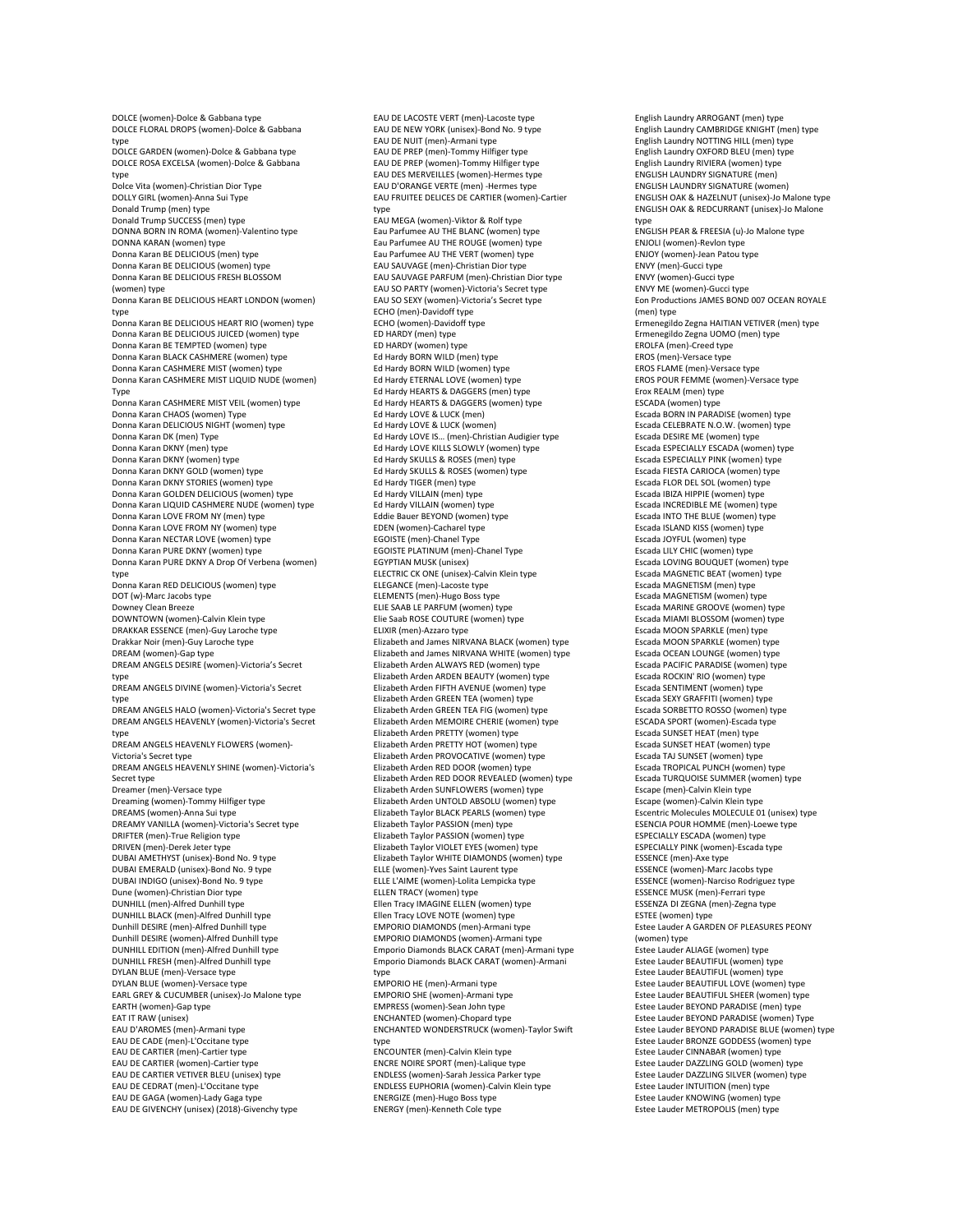Estee Lauder MODERN MUSE (women) type Estee Lauder PLEASURES (men) type Estee Lauder PLEASURES (women) type Estee Lauder PLEASURES BLOOM (women) type Estee Lauder PLEASURES DELIGHT (women) type Estee Lauder PLEASURES EXOTIC (women) type Estee Lauder PLEASURES INTENSE (women) type Estee Lauder PLEASURES POP (women) type Estee Lauder PRIVATE COLLECTION (women) type Estee Lauder PURE WHITE LINEN (women) Type Estee Lauder SENSUOUS (women) type Estee Lauder SENSUOUS NUDE (women) type Estee Lauder SPELLBOUND (women) type Estee Lauder TUSCANY PER DONNA (women) type Estee Lauder WHITE LINEN (women) type Estee Lauder WHITE LINEN BREEZE (women) Type Estee Lauder YOUTH DEW (women) type Estee Lauder YOUTH DEW AMBER NUDE (women) type ETERNAL LOVE (women)-Ed Hardy type ETERNITY (men) -Calvin Klein type ETERNITY (women)-Calvin Klein type ETERNITY AIR (men)-Calvin Klein type ETERNITY AIR (women)-Calvin Klein type ETERNITY AQUA (men)-Calvin Klein type ETERNITY AQUA (women)-Calvin Klein type ETERNITY FLAME (men)-Calvin Klein type ETERNITY FLAME (women)-Calvin Klein type ETERNITY INTENSE (men)-Calvin Klein type ETERNITY MOMENT (women)-Calvin Klein type ETERNITY NIGHT (men)-Calvin Klein type ETERNITY NIGHT (women)-Calvin Klein type ETERNITY NOW (women)-Calvin Klein type ETERNITY PURPLE ORCHID (women)-Calvin Klein type ETERNITY ROSE BLUSH (women)-Calvin Klein type ETERNITY SUMMER (women)-Calvin Klein Type ETERNO (men)-Vince Camuto type EUCALYPTUS EUCALYPTUS & SPEARMINT EUPHORIA (men)-Calvin Klein type EUPHORIA (women)-Calvin Klein type EUPHORIA BLOSSOM (women)-Calvin Klein type EUPHORIA GOLD (men)-Calvin Klein type EUPHORIA GOLD (women)-Calvin Klein type EUPHORIA SPRING TEMPTATION (women) -Calvin Klein type EVA (women)-Eva Longoria type EVENING IN PARIS (women)-Bourjois type EVOLUTION (men)-Rocawear type EXOTIC BLOSSOM (women)-Michael Kors type EXOTIC EMBRACE (women)-Victoria's Secret type EXOTIC ESSENCE (women)-David Yurman type EXOTIC JASMINE (women)-Halle Berry type EXPLORER (men)-Mont Blanc type EXTRAORDINARY (women)-Oscar De La Renta type EXTRAVAGANCE D'AMARIGE (women)-Givenchy type EXTREME (men)-Bulgari type EXTREME (men)-Tom Ford type EXTREME (women)-Bulgari type EXTREME BLUE (men)-Michael Kors type EXTREME NIGHT (men)-Michael Kors type EXTREME SPEED (men)-Michael Kors type EZRA FITCH (men)-Abercrombie & Fitch type EZRA FITCH (women)-Abercrombie & Fitch type F by FERRAGAMO BLACK (men)-Salvatore Ferragamo type F\*CKING FABULOUS (unisex)-Tom Ford type Faberge BRUT (men) type Faberge TIGRESS (w) type Fabulosity (women)-Baby Phat type FAHRENHEIT (men)-Christian Dior type FAHRENHEIT 0 DEGREE (men)-Christian Dior type FAHRENHEIT ABSOLUTE (men)-Christian Dior type FAIRY DUST (women) -Paris Hilton type FALLING IN LOVE (women)-Philosophy type FAME (women)-Lady Gaga type FAN DI FENDI (women)-Fendi type FAN DI FENDI (women)-Fendi type FAN DI FENDI POUR HOMME (men)-Fendi type FANCY (women)-Jessica Simpson type FANCY LOVE (women)-Jessica Simpson type FANCY NIGHTS (women)-Jessica Simpson type FANTASY (women)-Britney Spears type FANTASY IN BLOOM (women)-Britney Spears type FATALE PINK (women)-Agent Provocateur type FCUK (women)-French Connection type FEARLESS (women)-Victoria's Secret type

FEMINITE DU BOIS (women)-Shiseido (Serge Luten) type FEMME (women)-Vince Camuto type FEMME BY USHER (women)-Usher type FENDI (men) type Fendi (women) Fendi FAN DI FENDI (women) type Fendi FAN DI FENDI POUR HOMME (men) type FENDI FURIOSA (women) type FERRAGAMO (men) (2020)-Salvatore Ferragamo type Ferrari AMBER ESSENCE (men) type FERRARI BLACK (men)-Ferrari type Ferrari ESSENCE MUSK (men) type Ferrari RED POWER (men)-Ferrari type Ferrari SILVER ESSENCE (men) type FEVER (women)-Jimmy Choo type FIDJI (women)-Guy Laroche type FIERCE (men)-Abercrombie & Fitch type FIERCE (women)-Abercrombie & Fitch type FIESTA CARIOCA (women)-Escada type FIFTH AVENUE (women)-Elizabeth Arden type FIG APRICOT (unisex)-Fresh type FIG LYCHEE FIGUE 15 (unisex)-Le Labo type FIRE ISLAND (unisex)-Bond No. 9 type FIRESIDE-Yankee Candle type FIRST (women)-Van Cleef & Arpels type FLEUR DE FLEURS (women)-Nina Ricci type FLEUR DE MALE (men)-Jean Paul Gaultier type FLEUR DE PASSION (women)-Cabotine type FLEUR DE PORTOFINO (unisex)-Tom Ford type FLEUR D'INTERDIT (women)-Givenchy type FLEUR FATALE (women)-Kim Kardashian type FLIGHT (men)-Michael Jordan type FLORA (women)-Gucci type FLORABOTANICA (women)-Balenciaga type FLORAL (women)-Jimmy Choo type FLORAL BLUSH (women)-Coach type FLORALE (women)-Issey Miyake type FLORALIE (women)-Creed type FLOR DEL SOL (women)-Escada type FLORE (women)-Carolina Herrera type FLOWER (women)-Kenzo type FLOWER IN THE AIR (women)-Kenzo type FLOWER ORIENTAL (women)-Kenzo type FLOWERBOMB (women) -Viktor & Rolf type FLOWERBOMB DEW (women)-Viktor & Rolf type FLOWERBOMB LA VIE EN ROSE (women)-Viktor & Rolf type FLOWERBOMB MIDNIGHT (women)-Viktor & Rolf type FLOWERBOMB ROSE EXPLOSION (women)-Viktor & Rolf type FLOWERING DOGWOOD FOR MEN (men)-Michael Kors type FORBIDDEN (women)-Victoria's Secret type FORBIDDEN EUPHORIA (women)-Calvin Klein type FORBIDDEN FANTASY (women)-Victoria's Secret type FORBIDDEN FRUIT (women) -Desperate Housewives type FORBIDDEN KISS AMOR AMOR (women)-Cacharel type FOREST RAIN (unisex)-Kiehl's type FOREVER (women)-Alfred Sung type FOREVER (women)-Mariah Carey type FOREVER ELIZABETH (women)-Elizabeth Taylor Type FOREVER GLOWING (women)-Jennifer Lopez type FOREVER KRYSTLE (women) -Carrington Type FOREVER LEGEND (men)-Mont Blanc type FOREVER RED (women)-Bath & Body Works type FOREVER ROMANCE (women)-Victoria's Secret type FOREVER SEXY (women)-Victoria's Secret type FORSAKEN (w)-True Blood type FOSSIL 1954 (men) type FOSSIL 1954 (women) type FOUGERE PLATINE (unisex)-Tom Ford type FRACAS (women)-Piguet type FRAGILE (women)-Jean Paul Gaultier type FRANCO FERRE (men)-Franco Ferre type FRANCO FERRE (women)-Franco Ferre type FRANKINCENSE FRANKINCENSE & MYRRH Frapin L'HUMANISTE (men) type Fred Hayman 273 BEVERLY HILLS (women) type Frederic Malle CARNAL FLOWER (unisex) type FREEDOM (men)-Tommy Hilfiger type FREEDOM (women)-Tommy Hilfiger Type FREESIA

French Connection FCUK (women) type FRENCH KISS (women)-Guerlain type FRENCH LIME BLOSSOM (unisex) -Jo Malone type FRENCH VANILLA Fresh BERGAMOT CITRUS (unisex) type Fresh BROWN SUGAR (women) type Fresh CANNABIS SANTAL (men) Type FRESH COUTURE (women)-Moschino type FRESH CUT GRASS Fresh FIG APRICOT (unisex) type FRESH FRUIT FRESH LINEN Fresh SUGAR (women) type Fresh SUGAR LEMON (women) type FUEL FOR LIFE (men)-Diesel type FUEL FOR LIFE (women)-Diesel type FUEL FOR LIFE DENIM (men)-Diesel type FURIOSA (women)-Fendi type G (women)-Giorgio Beverly Hills type G OF THE SEA (women)-Gwen Stephani type GABRIELLE (women)-Chanel type Gap DREAM (women) type Gap EARTH (women) type GAP ESTABLISHED 1969 BRIGHT (women) type GAP ESTABLISHED 1969 ELECTRIC (men) type Gap HEAVEN (women) type Gap SO PINK (women) type GARDENIA Geir Ness LAILA (women) type GENDARME (men)-Gendarme type Gene Simmons KISS HER (women) type GENTLE FLUIDITY GOLD (unisex)-Maison Francis Kurkdjian type GENTLEMAN (men)-Givenchy type GENTLEMEN EAU DE PARFUM BOISEE (men)- Givenchy type GENTLEMEN ONLY (men)-Givenchy type GENTLEMEN ONLY ABSOLUTE (men)-Givenchy type GENTLEMEN ONLY FRAICHE (men)-Givenchy type Geoffrey Beene GREY FLANNEL type GIA (women)-Tocca type GINGERBREAD GIO (women)-Giorgio Armani type GIORGIO (men) type GIORGIO (women) type GIORGIO AIRE (women) type Giorgio Armani (men)-Armani type Giorgio Armani (women) type Giorgio Armani ACQUA DI GIO (men) type Giorgio Armani ACQUA DI GIO (women) type Giorgio Armani ACQUA DI GIO BLUE EDITION (men) type Giorgio Armani ACQUA DI GIO ESSENZA (women) type Giorgio Armani ACQUA DI GIOIA (women) type Giorgio Armani ARMANI CODE ABSOLU (men) type Giorgio Armani ATTITUDE (men) type Giorgio Armani BLACK CODE (men) type Giorgio Armani BLEU (men) type Giorgio Armani CODE (men) -Armani type Giorgio Armani CODE (women)-Armani type Giorgio Armani CODE SPORT (men) type Giorgio Armani CODE SUMMER (women) type Giorgio Armani CODE ULTIMATE (men) type Giorgio Armani DIAMONDS (men) type Giorgio Armani DIAMONDS (women) type Giorgio Armani Diamonds BLACK CARAT (men) type Giorgio Armani Diamonds BLACK CARAT (women) type Giorgio Armani DIAMONDS INTENSE (women) type Giorgio Armani EAU D'AROMES (men) type Giorgio Armani EAU DE NUIT (men) type Giorgio Armani EMPORIO HE (men) type Giorgio Armani EMPORIO SHE (women) type Giorgio Armani GIO (women) type Giorgio Armani IDOLE D'ARMANI (women) type Giorgio Armani MANIA (men) Type Giorgio Armani MANIA (women) type Giorgio Armani MY WAY (women) type Giorgio Armani NIGHT (men) type Giorgio Armani NIGHT (women) type Giorgio Armani OCEAN DI GIOIA (women) Giorgio Armani SENSI (women) type Giorgio Armani SENSI WHITE NOTES (women) type Giorgio Armani SI (women) type Giorgio Armani SI INTENSE (women) type Giorgio Armani SI PASSIONE (women) type Giorgio OCEAN DREAM (women) type Giorgio RED (men) type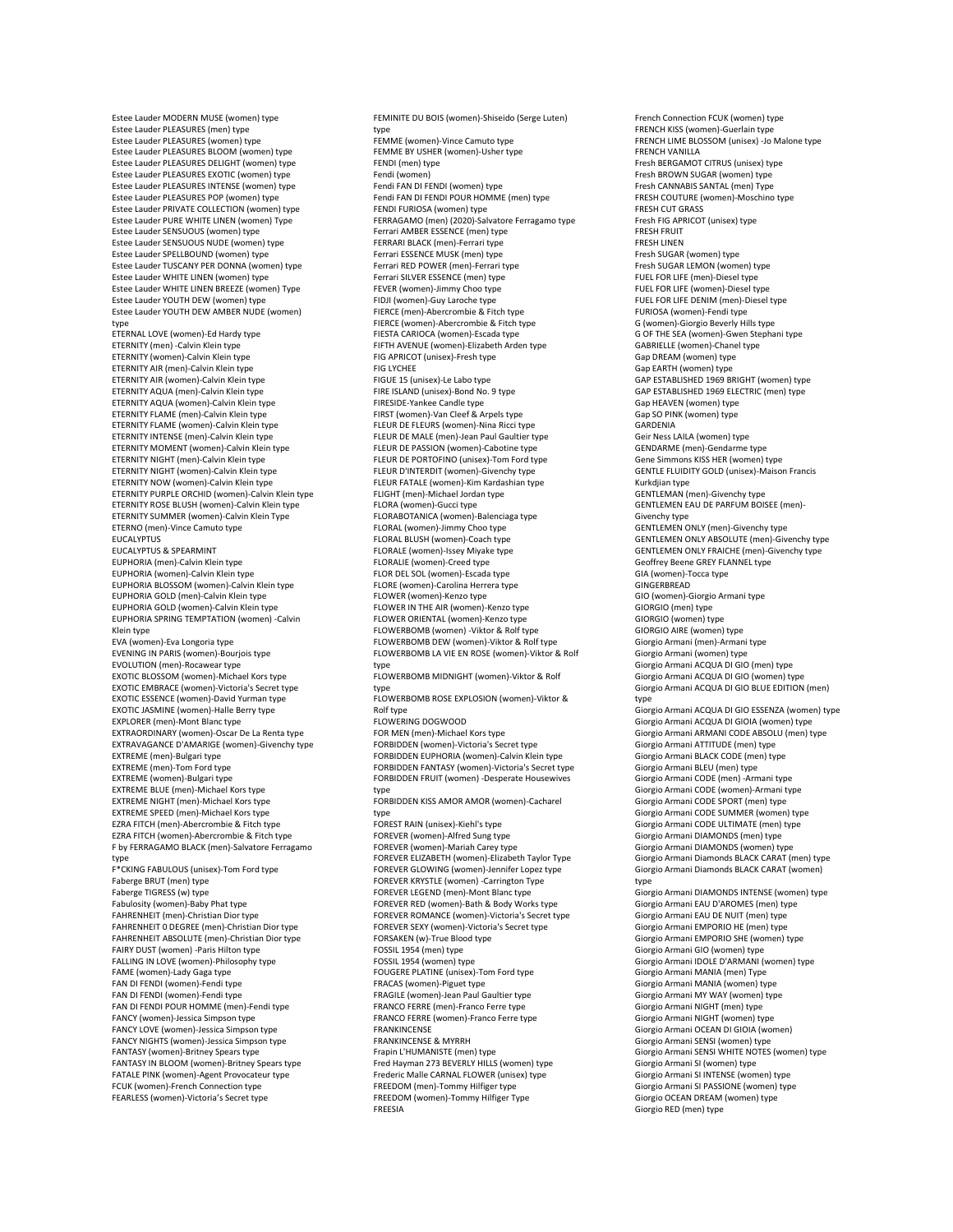Giorgio RED (women) type GIRL (women)-Pharrell Williams type GIRLFRIEND (women)-Justin Bieber type GIRLFRIEND (women)-Patti LaBelle type GIVENCHY (men) type Givenchy AMARIGE (women) type Givenchy AMARIGE MARIAGE (women) type Givenchy AMBRE TIGRE (unisex) type Givenchy ANGE OU DEMON-Angels and Demons (women) type Givenchy BLUE LABEL (men) type Givenchy DAHLIA DIVIN (women) type Givenchy DAHLIA NOIR (women) type Givenchy EAU DE GIVENCHY (unisex) type Givenchy EXTRAVAGANCE D'AMARIGE (women) type Givenchy FLEUR D'INTERDIT (women) type Givenchy GENTLEMAN (men) type Givenchy GENTLEMEN EAU DE PARFUM BOISEE (men) type Givenchy GENTLEMEN ONLY (men) type Givenchy GENTLEMEN ONLY ABSOLUTE (men) type Givenchy GENTLEMEN ONLY FRAICHE (men) type Givenchy HOT COUTURE (women) type GIVENCHY III (women) type Givenchy IMMORTELLE TRIBAL (unisex) type Givenchy IRRISISTIBLE (women) type Givenchy LE BOUQUET ABSOLU (women) type Givenchy LOVELY PRISM (women) type Givenchy ORGANZA (women) type Givenchy ORGANZA INDECENCE (women) type Givenchy PATCHOULI DE MINUIT (unisex) type Givenchy PI (men) type Givenchy PI AIR (men) type Givenchy PI EXTREME (men) type Givenchy PI NEO (men) type Givenchy PLAY (women) type Givenchy PLAY INTENSE (men) type Givenchy PLAY INTENSE (women) type Givenchy PLAY SPORT (men) type Givenchy VERY IRRESISTIBLE (men) type Givenchy VERY IRRESISTIBLE (women) type Givenchy XERYUS ROUGE (men) type Givenchy YSATIS (women) type GLAM (women)-Kim Kardashian type GLAM JASMINE (women)-Michael Kors type GLAM PRINCESS (women)-Vera Wang type GLAMOUROUS (women)-Ralph Lauren type GLOBE (men)-Rochas type GLORIA VANDERBILT (women)-Gloria Vanderbilt type GLOW (women)-Jennifer Lopez "J. Lo" type GLOW AFTER DARK (women)-Jennifer Lopez type GLOWING (women)-Jennifer Lopez type GOLD ABSOLUTE (men)-Issey Miyake type GOLD COAST (women)-Bond No. 9 type GOLD EXTREME (men)-Jay Z type GOLD JAY Z (men)-Jay Z type GOLD LUXE (women)-Michael Kors type GOLD RUSH (women)-Paris Hilton type GOLD RUSH MAN (men)-Paris Hilton type GOLD SUGAR (women)-Aquolina type GOLDEA (women)-Bulgari type GOLDEA THE ROMAN NIGHT (women)-Bulgari type GOLDEN DELICIOUS (women)-Donna Karan type GOLDEN GODDESS (women)-Kimora Lee Simmons type GOLDEN SAND (unisex)-Al-Rehab type GOOD GIRL (women)-Carolina Herrera type GOOD GIRL VELVET FATALE (women)-Carolina Herrera type Good Life (men)-Davidoff type GORGEOUS 9women)-Victoria's Secret type GRAND NEROLI ABSOLUE (unisex)-Atelier type Grape GRAPEFRUIT (ruby RED) GRAPEFRUIT (unisex)-Jo Malone type Gravity (men)-Coty type GREEN IRISH TWEED (men)-Creed type GREEN IRISH TWEED (women)-Creed type GREEN JEANS (men)-Versace type GREEN TEA (women)-Elizabeth Arden type GREEN TEA FIG (women)-Elizabeth Arden type GREEN VALLEY (men)-Creed type GREENWICH VILLAGE (unisex)-Bond No. 9 type Grey Flannel (men)-Geoffrey Beene type GREY VETIVER (men)-Tom Ford type GUCCI (men) type GUCCI (women) type GUCCI II (men) Type

GUCCI II (women) type GUCCI II (women) type GUCCI III (women) type GUCCI III (women) type Gucci Accenti (women) type GUCCI BAMBOO (women) type GUCCI BLOOM (women) type GUCCI BLOOM ACQUA DI FIORI (women) type GUCCI BLOOM AMBROSIA FIORI (women) type GUCCI BY GUCCI (men) type Gucci ENVY (men) type Gucci ENVY (women) type Gucci ENVY ME (women) Type Gucci FLORA (women) type Gucci GUILTY (men) type Gucci GUILTY (women) type Gucci GUILTY ABSOLUTE (men) type Gucci GUILTY INTENSE (men) type Gucci GUILTY INTENSE (women) type Gucci GUILTY LOVE EDITION (men) type Gucci GUILTY LOVE EDITION (women) type Gucci GUILTY LOVE POUR HOMME (men) type Gucci GUILTY OUD (unisex) type GUCCI GUILTY PLATINUM (men) type GUCCI GUILTY PLATINUM (women) type Gucci GUILTY POUR FEMME (women) type Gucci MADE TO MEASURE (men) type Gucci MEMOIRE D'UNE ODEUR (unisex) type GUCCI NOBILE (men) type GUCCI OUD (unisex) type GUCCI POUR HOMME (men) type Gucci PREMIER (women) type Gucci RUSH (men) type Gucci RUSH (women) type Gucci RUSH 2 (women) type GUCCI SPORT (men) type Gucci THE VOICE OF THE SNAKE (women) type Guerlain AQUA ALLEGORIA TEAZZURRA (women) type Guerlain CHAMADE (women) type Guerlain CHAMPS ELYSEES (women) type Guerlain CHANT D'AROMES (women) type Guerlain FRENCH KISS (women) type Guerlain HABIT ROUGE (men) type Guerlain HERITAGE (men) Type GUERLAIN HOMME (men) type GUERLAIN IMPERIALE (men) type Guerlain INSOLENCE (women) type Guerlain JICKY (women) type Guerlain L'HOMME IDEAL (men) type Guerlain L'HOMME L'EAU BOISEE (men) type Guerlain MAHORA (women) type Guerlain MITSOUKO (women) type Guerlain MON GUERLAIN (women) type Guerlain MY INSOLENCE (women) typ Guerlain SAMSARA (women) Type Guerlain SAMSARA SHINE (women) type Guerlain SHALIMAR (women) type Guerlain SHALIMAR INITIAL (women) type Guerlain SHALIMAR LIGHT (women) type GUERLAIN VETIVER (men) type Guerlain VETIVER FROZEN (men) type Guerlain VOL DE NUIT (women) type GUESS (men) type Guess (women) GUESS BY MARCIANO (women) type GUESS DARE (women) type GUESS GIRL (women) type GUESS GIRL SUMMER (women) type Guess Gold (women)-Guess type GUESS NIGHT (men) type GUESS NIGHT ACCESS (men) type GUESS SEDUCTIVE (men) type GUESS SEDUCTIVE I'M YOURS (women) type Guess SEDUCTIVE SUNKISSED (women) type GUILTY (men)-Gucci type GUILTY (women)-Gucci type GUILTY BLACK (men)-Gucci type GUILTY BLACK (women) type GUILTY INTENSE (men)-Gucci type GUILTY INTENSE (women)-Gucci type GUILTY LOVE EDITION (men)-Gucci type GUILTY LOVE EDITION (women)-Gucci type GUILTY LOVE POUR HOMME (men)-Gucci type GUILTY OUD (unisex)-Gucci type GUILTY PLATINUM (men)-Gucci type GUILTY PLATINUM (women)-Gucci type GUILTY POUR FEMME (women) (2019)-Gucci type Guy Laroche DRAKKAR ESSENCE (men) type

Guy Laroche DRAKKAR NOIR (men) type Guy Laroche FIDJI (women) type Gwen Stephani Harajuku Lovers G OF THE SEA (women) type Gwen Stephani L.A.M.B. (women) type HABIT ROUGE (men)-Guerlain type HAITIAN VETIVER (men)-Ermenegildo Zegna type HALLE (women)-Halle Berry type Halle Berry CLOSER (w) type Halle Berry EXOTIC JASMINE (women) type Halle Berry REVEAL (women) type Halle Berry REVEAL THE PASSION (women) type HALO (women)-Victoria's Secret type Halston (women)-Halston type HALSTON Z14 (men) type HAMPTONS (unisex)-Bond No. 9 type HANAE (women)-Hanae Mori type HANAE MORI (men) type HANAE MORI (women) type Hanae Mori MAGICAL MOON (women) type Happy (men)-Clinique type Happy (women)-Clinique type Happy Heart (women)-Clinique type Harajuku Lovers G OF THE SEA (women)-G. Stephani type HARD CANDY (women) type HARDCORE ROSE (women)-Victoria's Secret type Havana (men)-Aramis type HAVANE, ANGEL (A\*MEN) PURE (men) HEARTS & DAGGERS (men)-Ed Hardy type HEARTS & DAGGERS (women)-Ed Hardy type HEAT (women)-Beyonce Type HEAT KISSED (women)-Beyonce type HEAT RUSH (women)-Beyonce Type HEAT SEDUCTION (women)-Beyonce type HEAT ULTIMATE ELIXIR (women)-Beyonce type HEAVEN (women)-Gap Type Heaven Sent (women)-Helena Rubinstein Type HEAVENLY (women)-Victoria's Secret type HEAVENLY FLOWERS (women)-Victoria's Secret type HEAVENLY SHINE (women)-Victoria's Secret type HEI (men)-Alfred Sung type Heiress (women)-Paris Hilton type Helena Rubinstein HEAVEN SENT (women) Type HELLO KITTY (women)-Sanrio Eau De Toilettes type HEMLOCK & BERGAMOT (unisex)-Jo Malone type Henri Bendel JASMINE & TUBEROSE (women) type HER (women)-Burberry type HER BLOSSOM (women)-Burberry type HERITAGE (men)-Guerlain type Hermes AMBRE NARGUILE (unisex) type Hermes BEL AMI (men) type Hermes EAU DES MERVEILLES (women) type Hermes EAU D'ORANGE VERTE (men) typ Hermes JOUR D'HERMES (women) type Hermes PAMPLEMOUSSE ROSE (unisex) type Hermes TERRE D'HERMES (men) type Hermes TERRE D'HERMES INTENSE VETIVER (men) type Hermes TWILLY D'HERMES (women) type Hermes UN JARDIN SUR LA LAGUNE (unisex) type Herrera (men)-Carolina Herrera type HIDDEN FANTASY (women)-Britney Spears type HIGHER ENERGY (men)-Christian Dior type HIGHLINE (unisex)-Bond No. 9 type Hilary Duff WITH LOVE (women) type HILFIGER ATHLETICS (men)-Tommy Hilfiger type HIMALAYA (men)-Creed type HIPPIE CHIC (women)-True Religion type Hollister ADDISON (w) type Hollister BREAK LINE (men) type Hollister JAKE (men) type Hollister MALAIA (women) type Hollister SoCal (men) Type Hollister SoCal (women) Type HOLLISTER WAVE (men)-Hollister type HOLLYWOOD ROYAL (women)-Juicy Couture type HOMMAGE A L'HOMME (men)-Lalique type HOMME (men)-Guerlain type HOMME BY USHER (men)-Usher type HOMME L'EAU BOISEE (men)-Guerlain type HOMME WOODY (men)-Kenzo type Honeysuckle HONEYSUCKLE & JASMINE (unisex)-Jo Malone type HOT (women)-Ralph Lauren type HOT COCOA HOT COUTURE (women)-Givenchy type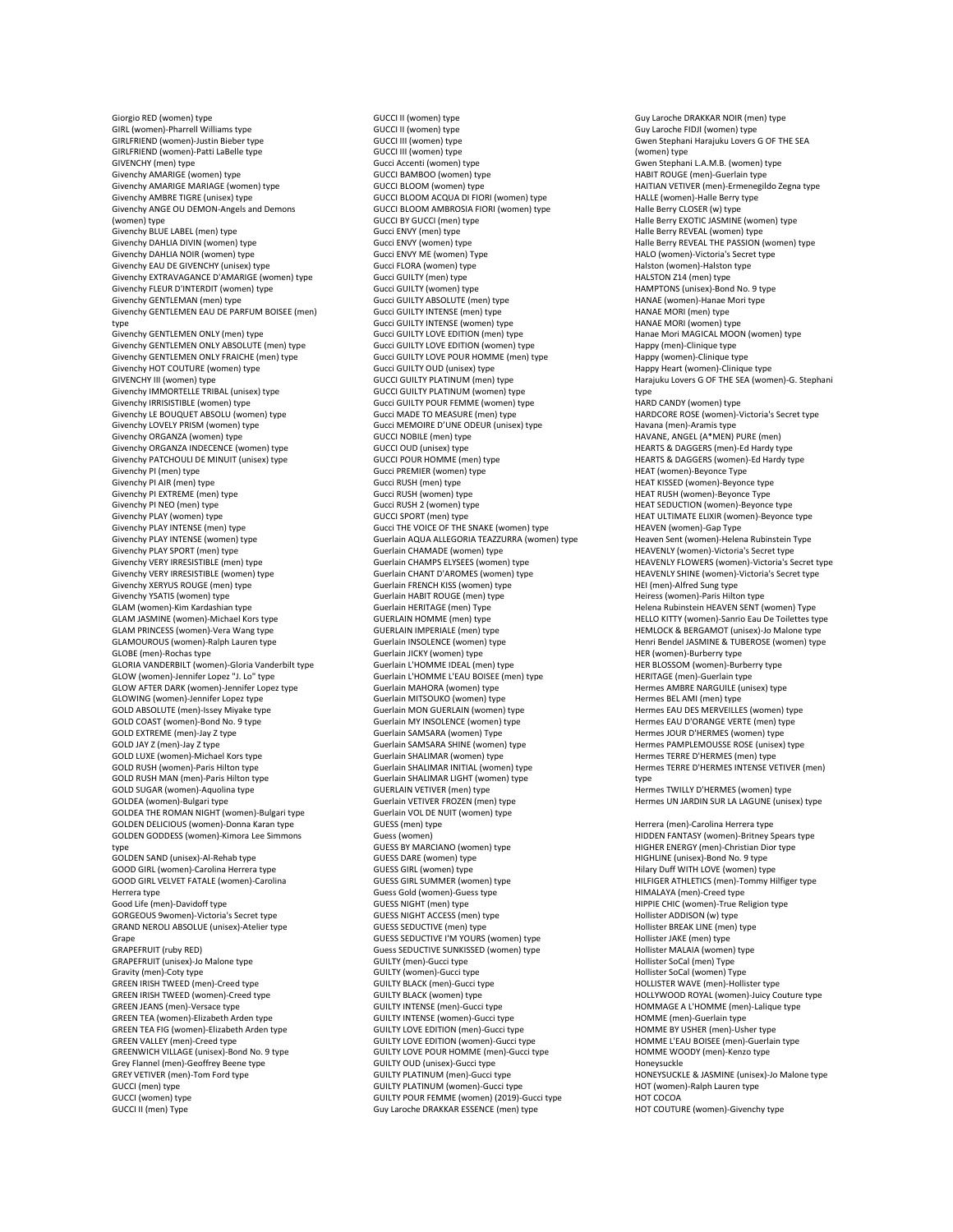HOT WATER (men)-Davidoff type HUDSON YARDS (women)-Bond No. 9 type HUGO (men)-Hugo Boss type HUGO (women)-Hugo Boss type HUGO BOSS (men) type Hugo Boss BALDESSARINI (men) type Hugo Boss BALDESSARINI AMBRE (men) type Hugo Boss BALDESSARINI DEL MAR (men) type Hugo Boss BOSS BOTTLED (men) type Hugo Boss BOSS BOTTLED INFINITE (men) type<br>Hugo Boss BOSS BOTTLED NIGHT (men) type Hugo Boss BOSS BOTTLED SPORT (men) type Hugo Boss BOSS BOTTLED TONIC (men) type Hugo Boss BOSS BOTTLED ULIMITED (men) type<br>Hugo Boss BOSS ELEMENTS (men) type Hugo Boss BOSS IN MOTION (men) type Hugo Boss BOSS INTENSE (women) type Hugo Boss BOSS NIGHT (men) type Hugo Boss BOSS NO. 6 (men) type Hugo Boss BOSS NUIT POUR FEMME (women) type Hugo Boss BOSS ORANGE (men) type Hugo Boss BOSS PURE (men) type Hugo Boss BOSS SELECTION (men) type Hugo Boss BOSS SOUL(men) type Hugo Boss BOSS SPORT (men) type Hugo Boss BOSS SPORT (women) type Hugo Boss BOSS THE SCENT (men) type Hugo Boss DAMASK OUD (men) type Hugo Boss DARK BLUE (men) type Hugo Boss DEEP RED (women) type Hugo Boss HUGO ELEMENT (men) type Hugo Boss HUGO ENERGIZE (men) type Hugo Boss HUGO MAN EXTREME (men) type Hugo Boss HUGO RED (men) type Hugo Boss HUGO REVERSED (men) type HUGO BOSS ICED (men) type Hugo Boss JUST DIFFERENT (men) type Hugo Boss MA VIE POUR FEMME (women) type Hugo Boss NUIT POUR FEMME Hugo Boss PURE PURPLE (women) type HUGO BOSS RED (men) type HUGO BOSS SELECTION (men)-Hugo Boss type HUGO BOSS UNLIMITED (men) type HUGO ELEMENT (men)-Hugo Boss type HUGO MAN EXTREME (men)-Hugo Boss type HUGO REVERSED (men)-Hugo Boss type\*\*\*\*\*LEFT OFF HERE HUGO XX (women)-Hugo Boss type HUMMER (men) type HUMMER BLACK (men) type HUMMER H20 (men) type HYACINTH HYPNOSE (men)-Lancome type HYPNOSE (women)-Lancome type HYPNOTIC POISON (women)-Christian Dior type I AM JUICY (women)-Juicy Couture type I AM KING (men)-Sean John type I AM KING OF MIAMI (men)-Sean John type I AM KING OF THE NIGHT (men)-Sean John type I FANCY YOU (women)-Jessica Simpson type I LOVE JUICY COUTURE (women)-Juicy Couture type I LOVE LOVE (women)-Moschino type I LOVE NY (unisex)-Bond No. 9 type IBIZA HIPPIE (women)-Escada type ICE FRESH COOL WATER (men)-Davidoff type ICE FRESH COOL WATER (women)-Davidoff type ICE MAN (men)-Thierry Mugler type ICEBERG TWICE (women)-Iceberg type ICED (men)-Hugo Boss type ICED (men)-Jimmy Choo type ICON (men)-Police type IDOLE (women)-Lancome type IDOLE D'ARMANI (women)-Armani type ILLICIT (women)-Jimmy Choo type ILLICIT FLOWER (women)-Jimmy Choo type ILLUMINARE (women)-Vince Camuto type ILLUSIONE FOR HER (women)-Bottega Veneta type ILLUSIONE FOR HIM (men)-Bottega Veneta type IMAGE (men)-Cerruti type IMAGINE ELLEN (women) -Ellen Tracy type IMMORTELLE TRIBAL (unisex)-Givenchy type IMPERIALE (men)-Guerlain type In Control Curious (women)-Britney Spears type In Love Again (women)-Yves Saint Laurent Type IN MOTION (men)-Hugo Boss type In The Mood (unisex)-Kama Sutra type IN THE STARS (women)-Bath & Body Works type. INCREDIBLE (women)-Victoria's Secret type

INCREDIBLE DARING (women)-Victoria's Secret type INCREDIBLE ME (women)-Escada type INDI VISIBLE (women)-Katy Perry type INDIAN MUSK (unisex) INDIVIDUEL (men)-Mont Blanc Type INFUSION DE VETIVER (m)-Prada type INFUSION D'IRIS (women)-Prada type INITIAL (women)-Boucheron Type INNER GRACE (women)-Philosophy type INNOCENCE (women)-Chloe type INNOCENT ILLUSION (women)-Thierry Mugler type INSEPARABLE (women)-Mariah Carey type INSOLENCE (women)-Guerlain type INSPIRATION (women)-Lacoste type INSPIRE (women)-Christina Aguilera type Instyle USA-SEX IN THE CITY KISS (women) type INTENSE (men)-Hugo Boss type INTENSE (women)-Dolce & Gabbana type INTENSE (women)-Hugo Boss type INTENSE VETIVER TERRE D'HERMES (men)-Hermes type INTENSITY (men)-Kenneth Cole type INTENSO POUR HOMME (men)-Dolce & Gabbana type INTIMATELY (men)-David Beckham type INTIMATELY (women) -Victoria Beckham type INTO THE BLUE (women)-Escada type INTO THE OCEAN (men)-Davidoff type INTO THE OCEAN (women)-Davidoff type INTRIGUE (women)-Mary Kay type INTUITION (men)-Estee Lauder type INTUITION (women)-Estee Lauder type INVICTUS (men)-Paco Rabanne type INVICTUS AQUA (men)-Paco Rabanne type INVICTUS INTENSE (men)-Paco Rabanne type INVICTUS LEGEND (men)-Paco Rabanne type INVICTUS ONYX (men)-Paco Rabanne type IRIS & WHITE MUSK Cologne Intense (women)-Jo Malone type IRRISISTIBLE (women)-Givenchy type Isabella Rossellini MANIFESTO (women) type ISLAND (women)-Michael Kors type ISLAND BERMUDA (women)-Michael Kors type ISLAND GIRL (women) ISLAND HAWAII (women)-Michael Kors type ISLAND KISS (women)-Escada type ISLAND PALM BEACH (women)-Michael Kors type ISLAND VERY BALI (women)-Michael Kors type ISLAND VOYAGE (men)-Nautica type Issey Miyake A SCENT (women) type Issey Miyake FLORALE (women) type Issey Miyake LE FEU D'ISSEY (women) type Issey Miyake L'EAU BLEUE D'ISSEY (men) type Issey Miyake L'EAU D'ISSEY (men) type Issey Miyake L'EAU D'ISSEY (women) type Issey Miyake L'EAU D'ISSEY ABSOLU (women) type Issey Miyake L'EAU D'ISSEY GOLD ABSOLUTE (men) type Issey Miyake L'EAU D'ISSEY INTENSE (men) type Issey Miyake L'EAU D'ISSEY NOIR AMBRE (men) type Issey Miyake L'EAU D'ISSEY OCEANIC EXPEDITION (men) type Issey Miyake L'EAU D'ISSEY PURE (women) type Issey Miyake L'EAU D'ISSEY ROSE & ROSE (women) type Issey Miyake L'EAU D'ISSEY SPORT (men) type Issey Miyake L'EAU D'ISSEY SUMMER (men) type Issey Miyake L'EAU D'ISSEY SUMMER (women) type Issey Miyake NUIT D'ISSEY (men) type ITALIAN CYPRESS (unisex)-Tom Ford type IVANCA TRUMP (women) type IVOIRE DE BALMAIN (women)-Pierre Balmain type IZOD (men) type JACOMO (men) type JACOMO DE JACOMO (men) type JACOMO DE JACOMO ROUGE (men) type Jacques Bogart ONE MAN SHOW (men) type J'ADORE ABSOLU (women)-Christian Dior type J'ADORE L'EAU (women)-Christian Dior type J'ADORE LUMIERE (women)-Christian Dior type J'ADORE-(women) Christian Dior type JAIPUR POUR HOMME (men)-Boucheron type JAIPUR SAPHIR (women)-Boucheron type JAKE (men)-Hollister type JAKO (men)-Lagerfeld type JAMES BOND 007 (men) type JAMES BOND 007 OCEAN ROYALE (men)-Eon Productions type

JAPANESE CHERRY BLOSSOM-Bath & Body Works type JARDIN D'AMALFI (unisex)-Creed type JASMIN & BERGAMOTE (women)-L'Occitane en Provence type JASMIN NOIR (women)-Bulgari type JASMIN ROUGE (women)-Tom Ford type JASMINE JASMINE & TUBEROSE (women)-Henri Bendel type JASMINE SAMBAC & MARIGOLD (women)-Jo Malone type JASMINE VANILLA-Bath & Body Works type JASON WU (women) type Jason Wu VELVET ROUGE (women) type Jay Z GOLD (men) type Jay Z GOLD EXTREME (men) type Jay Z ROCAWEAR 9IX(men) type Jay Z ROCAWEAR X type Jazz (men)-Yves Saint Laurent type Jean P. Gaultier LE MALE TERRIBLE (men) type Jean Patou ENJOY (women) type Jean Patou JOY (women) Type Jean Patou JOY FOREVER (women) type Jean Patou PATOU 1000 (women) type Jean Patou POUR HOMME (men) type JEAN PAUL GAULTIER (women) type JEAN PAUL GAULTIER 2 (unisex) type Jean Paul Gaultier CLASSIQUE (women) type Jean Paul Gaultier CLASSIQUE X (women) type Jean Paul Gaultier FLEUR DE MALE (men) type Jean Paul Gaultier FRAGILE (women) type Jean Paul Gaultier KOKORICO (men) type Jean Paul Gaultier LE BEAU MALE (men) type Jean Paul Gaultier LE BEAU MALE Capitaine Collector (men) type Jean Paul Gaultier LE MALE (men) type Jean Paul Gaultier LE MALE EAU FRAICHE POPEYE (men) type Jean Paul Gaultier LE MALE NAVY (men) type Jean Paul Gaultier MADAME (women) type Jean Paul Gaultier SCANDAL (women) type Jean Paul Gaultier SUMMER (men) type Jean Paul Gaultier ULTRA MALE (men) type JEAN-LOUIS SCHERRER (women) type JEANS COUTURE (women)-Versace type JENNIFER ANISTON (women) type Jennifer Lopez BLUE GLOW (women) type Jennifer Lopez DESEO (men) type Jennifer Lopez DESEO (women) type Jennifer Lopez GLOW (women) type Jennifer Lopez GLOW AFTER DARK (women) type Jennifer Lopez GLOWING (women) type Jennifer Lopez JLOVE (women) type Jennifer Lopez LIVE (women) type Jennifer Lopez LIVE LUXE (women) type Jennifer Lopez LIVE PLATIJ (women) type Jennifer Lopez LOVE & GLAMOUR (women) type Jennifer Lopez LOVE AND LIGHT (women) type Jennifer Lopez LOVE AT FIRST GLOW (women) type Jennifer Lopez MIAMI GLOW (women) type Jennifer Lopez MY GLOW (women) type Jennifer Lopez STILL (women) type JERSEY (women)-Chanel type Jess (women)-Jessica McClintock type Jessica McClintock (women) Jessica Simpson FANCY (women) type Jessica Simpson FANCY LOVE (women) type Jessica Simpson I FANCY YOU (women) type JESSICA SIMPSON SIGNATURE (women) type JETTE BLACK (women)-Joop type Jicky (women)-Guerlain type JIL SANDER (women) Type JIMMY CHOO (women) type Jimmy Choo AMBER KISS (women) type JIMMY CHOO BLOSSOM (women) type JIMMY CHOO EXOTIC (women) type JIMMY CHOO FEVER (women) type JIMMY CHOO FLASH (women) type JIMMY CHOO FLORAL (women) type JIMMY CHOO ICED (men) type JIMMY CHOO ILLICIT (women) type Jimmy Choo ILLICIT FLOWER (women) type JIMMY CHOO L'EAU (women) tyhpe JIMMY CHOO MAN (men) type JIMMY CHOO MAN BLUE (men) type JIMMY CHOO MAN INTENSE (men) type JIMMY CHOO ROSE GOLD (women) type JIMMY CHOO STARS (women) type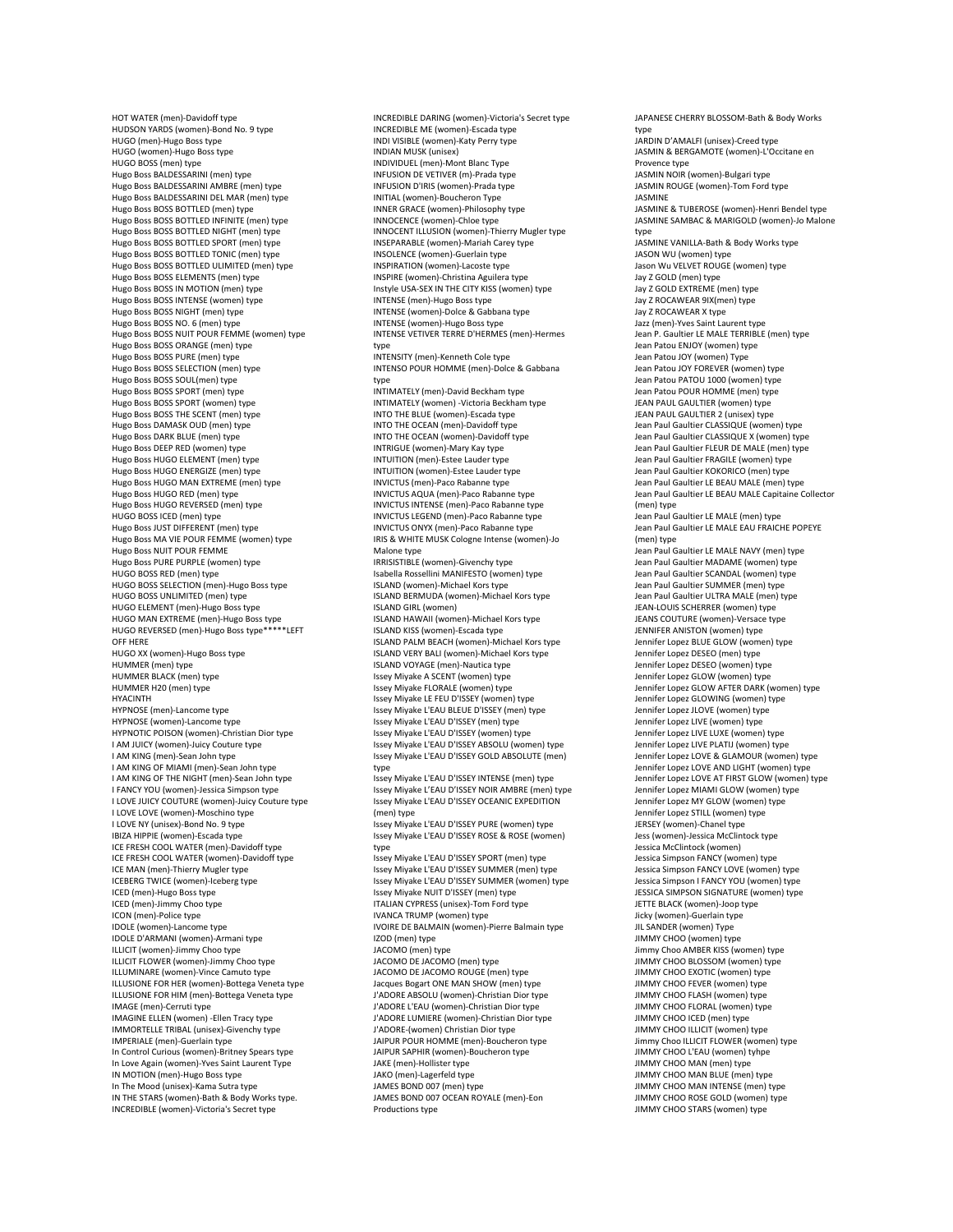Jimmy Choo URBAN HERO (men) type Jimmy Choo VANILLA LOVE (women) type JIVAGO 24K (men)-Jivago type JIVAGO 24K (women) -Jivago type JIVAGO 24K GOLD (women) -Jivago type JLOVE (women)-Jennifer Lopez type Jo Malone AMBER & LAVENDER (men) type Jo Malone BASIL & NEROLI (unisex) type Jo Malone BIRCH & BLACK PEPPER (unisex) type Jo Malone BLACK CEDARWOOD & JUNIPER (unisex) type Jo Malone BLUE AGAVA & COCOA (unisex) type Jo Malone BRONZE WOOD & LEATHER (unisex) type Jo Malone DARK AMBER & GINGER LILY (women) type Jo Malone EARL GREY & CUCUMBER (unisex) type Jo Malone ENGLISH OAK & HAZELNUT (unisex) type Jo Malone ENGLISH OAK & REDCURRANT (unisex) type Jo Malone ENGLISH PEAR & FREESIA (u) type Jo Malone FRENCH LIME BLOSSOM (unisex) type Jo Malone GRAPEFRUIT (unisex) type Jo Malone HEMLOCK & BERGAMOT (unisex) type Jo Malone HONEYSUCKLE & JASMINE (unisex) Type Jo Malone IRIS & WHITE MUSK Cologne Intense (women) type Jo Malone JASMINE SAMBAC & MARIGOLD (women) type Jo Malone LIME BASIL MANDARIN (women) type Jo Malone MIMOSA & CARDAMOM (unisex) type Jo Malone NASHI BLOSSOM (unisex) type Jo Malone NECTARINE BLOSSOM & HONEY type Jo Malone ORANGE BLOSSOM (unisex) type Jo Malone ORRIS & SANDALWOOD Cologne Intense (unisex) type Jo Malone OUD & BERGAMOT (unisex) type Jo Malone PEONY & BLUSH SUEDE (women) type Jo Malone PEONY & MOSS (women) type Jo Malone POMEGRANATE NOIR (u) type Jo Malone POPPY & BARLEY (unisex) type Jo Malone RAIN & ANGELICA (unisex) type Jo Malone RED ROSES (women) type Jo Malone REDCURRANT & CREAM (unisex) type Jo Malone ROSE AND WHITE MUSK ABSOLU (unisex) type Jo Malone ROSE WATER & VANILLA (women) type Jo Malone SILK BLOSSOM (women) type Jo Malone SWEET LIME AND CEDAR (unisex) type Jo Malone TUBEROSE ANGELICA (women) type Jo Malone VANILLA & ANISE (women) type Jo Malone VELVET ROSE & OUD (unisex) type Jo Malone VETIVER & GOLDEN VANILLA (unisex) type Jo Malone VIOLET & AMBER ABSOLU (unisex) type Jo Malone WHITE JASMIN MINT (unisex) type Jo Malone WILD BLUEBELL (women) type Jo Malone WILD FIG & CASSIS (unisex) type Jo Malone WOOD SAGE & SEA SALT (unisex) type John Varvatos (men)-John Varvatos type John Varvatos ARTISAN (men) type John Varvatos ARTISAN ACQUA (men) type John Varvatos ARTISAN BLUE (men) type John Varvatos ARTISAN PURE (men) type John Varvatos DARK REBEL (men) type John Varvatos JV X NJ CRIMSON (men) type JOHN VARVATOS OUD (men) type John Varvatos ROCK VOLUME 1 (women) type John Varvatos STAR USA (men) type John Varvatos VARVATOS VINTAGE (men) type JONES BEACH (unisex)-Bond No. 9 type JOOP (men) type JOOP (women) type Joop ALL ABOUT EVE (women) type JOOP HOMME WILD (men) type Joop JETTE BLACK (women) type Joop MISS WILD (women) type Joop NIGHTFLIGHT (men) Type JOOP ROCOCO (men) type JOOP THRILL (men) type Joop WHAT ABOUT ADAM (men) type Jordan Sparks BECAUSE OF YOU (women) type JOUR D'HERMES (women)-Hermes type Jovan Musk (men) Jovan Musk (women)-Jovan type JOY (women)-Christian Dior type JOY (women)-Jean Patou Type JOY FOREVER (women)-Jean Patou type JOYFUL (women)-Escada type JOY INTENSE (women)-Christian Dior type JUICY COUTURE (women) type

Juicy Couture BYE BYE BLUES (women) type Juicy Couture COUTURE COUTURE (women) type Juicy Couture COUTURE LA LA (women) type Juicy Couture COUTURE LA LA MALIBU (women) type Juicy Couture DIRTY ENGLISH (men) type Juicy Couture HOLLYWOOD ROYAL (women) type Juicy Couture I AM JUICY (women) type Juicy Couture I LOVE JUICY COUTURE (women) type JUICY COUTURE MALIBU (women) type Juicy Couture OH SO ORANGE (women) type JUICY COUTURE OUI (women) type Juicy Couture PEACE LOVE & JUICY COUTURE (women) type Juicy Couture PRETTY IN PURPLE (women) type Juicy Couture VIVA LA JUICY (women) type Juicy Couture VIVA LA JUICY BOWDACIOUS (women) type Juicy Couture VIVA LA JUICY GOLD COUTURE (women) type Juicy Couture VIVA LA JUICY LE FLEUR (women) type Juicy Couture VIVA LA JUICY LUXE (women) type Juicy Couture VIVA LA JUICY NOIR (women) type Juicy Couture VIVA LA JUICY SOIREE (women) type JULES (men)-Christian Dior type JUNGLE GARDENIA (women)-Tuvache type Jungle L'Elephant (women)-Kenzo type Juniper Breeze JUST A KISS (women)-Victoria's Secret type JUST DIFFERENT (men)-Hugo Boss type JUST LIKE HEAVEN (women)-Tory Burch type Just Me (women) -Paris Hilton type Justin Beiber SOMEDAY (women) type Justin Bieber GIRLFRIEND (women) type JV X NJ CRIMSON (men)-John Varvatos type K (men)-Dolce & Gabbana type KABA MUSK (unisex) type KAI (women) type Kama Sutra Desire (unisex)-Kama Sutra type Kama Sutra Dr. FeelGood (unisex)-Kama Sutra type Kama Sutra In The Mood (unisex)-Kama Sutra type Kama Sutra Misbehavin (unisex)-Kama Sutra type Kama Sutra Passionate Kisses (women)-Victoria's Secret type Kama Sutra Satin Sheets (unisex)-Kama Sutra type Kama Sutra Scandalous (unisex)-Kama Sutra type Kama Sutra Sexy As Sin (unisex) -Kama Sutra type Kama Sutra Sheer Seduction (unisex)-Kama Sutra type KARL LAGERFELD FOR HER type KARL LAGERFELD FOR HIM type Kate Moss VINTAGE (women) Type Kate S. WALK ON AIR (women) type Kate Walsh BILLIONAIRE BOYFRIEND (women) type Katy Perry INDI VISIBLE (women) type Katy Perry KILLER QUEEN (women) type Katy Perry LOVE RELENTLESSLY (women) type Katy Perry MAD POTION (women) type Katy Perry MEOW (women) type Katy Perry PURR (women) type Katy Perry ROYAL REVOLUTION (women) type KENNETH COLE (men) KENNETH COLE (women) Kenneth Cole BLACK (men) type Kenneth Cole BLACK (women) type Kenneth Cole BLACK BOLD (men) type KENNETH COLE BLUE (men) type KENNETH COLE ENERGY (unisex) type KENNETH COLE INTENSITY (unisex) type Kenneth Cole MANKIND (men) type Kenneth Cole MANKIND LEGACY (men) type Kenneth Cole MANKIND ULTIMATE (men) type Kenneth Cole R.S.V.P. (men) type Kenneth Cole REACTION (men) type Kenneth Cole REACTION (women) type Kenneth Cole Reaction CONNECTED (men) type Kenneth Cole SIGNATURE (men) Kenneth Cole VINTAGE BLACK (men) type Kenneth Cole WHITE (women) type KENZO (men) type KENZO AMOUR (women) type Kenzo FLOWER (women) type Kenzo FLOWER IN THE AIR (women) type Kenzo FLOWER ORIENTAL (women) type KENZO HOMME WOODY (m) type Kenzo JUNGLE L'ELEPHANT (women) type Kenzo Summer (women)-Kenzo type Khloe & Lamar UNBREAKABLE (women) type Kiehl's CORIANDER (unisex) type Kiehl's FOREST RAIN (unisex) type

Kilian BACK TO BLACK (unisex) type Kilian STRAIGHT TO HEAVEN (men) type Kilian VODKA ON THE ROCKS (unisex) type KILLER QUEEN (women)-Katy Perry type KIM KARDASHIAN (women) type Kim Kardashian BABY GIRL (women) type Kim Kardashian BADDIE (women) type KIM KARDASHIAN BODY KKW (women) type Kim Kardashian CRYSTAL GARDENIA (women) type Kim Kardashian FLEUR FATALE (women) type Kim Kardashian GLAM (women) type KIM KARDASHIAN GOLD (women) type Kim Kardashian KIMOJI VIBES (women) type Kim Kardashian LOVE (women) type Kim Kardashian PURE HONEY (women) type Kim Kardashian TRUE REFLECTION (women) type KIMOJI VIBES (women)-Kim Kardashian type Kimora Lee Simmons BABY PHAT DARE ME (w type<br>Kimora Lee Simmons GOLDEN GODDESS (women) Type KING OF POP (men)-Michael Jackson type KING OF POP THRILLER (men)-Michael Jackson type KISS (women)-Rihanna type KISS HER (women)-Gene Simmons type KKW BODY (women)-Kim Kardashian West type KKW CRYSTAL GARDENIA (women)-Kim Kardashian West type KKW KIMOJI VIBES (women)-Kim Kardashian West type KL (women)-Karl Lagerfeld Type KNOCK ON WOOD (women)-Tory Burch type Knowing (women)-Estee Lauder type KOBRAA (men)-Bulgari type KOKORICO (men)-Jean Paul Gaultier type KOUROS (men)-Yves Saint Laurent KOUROS EAU D'ETE (men)-Yves Saint Laurent KOUROS SILVER (men)-Yves Saint Laurent type Kush (unisex) L De Lolita (women)-Lolita Lempicka type L!VE (men)-Lacoste type L.12.12 LACOSTE BLANC (men) type L.12.12 LACOSTE BLEU (men) type L.12.12 LACOSTE ENERGIZED EDITION (men) type L.12.12 LACOSTE RED (men) type L.A.M.B. (women)-Gwen Stephani type LA NUIT DE L'HOMME (men)-Yves Saint Laurent type LA NUIT DE L'HOMME (men)-Yves St. Laurent type LA PANTHERE (women)-Cartier type<br>La Prairie SILVER RAIN (women) type<br>LA ROSE ANGEL (women)-Thierry Mugler type LA VIE EST BELLE (women)-Lancome type LA VIE EST BELLE EN ROSE (women)-Lancome type LACOSTE (men) type LACOSTE (women) type LACOSTE BLANC (men) type LACOSTE BLEU (men) type Lacoste ELEGANCE (men) type LACOSTE ESSENTIAL (men) type LACOSTE ESSENTIAL SPORT (men) type LACOSTE FEMME (women) type Lacoste INSPIRATION (women) type Lacoste L!VE (men) type Lacoste POUR ELLE SPARKLING (women) type LACOSTE RED (men) type Lacoste STYLE IN PLAY (men) type Lacoste TOUCH OF PINK (women) type Lacoste TOUCH OF SPRING (women) type Lady Gaga FAME (women) type LADY MILLION (women)-Paco Rabanne type LADY MILLION EMPIRE (women)-Paco Rabanne type LADY MILLION LUCKY (women)-Paco Rabanne type LAFAYETTE STREET (unisex)-Bond No. 9 type LAGERFELD (men) type LAGERFELD FOR HIM (men) type Lagerfeld JAKO (men) type Lagerfeld KL (women) type Lagerfeld PHOTO (men\_ Lagerfeld SUN MOON STARS (women) type LAILA (women)-Geir Ness type L'Air Du Temps (women)-Nina Ricci type Lalique ENCRE NOIRE SPORT (men) type Lalique HOMMAGE A L'HOMME (men) type Lalique LE BAISER (women) type LALIQUE LIVING (women) type L'AMOUR ROSE (women)-Anna Sui type Lancome AROMA TONIC (women) type Lancome CLIMAT (women) type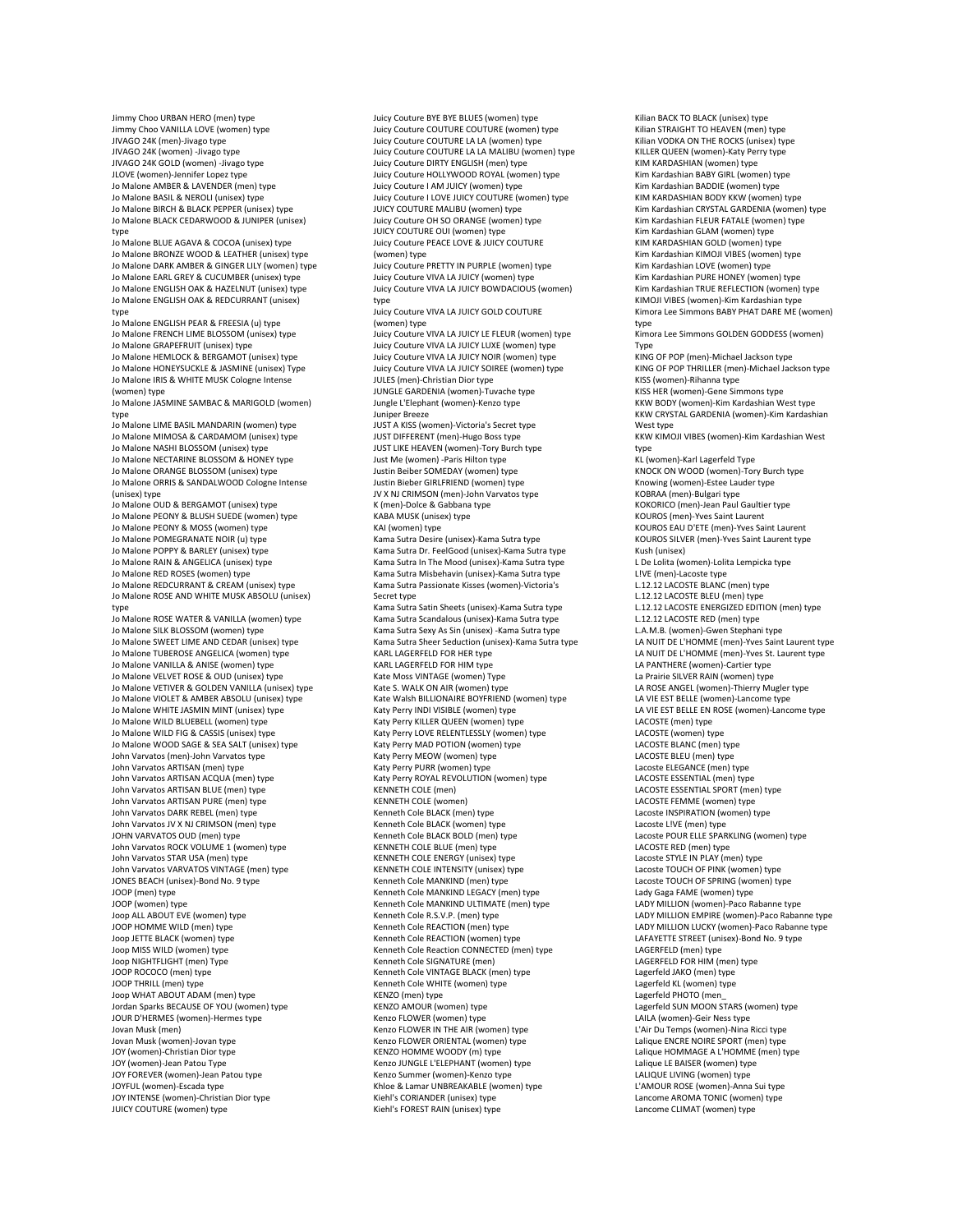Lancome HYPNOSE (men) type Lancome HYPNOSE (women) type Lancome IDOLE (women) type Lancome LA VIE EST BELLE (women) type Lancome LA VIE EST BELLE EN ROSE (women) type Lancome MAGIE NOIRE (women) type Lancome MAGNIFIQUE (women) type Lancome MIRACLE (men) Type Lancome MIRACLE (women) Type Lancome MIRACLE FOREVER (women) type Lancome MIRACLE HOMME L'AQUATONIC (men) type Lancome MIRACLE SO MAGIC (women) type Lancome O DE L'ORANGERIE (women) type Lancome OUI (women) Type Lancome POEME (women) type Lancome TRESOR (women) type Lancome TRESOR IN LOVE (women) type Lancome TRESOR LA NUIT (women) type Lanvin OXYGENE (men) type Lanvin OXYGENE (women) type Lanvin VETYVER (men) type LAPIDUS (men)-Ted Lapidus type Latitude Longitude (men)-Nautica type LAURA (women)-Laura Biagiotti type LAURA ASHLEY NO. 1 (women) type Laura Biagiotti LAURA (women) Type Laura Biagiotti ROMA (women) Type Laura Biagiotti VENEZIA Type Laura Mercier ALMOND COCONUT Eau Gourmande (woment) type Lauren (women)-Ralph Lauren type Lauren Style (women)-Ralph Lauren type LAVENDER EXTREME (women)-Tom Ford type LAVENDER FLOWERS LEATHER BLEND (men)-Davidoff type L'EAU A LA ROSE (women)-Maison Francis Kurkdjian type L'EAU BLEU D'ISSEY (men)-Issey Miyake type L'EAU D'ISSEY (men)-Issey Miyake Type L'EAU D'ISSEY (women)-Issey Miyake type L'EAU D'ISSEY ABSOLU (women)-Issey Miyake type L'EAU D'ISSEY GOLD ABSOLUTE (men) type L'EAU D'ISSEY INTENSE (men)-Issey Miyake type L'EAU D'ISSEY NOIR AMBRE (men)-Issey Miyake type L'EAU D'ISSEY OCEANIC EXPEDITION (men)-Issey Miyake type L'EAU D'ISSEY PURE (women)-Issey Miyake type L'EAU D'ISSEY ROSE & ROSE (women)-Issey Miyake type L'EAU D'ISSEY SPORT (men)-Issey Miyake type L'EAU D'ISSEY SUMMER (men)-Issey Miyake type L'EAU D'ISSEY SUMMER (women)-Issey Miyake type LE BAISER (women)-Lalique type LE BAISER DU DRAGON (women)-Cartier type LE BATELEUR 1 (unisex)-Dolce & Gabbana type LE BEAU MALE (men)-Jean Paul Gaultier type LE BOUQUET ABSOLU (women)-Givenchy type LE FEU D'ISSEY (women)-Issey Miyake type LEGACY (women)-Coach type LEGEND (men)-Mont Blanc type LEGEND NIGHT (men)-Mont Blanc type LEGEND POUR FEMME (women)-Mont Blanc type LEGEND SPIRIT (men)-Mont Blanc type Le Labo BENJOIN 19 MOSCOW (unisex) type Le Labo FIGUE 15 (unisex) type Le Labo POIVRE 23 LONDON (unisex) type Le Labo ROSE 31 (women) type Le Labo SANTAL 26 (unisex) type Le Labo SANTAL 33 (unisex) type Le Labo VANILLE 44 (women) type Le Labo VETIVER 46 (unisex) type LE MALE (men)-J. P. Gaultier type LE MALE EAU FRAICHE POPEYE (men)-J. P. Gaultier type LE MALE NAVY (men)-Jean Paul Gaultier type LE MALE TERRIBLE (men) type Lemon Sugar (women)-Fresh type Lemongrass LE PARFUM DU SALON (unisex)-Bond No. 9 type LES EXCLUSIFS DE CHANEL NO. 18 (women)-Chanel type L'EXTASE (women)-Nina Ricci type L'HOMME (men)-Prada type L'HOMME (men)-Yves Saint Laurent type L'HOMME BLEUE (men)-Yves Saint Laurent type L'HOMME GINGEMBRE (men)-Yves Saint Laurent type L'HOMME IDEAL (men)-Guerlain type L'HOMME INTENSE (men)-Yves Saint Laurent type

L'HOMME L'EAU BOISEE (men)-Guerlain type L'HOMME LE PARFUM (men)-Yves Saint Laurent type L'HOMME LIBRE (men)-Yves Saint Laurent type L'HOMME LIBRE TONIC (men)-Yves Saint Laurent type L'HOMME SPORT (men)-Yves Saint Laurent type L'HOMME ULTIME (men)-Yves Saint Laurent type L'HUMANISTE (men)-Frapin type LIBRE EAU DE PARFUM (women)-Yves Saint Laurent type Lick Me All Over (women) LIGHT BLUE (men)-Dolce & Gabbana type LIGHT BLUE (women)-Dolce & Gabbana Type LIGHT BLUE DREAMING (women)-Dolce & Gabbana type LIGHT BLUE ITALIAN ZEST (men)-Dolce & Gabbana type LIGHT BLUE ITALIAN ZEST (women)-Dolce & Gabbana type LIGHT BLUE LIVING STROMBOLI (men)-Dolce & Gabbana type LIGHT BLUE SUN (men)-Dolce & Gabbana type LILAC LILY CHIC (women)-Escada type LILY DIOR (women) -Christian Dior type LILY OF THE VALLEY (women)-Crabtree & Evelyn type LIME BASIL MANDARIN (unisex)-Jo Malone type LIQUID CASHMERE BLACK (women)-Donna Karan type LITTLE ITALY (Unisex)-Bond No. 9 type Little Tree BLACK ICE (unisex) type Live (women)-J. Lo. Type LIVE IN LOVE (women)-Oscar De La Renta type Live Luxe (women)-Jennifer Lopez type LIVE PLATIL (women)-Jennifer Lopez type LIZ CLAIBORNE (women) type Liz Claiborne BORA BORA (men) type Liz Claiborne BORA BORA (women) type Liz Claiborne CURVE (men) type Liz Claiborne CURVE (women) type Liz Claiborne CURVE APPEAL (women) type Liz Claiborne CURVE CRUSH (men) type Liz Claiborne CURVE CRUSH (women) type Liz Claiborne CURVE WAVE (women) type Liz Claiborne LUCKY YOU (men) type Liz Claiborne LUCKY YOU (women) type Liz Claiborne MAMBO (men) Type Liz Claiborne MAMBO (women) Type Liz Claiborne REALITIES (women) type Liz Claiborne SOUL BY CURVE (men) type Liz Claiborne SOUL BY CURVE (women) type Liz Claiborne SPARK (men) type Liz Claiborne SPARK SEDUCTION (men) type Liz Claiborne SPARK SEDUCTION (women) type L'Occitane EAU DE CADE (men) type L'Occitane EAU DE CEDRAT (men) type L'Occitane MAGNOLIA & MURE (women) type L'Occitane THE VERT & BIGARADE (unisex) type L'Occitane VANILLE & NARCISSE (women) type Loewe ESENCIA (women) type LOLA (women)-Marc Jacobs type LOLITA (men)-Lolita Lempicka type LOLITA (women)-Lolita Lempicka type LOLITA LEMPICKA (men) type LOLITA LEMPICKA (women) type Lolita Lempicka ELLE L'AIME (women) type Lolita Lempicka L DE LOLITA (women) type Lolita Lempicka LOLITALAND (women) type LOLITA LEMPICKA SWEET (women) type LOLITALAND (women)-Lolita Lempicka type LOLLIPOP BLING HONEY (women)-Mariah Carey type LOLLIPOP BLING MINE AGAIN (women)-Mariah Carey type LOLLIPOP BLING RIBBON (women)-Mariah Carey type LOLLIPOP SPLASH INSEPARABLE (women)-Mariah Carey type LOLLIPOP SPLASH NEVER FORGET YOU (women)- Mariah Carey type LOLLIPOP SPLASH VISION OF LOVE (women)-Mariah Carey type London (men)-Burberry type LONDON (unisex)-Tom Ford type London (women)-Burberry type LONDON PLAYBOY (men)-Playboy type London Rain BLACK CEDARWOOD & JUNIPER (unisex)- Jo Malone type London Rain RAIN & ANGELICA (unisex)-Jo Malone type London Rain WHITE JASMIN & MINT (unisex)-Jo Malone type

Long Lost Perfume BOND STREET (women) type LOOK (women)-Vera Wang type Lorenzo Villoresi TEINT DE NEIGE (unisex) type LOST CHERRY (unisex)-Tom Ford type LOST IN FANTASY (women)-Victoria's Secret type Lou Lou (women)-Cacharel type Lou. Vuit. APOGEE (women) type Lou. Vuit. OMBRE NOMADE (unisex) type Lou. Vuit. ROSE DES VENTS (women) type Lou. Vuit. TURBULENCES (women) type LOVE & GLAMOUR (women)-Jennifer Lopez Type Love & Luck (men)-Ed Hardy type Love & Luck (women)-Ed Hardy type LOVE (women) (2016)-Ralph Lauren type LOVE (women)-Coach Type LOVE (women)-Jimmy Choo type LOVE (women)-Kim Kardashian type LOVE (women)-Ralph Lauren type LOVE (women)-Rihanna type LOVE (women)-Victoria's Secret type LOVE AND LIGHT (women)-Jennifer Lopez type Love At First Glow (women)-J. Lo. type LOVE FROM NY (men)-Donna Karan type LOVE FROM NY (women)-Donna Karan type LOVE FURY (women)-Nine West type LOVE HOPE DENIM (women)-True Religion type Love In Black (women)-Creed type LOVE IN WHITE (women)-Creed type LOVE IS… (men)-Ed Hardy type LOVE IS HEAVENLY (women)-Victoria's Secret type LOVE IS ON (women)-Revlon type LOVE KILLS SLOWLY (women)-Ed Hardy type LOVE ME MORE (women)-Victoria's Secret type LOVE NOTE (women)-Ellen Tracy type LOVE PINK (women)-Victoria's Secret type LOVE RELENTLESSLY (women)-Tory Burch type LOVE ROCK (women)-Shakira type LOVE ROCKS (women) -Victoria's Secret type Love Spell (women) -Victoria's Secret type LOVE STORY (women)-Chloe type Lovely (women)-Sarah Jessica Parker type LOVELY PRISM (women)-Givenchy type LOVERDOSE (women)-Diesel type LOVESTRUCK (women)-Vera Wang type LOVESTRUCK FLORAL BLUSH (women)-Vera Wang type Loving Bouquet (women)-Escada type LUCKY DARLING (women)-Lucky Brand type LUCKY YOU (women)-Lucky Brand type LUCKY YOU(men)-Lucky Brand type LUNA ARMANI CODE (women)-Armani type LUNA ROSSA (men)-Prada type LUNA ROSSA BLACK (men)-Prada type LUNA ROSSA CARBON (men)-Prada type LUNA ROSSA EXTREME (men)-Prada type LUNA ROSSA SPORT (men)-Prada type LUSCIOUS PINK (women)-Mariah Carey type Lush VANILLARY (women) type LUV ME (women)-Baby Phat Type LV APOGEE (women) type LV OMBRE NOMADE (unisex)-Lou. Vuit. type LV ROSE DES VENTS (women) type LV TURBULENCES (women) type M (women)-Mariah Carey type M7 (men)-Yves Saint Laurent type MA VIE POUR HOMME (women)-Hugo Boss type MAD LOVE (women)-Katy Perry type MAD POTION (women)-Katy Perry type Madame (women) -Jean Paul Gaultier type MADAME ROCHAS (women)-Rochas type MADE TO MEASURE (men)-Gucci type MADISON AVENUE (women)-Bond No. 9 type MADISON SQUARE PARK (unisex)-Bond No. 9 type Madonna TRUTH OR DARE (women) type Magical Moon (women)-Hanae Mori type MAGIE NOIRE (women)-Lancome type MAGNETIC BEAT (women)-Escada type MAGNETISM (men)-Escada type MAGNETISM (women)-Escada type MAGNIFIQUE (women)-Lancome tyype MAGNOLIA MAGNOLIA & MURE (women)-L'Occitane type MAHORA (women)-Guerlain Type Maison Francis Kurkdjian AQUA CELESTIA FORTE (unisex) type Maison Francis Kurkdjian BACCARAT ROUGE 540 (unisex) type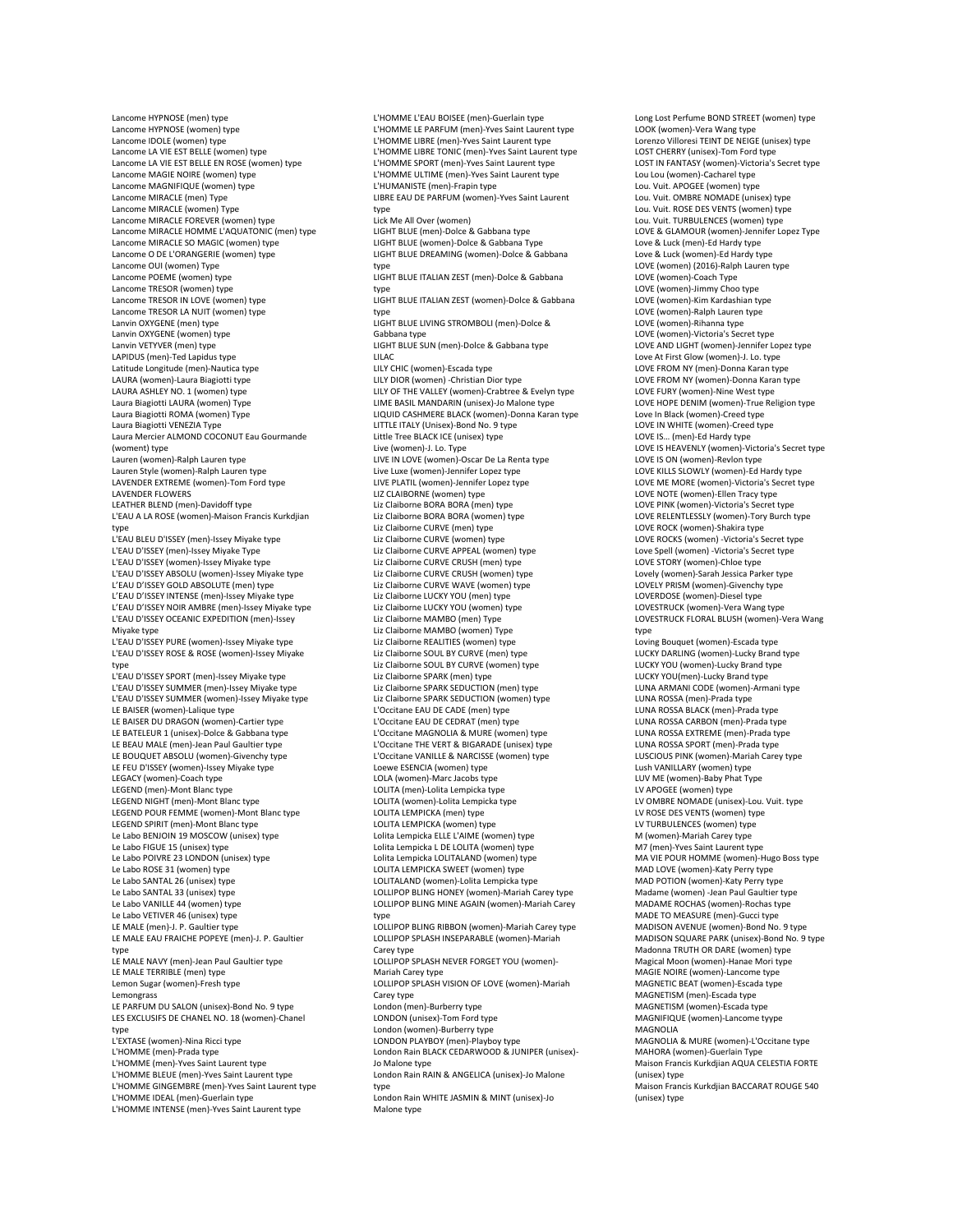Maison Francis Kurkdjian GENTLE FLUIDITY GOLD (unisex) type Maison Francis Kurkdjian L'EAU A LA ROSE (women) type Maison Francis Kurkdjian OUD CASHMERE MOOD (unisex) type MALAIA (women)-Hollister type MALIBU (women)-Juicy Couture type MALIBU COUTURE LA LA (women)-Juicy Couture type MALIBU MUSK (women)-Parfums de Coeur type MALT, ANGEL (A\*MEN) PURE (men) Mambo (men)-Liz Claiborne type MAMBO (women)-Liz Claiborne type MAN IN BLACK (men)-Bulgari type MANDARIN di AMALFI (unisex)-Tom Ford type MANGO PAPAYA MANGO TANGERINE MANHATTAN (unisex)-Bond No. 9 type MANIA (men)-Giorgio Armani type MANIA (women)-Giorgio Armani type MANIFESTO (women)-Isabella Rossellini type MANKIND (men)-Kenneth Cole type MANKIND LEGACY (men)-Kenneth Cole type MANKIND ULTIMATE (men)-Kenneth Cole type MARC ECKO BLUE (men) type MARC JACOBS (men) type MARC JACOBS (women) type Marc Jacobs APPLE (women) type Marc Jacobs BANG (men) type Marc Jacobs BANG BANG (men) type Marc Jacobs BLUSH (women) type Marc Jacobs DAISY (women) type Marc Jacobs DAISY DREAM FOREVER (women) type Marc Jacobs DAISY EAU SO FRESH (women) type Marc Jacobs DAISY EAU SO FRESH SUNSHINE (women) type Marc Jacobs DAISY HOT PINK (women) type Marc Jacobs DAISY LOVE (women) type Marc Jacobs DAISY LOVE EAU SO SWEET (women) type Marc Jacobs DAISY SORBET (women) type Marc Jacobs DAISY TWINKLE (women) type Marc Jacobs DECADENCE (women) type Marc Jacobs DIVINE DECADENCE (women) type Marc Jacobs DOT (w) type Marc Jacobs HONEY (women) type Marc Jacobs LOLA (women) type Marc Jacobs MOD NOIR (women) type Marc Jacobs OH, LOLA! (women) type Marc Jacobs PERFECT (women) type Marc Jacobs VIOLET (women) type MARIAH CAREY DREAMS (women) type Mariah Carey FOREVER (women) type Mariah Carey LOLLIPOP BLING HONEY (women) type Mariah Carey LOLLIPOP BLING MINE AGAIN (women) type Mariah Carey LOLLIPOP BLING RIBBON (women) type Mariah Carey LOLLIPOP SPLASH INSEPARABLE (women) type Mariah Carey LOLLIPOP SPLASH NEVER FORGET YOU (women) type Mariah Carey LOLLIPOP SPLASH VISION OF LOVE (women) type Mariah Carey M (women)-Mariah Carey type Marilyn Miglin PHEROMONES (women) type MARINE GROOVE (women)-Escada type MARITIME (men)-Tommy Bahama type MARITIME DEEP BLUE (men)-Tommy Bahama type MARITIME JOURNEY (men)-Tommy Bahama type Mary J. Blige MY LIFE (women) type Mary J. Blige MY LIFE BLOSSOM (women) type Mary Kay INTRIGUE (women) type Masculine (men)-Dolce & Gabbana type Max Azria BCBGIRLS METRO (women) type Max Azria BCBGIRLS NATURE (women) type Max Azria BCBGIRLS SEXY (women) type MAYBE BABY (women)-Benefit type McIntosh Apple MEMOIRE CHERIE (women)-Elizabeth Arden type MEMOIRE D'UNE ODEUR (unisex)-Gucci type MEOW (women)-Katy Perry type MERCEDES BENZ FOR HER (women) type MERCEDES BENZ LE PARFUM (men) type METALLIQUE (women)-Tom Ford type METROPOLIS (men)-Estee Lauder type MIAMI BLOSSOM (women)-Escada type Miami Glow (women)-Jennifer Lopez "J. Lo." Type MICHAEL (women)-Michael Kors type

Michael Germain SEXUAL FRESH (men) type Michael Germain SEXUAL FRESH (women) type Michael Jackson KING OF POP (men) type Michael Jackson KING OF POP THRILLER (men) type Michael Jackson MYSTIQUE (women) type Michael Jordan FLIGHT (men) type MICHAEL KORS (men) type MICHAEL KORS (women) type Michael Kors CORAL (women) type Michael Kors EXOTIC BLOSSOM (women) type Michael Kors EXTREME BLUE (men) type Michael Kors EXTREME NIGHT (men) type Michael Kors EXTREME SPEED (men) type Michael Kors FOR MEN (men) type Michael Kors GLAM JASMINE (women) type MICHAEL KORS GOLD (women) type MICHAEL KORS GOLD LUXE (women) type MICHAEL KORS GOLD ROSE EDITION (women) type Michael Kors ISLAND (women) type Michael Kors ISLAND BERMUDA (women) type Michael Kors ISLAND HAWAII (women) type Michael Kors ISLAND PALM BEACH (women) type Michael Kors MICHAEL (men) type Michael Kors MICHAEL (women) type Michael Kors MIDNIGHT SHIMMER (women) type Michael Kors SEXY AMBER (women) type Michael Kors SEXY BLOSSOM (women) type Michael Kors SEXY RIO DE JANEIRO (women) type Michael Kors SEXY RUBY (women) type Michael Kors SEXY SUNSET (women) type Michael Kors SKY BLOSSOM (women) type Michael Kors SPARKLING BLUSH (women) type Michael Kors Stammers Sessin (Women), type<br>Michael Kors STARLIGHT SHIMMER (women) type Michael Kors SUEDE (women) type Michael Kors TURQUOISE (women) type Michael Kors VERY HOLLYWOOD (women) type Michael Kors VERY PRETTY (women) type MICHAEL KORS WHITE (women) type Michael Kors WONDERLUST (women) type Michael Kors WONDERLUST EAU FRESH (women) type Michael Kors WONDERLUST SUBLIME (women) typ Michel Germain SEXUAL FLEUR (men) type Michel Germain SEXUAL NIGHTS (men) type Michel Germain SEXUAL PARIS (women) type Michel Germain SEXUAL SUGAR (women) type Michel Germain SEXUAL SUGAR DADDY (men) type Michel Germain SUGARFUL (women) type Michel Germain VERY SEXUAL (women) type Michel Germain VERY SEXUAL POUR HOMME (men) type MICHELLE OBAMA (women) type MIDNIGHT FANTASY (women)-Britney Spears type MIDNIGHT HEAT (w)-Beyonce type MIDNIGHT IN PARIS (men)-Van Cleef & Arpels type MIDNIGHT POISON (women)-Christian Dior type MIDNIGHT POMEGRANATE (women)-Bath & Body Works type MIDNIGHT ROMANCE (women)-Ralph Lauren type MIDNIGHT SHIMMER (women)-Michael Kors type MILLESIME 1849 (unisex)-Creed type MILLESIME IMPERIAL (men)-Creed type MILLESIME IMPERIAL (women) -Creed type MIMOSA & CARDAMOM (unisex)-Jo Malone type MINAJESTY (women)-Nicki Minaj type MINAJESTY EXOTIC (women)-Nicki Minaj type MINOTAURE (men)-Paloma Picasso type MIRACLE (men)-Lancome type MIRACLE (women)-Lancome type MIRACLE FOREVER (women)-Lancome type MIRACLE HOMME L'AQUATONIC (men)-Lancome type MIRACLE SO MAGIC (women)-Lancome type MISBEHAVIN' (unisex) -Kama Sutra Type MISS AURA (women)-Swarovski type MISS BOUCHERON (women)-Boucheron Type MISS DIOR (women)-Dior type MISS DIOR ABSOLUTELY BLOOMING (women)- Christian Dior type MISS DIOR BLOOMING BOUQUET (women)-Dior type MISS DIOR CHERIE (women)-Dior type MISS DIOR ROSE N' ROSES (women)-Christian Dior type MISS WILD (women)-Joop type MITSOUKO (W)-Guerlain type MIU MIU (women)-Prada type MOD NOIR (women)-Marc Jacobs type MODERN (men)-Banana Republic type MODERN (women)-Banana Republic type MODERN LEATHER (men)-Aramis type

MODERN MUSE (women)-Estee Lauder type MOLECULE 01 (unisex)-Escentric Molecules type Molton Brown BLACK PEPPER (men) type MON GUERLAIN (women)-Guerlain type MON JASMIN NOIR (women)-Bulgari type MON PARIS (women)-Yves Saint Laurent type MON PARIS COUTURE (women)-Yves Saint Laurent type Monogram (men)-Ralph Lauren type Mont Blanc EXPLORER (men) type Mont Blanc FOREVER LEGEND (men) type Mont Blanc INDIVIDUEL (men) type Mont Blanc LEGEND (men) type Mont Blanc LEGEND NIGHT (men) type Mont Blanc LEGEND POUR FEMME (women) type Mont Blanc LEGEND SPIRIT (men) type Moon Sparkle (men)-Escada type Moon Sparkle (women)-Escada type MOONLIGHT (women)-Ariana Grande type Moonlight Path-Bath & Body Works type Morocco Musk (unisex) Moschino CHEAP AND CHIC (women) type MOSCHINO COUTURE (women) type MOSCHINO FOREVER (men) type Moschino FRESH COUTURE (women) type Moschino I LOVE LOVE (women) type Moschino PINK BOUQUET (women) type Moschino PINK COUTURE (women) type Moschino TOY BOY (men) type MR. BURBERRY (men)-Burberry type MR. BURBERRY INDIGO (men)-Burberry type **MULRERRY** MULBERRY SPICE MUSICSTAR (men)-Axe type MUSK (men) MUSK (women) MUSK PURE (women)-Tom Ford type MUSK-AFRICAN MUSK (unisex) MUSK-CHINA MUSK (unisex) MUSK-CIERA MUSK (unisex) MUSK-EGYPTIAN MUSK (unisex) MUSK-INDIAN MUSK (unisex) MUSK-JOVAN MUSK (men) type MUSK-JOVAN MUSK (women) type MUSK-KABA MUSK (unisex) type MUSK-MOROCCO MUSK (unisex) MUSK-NUBIAN MUSK (unisex) MUSK-RED EGYPTIAN MUSK (unisex) MUSK-RED MUSK (unisex) MUSK-SKIN MUSK (men)-Prince Matchabelli type MUSK-SKIN MUSK (women)-Prince Matchabelli type MUSK-SWEET ORIENTAL MUSK (unisex) MUSK-VANILLA MUSK (unisex) MUSK-WHITE ARABIAN MUSK (unisex) MUST DE CARTIER (men)-Cartier type MUST DE CARTIER (women)-Cartier type MUST DE GOLD (women)-Cartier type MY BURBERRY (women)-Burberry type MY BURBERRY BLACK (women)-Burberry type MY BURBERRY BLUSH (women)-Burberry type MY GLOW (women)-Jennifer Lopez type MY INSOLENCE (women)-Guerlain Type MY LIFE (women)-Mary J. Blige type MY LIFE BLOSSOM (women)-Mary J. Blige type MY NY DKNY (women)-Donna Karan type MYSTIQUE (women)-Michael Jackson type My Voyage (women)-Nautica Type MY WAY (women)-Giorgio Armani type N-83 NAUTICA VOYAGE (men) type NANTUCKET BRIAR (women)-Crabtree & Evelyn type NAOMAGIC (women)-Naomi Campbell type Naomi Campbell AT NIGHT (women) type Naomi Campbell NAOMAGIC (women) type Narciso Rodriguez (men)-Type Narciso Rodriguez (women) type Narciso Rodriguez AMBER MUSC (women) type Narciso Rodriguez BLEU NOIR (men) type Narciso Rodriguez ESSENCE (women) type NASHI BLOSSOM (unisex)-Jo Malone type NAUTICA (men) type NAUTICA (women) type Nautica AQUA RUSH (men) type NAUTICA COMPETITION (men) type Nautica ISLAND VOYAGE (men) type Nautica LATITUDE LONGITUDE (men) type NAUTICA LIFE (men) type Nautica MY VOYAGE (women) type Nautica N-83 NAUTICA VOYAGE (men) type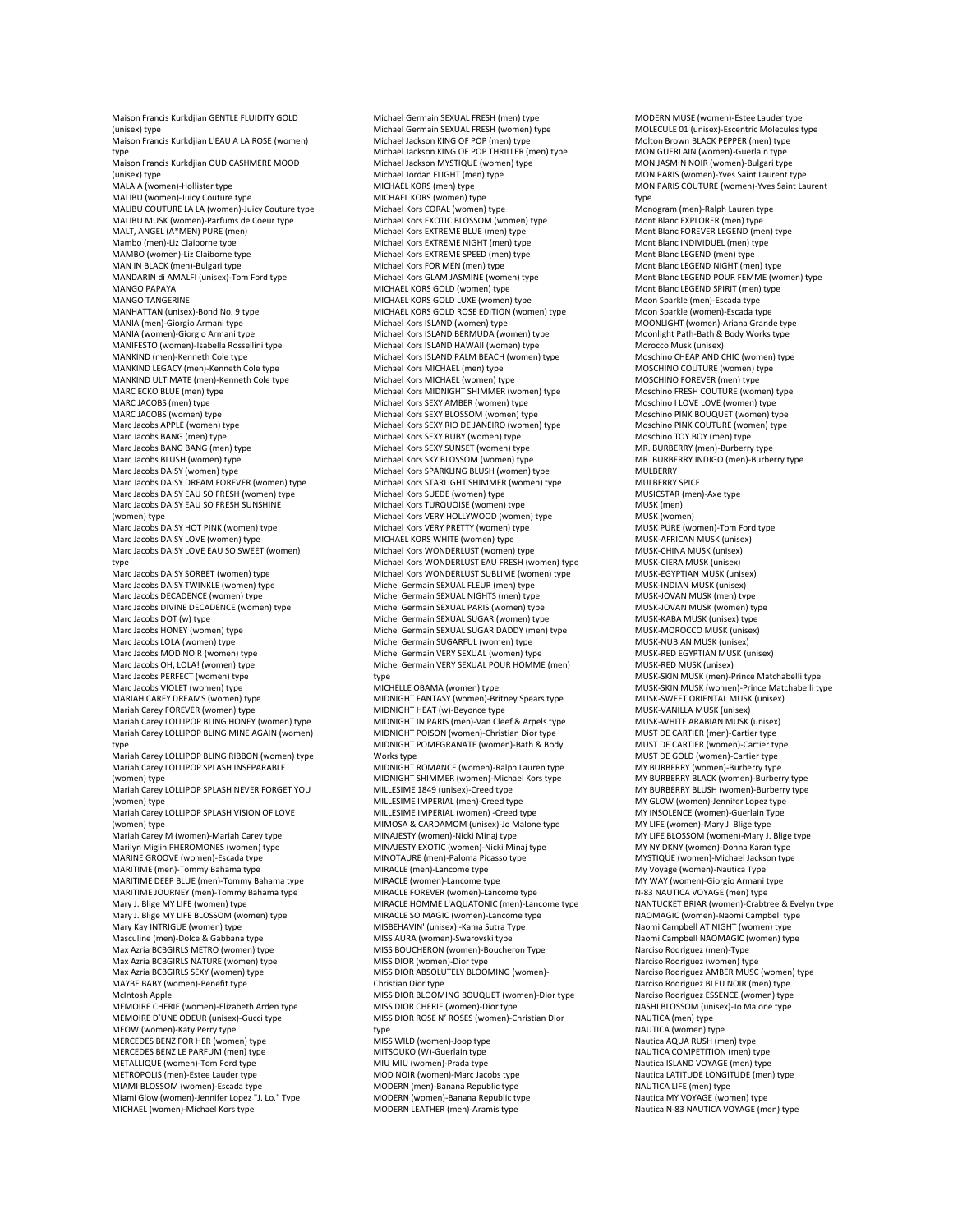NAUTICA OCEANS (men) type Nautica PURE NAUTICA DISCOVERY (men) type NAUTICA VOYAGE (men) type NAUTICA VOYAGE SPORT (men) type NECTAR LOVE (women)-Donna Karan type NECTARINE BLOSSOM & HONEY-Jo Malone type Nelly APPLE BOTTOMS (women) type NEROLI PORTOFINO (unisex)-Tom Ford type NEROLI SAUVAGE (unisex)-Creed type Nest COCOA WOODS (unisex) type NEVER FORGET YOU (women)-Mariah Carey type NEW HAARLEM (unisex)-Bond No. 9 type New West (men)-Aramis type New West (women)-Aramis type NEW YORK FLING (women)-Bond No. 9 type NEW YORK MUSK (unisex)-Bond No. 9 type NEW YORK NIGHTS (men)-Bond No. 9 type NEW YORK OUD (unisex)-Bond No. 9 type NEW YORK PATCHOULI (unisex)-Bond No. 9 type NEW YORK SANDALWOOD (unisex)-Bond No. 9 type NICKI MINAJ EXOTIC (women) type NICKI MINAJ GOLD (women) type Nicki Minaj MINAJESTY (women) type Nicki Minaj MINAJESTY EXOTIC (women) type Nicki Minaj ONIKA (women) type Nicki Minaj PINK FRIDAY (w) type Nicki Minaj PINK FRIDAY DELUXE EDITION (women) type Nicki Minaj QUEEN (women) type NICKI MINAJ SUMMER (women) type Nicki Minaj THE PINKPRINT (women) type NICOLE (women)-Nicole Richie type Nicole Miller (women)-Nicole Miller type Nicole Miller(men)-Nicole Miller type Nicole Polizzi SNOOKI (women) type Nicole Richie NICOLE (women) type NIGHT (men)-Perry Ellis Type NIGHT (women)-Victoria's Secret type NIGHT ACCESS (men)-Guess type NIGHT DIVE (men)-Davidoff type NIGHT QUEEN (women) type NIGHT TIME (men)-Azzaro type NIGHTCAP ORIGINAL (men)-Penguin type NIGHTFLIGHT (men)-Joop type Nikos SCULPTURE (men) type Nina Ricci FLEUR DE FLEURS (women) type Nina Ricci L'AIR DU TEMPS (women) type Nina RICCI L'EXTASE (women) type Nina Ricci NINA (women) type Nina Ricci NINA FANTASY (w) type Nine West LOVE FURY (women) type Nino Cerruti 1881 (women) type NIRVANA BLACK (women)-Elizabeth and James type NIRVANA WHITE (women)-Elizabeth and James type NOA (women)-Cacharel type NOBILE (men)-Gucci type NOIR (men)-Tom Ford type NOIR (women)-Tom Ford type NOIR AMBRE (men)-Issey Miyake type NOIR ANTHRACITE (men)-Tom Ford type NOIR DE NOIR (unisex)-Tom Ford type NOLITA (women)-Bond No. 9 type NOMADE (women)-Chloe type NORELL (women)-Five Star Fragrance Co. type NORTHEAST (men)-Abercrombie & Fitch type Notorious (women)-Ralph Lauren type NOTTING HILL (men)-English Laundry type NU (women)-Yves Saint Laurent type Nubian Musk (unisex) Nude (women)-Bill Blass type NUDE (women)-Rihanna type NUIT AZUR (women)-Tory Burch type NUIT DE CELLOPHANE (women)-Serge Lutens type NUIT D'ISSEY (men)-Issey MIyake type NUIT D'ISSEY (men)-Issey MIyake type NUITS DE NOHO (women)-Bond No. 9 type Nuparfums BLACK IS BLACK (men) type Nutmeg NYC (women)-Sarah Jessica Parker type O DE L'ORANGERIE (women)-Lancome type Oatmeal, Milk & Honey OBSESSED (men)-Calvin Klein type OBSESSED (women)-Calvin Klein type OBSESSION (men)-Calvin Klein type OBSESSION (women)-Calvin Klein type OBSESSION NIGHT (men)-Calvin Klein type OBSESSION NIGHT (women)-Calvin Klein type OCEAN D'ARGENT (women)-Thierry Mugler type

OCEAN DI GIOIA (women)-Giorgio Armani type OCEAN DREAM (women)-Giorgio Beverly Hills type OCEAN LOUNGE (women)-Escada type Ocean Pacific OP JUICE (women) type OCEAN ROYALE (men)-James Bond 007 type OCEANIC EXPEDITION (men)-Issey Miyake type OCEANS-Pier 1 type OH DE LONDON (women)-Tuvache type OH SO ORANGE (women)-Juicy Couture type OH, LOLA! (women)-Marc Jacobs type Oleg Cassini CASSINI (women) type OLYMPEA (women)-Paco Rabanne type OLYMPEA INTENSE (women)-Paco Rabanne type OMBRE LEATHER (unisex)-Tom Ford type OMBRE ROSE (women)-Brosseau type OMNIA (women)-Bulgari type OMNIA CRISTALLINE (women)-Bulgari type OMNIA INDIAN GARNET (women)-Bulgari type OMNIA PARAIBA (women)-Bulgari type One Direction BETWEEN US (women) type One Direction OUR MOMENT (women) type One Direction THAT MOMENT (women) type ONE MAN SHOW (men)-Jacques Bogart type ONE MILLION (men)-Paco Rabanne type ONE MILLION INTENSE (men)-Paco Rabanne type ONE MILLION LUCKY (men)-Paco Rabanne type ONE MILLION PARFUM (men)-Paco Rabanne type ONE MILLION PRIVE (men)-Paco Rabanne type ONIKA (women)-Nicki Minaj type ONLY THE BRAVE (men)-Diesel type ONLY THE BRAVE WILD (men)-Diesel type ONYX (men)-Azzaro Type OP JUICE (women)-Ocean Pacific type OPIUM (men)-Yves Saint Laurent type OPIUM (women)-Yves Saint Laurent OPIUM FRAICHEUR D'ORIENT (women)-Yves St. Laurent type ORANGE BLOSSOM ORANGE BLOSSOM (unisex)-Jo Malone type ORANGE CLOVE ORCHID SOLEIL (women)-Tom Ford type ORGANZA (women)-Givenchy type ORGANZA INDECENCE (women)-Givenchy type ORIGINAL PENGUIN (men) type ORIGINAL SANTAL (men)-Creed type ORIGINAL VETIVER (2004) (men)-Creed type ORRIS & SANDALWOOD Cologne Intense (unisex)-Jo Malone type OSCAR DE LA RENTA (men) OSCAR DE LA RENTA (women) Oscar De La Renta BELLA BLANCA (women) type Oscar De La Renta BELLA ROSA (women) type Oscar De La Renta EXTRAORDINARY (women) type Oscar De La Renta LIVE IN LOVE (women) type Oscar De La Renta ROSAMOR (women) type Oscar De La Renta SOMETHING BLUE (women) type Oscar De La Renta VOLUPTE (women) type OTB WILD (men)-Diesel type OUD (unisex)-Gucci type OUD & BERGAMOT (unisex)-Jo Malone type OUD CASHMERE MOOD (unisex)-Maison Francis Kurkdjian type OUD FLEUR (unisex)-Tom Ford type OUD MINERALE (unisex)-Tom Ford type OUD & MUSC (unisex)-Cartier type OUD ORIENTAL (women)-Versace type OUD & ROSE (women)-Cartier type OUD WOOD (unisex)-Tom Ford type OUI (women)-Juicy Couture type OUI (women)-Lancome type OUR MOMENT (women)-One Direction type OUTSPOKEN INTENSE (women)-Avon type OXFORD BLEU (men)-English Laundry type Oxygene (men)-Lanvin type Oxygene (women)-Lanvin type P.S. I LOVE YOU (women)-Bath & Body Works type Pacifica TUSCAN BLOOD ORANGE (women) type PACO ENERGY (men)-Paco Rabanne type PACO RABANNE (men) type Paco Rabanne 1 MILLION (men) type Paco Rabanne 1 MILLION INTENSE (men) type Paco Rabanne 1 MILLION LUCKY (men) type Paco Rabanne 1 MILLION PARFUM (men) type Paco Rabanne 1 MILLION PRIVE (men) type Paco Rabanne CALANDRE (women) type Paco Rabanne INVICTUS (men) type Paco Rabanne INVICTUS AQUA (men) type Paco Rabanne INVICTUS INTENSE (men) type

Paco Rabanne INVICTUS LEGEND (men) type Paco Rabanne INVICTUS ONYX (men) type Paco Rabanne LADY MILLION (women) type Paco Rabanne LADY MILLION EMPIRE (women) type Paco Rabanne LADY MILLION LUCKY (women) type Paco Rabanne OLYMPEA (women) type Paco Rabanne OLYMPEA INTENSE (women) type Paco Rabanne PACO ENERGY (men) type Paco Rabanne PURE XS (men) type Paco Rabanne ULTRAVIOLET (women) type Paco Rabanne XS (men) Type PALOMA PICASSO (women) type Paloma Picasso MINOTAURE (men) type Paloma Picasso TENTATIONS (women) type PAMPLEMOUSSE ROSE (unisex)-Hermes type PANTHERE DE CARTIER (women)-Cartier type Parfum d'Empire AMBRE RUSSE (unisex) type Parfums de Coeur MALIBU MUSK (women) type PARIS (women) -Yves Saint Laurent PARIS (women)-Victoria's Secret type PARIS HILTON (men) type PARIS HILTON (women) type Paris Hilton CAN CAN (women) type Paris Hilton DAZZLE (women) type Paris Hilton FAIRY DUST (women) type Paris Hilton GOLD RUSH (women) type Paris Hilton GOLD RUSH MAN (men) type Paris Hilton HEIRESS (women) type PARIS HILTON IN PARIS (Passport In Paris) (women) type PARIS HILTON IN SOUTH BEACH (Passport In South Beach) (women) type PARIS HILTON IN TOKYO (Passport In Tokyo) (women) type Paris Hilton JUST ME (women) type Paris Hilton ROSE BLUSH (women) type Paris Hilton ROSE RUSH (women) type Paris Hilton SIREN (women) type Paris Hilton TEASE (women) type Paris Hilton WITH LOVE (women) type PARISIENNE (women)-Yves Saint Laurent type PARIS RIVIERA (unisex)-Chanel type PASHA DE CARTIER (men)-Cartier type PASHA DE CARTIER FRAICHEUR MENTHE (men)- Cartier type Passion (men)-Elizabeth Taylor Type Passion (women)-Elizabeth Taylor type Passion Fruit Passionate Kisses (unisex) -Kama Sutra type Passionate Kisses (women)-Victoria's Secret type PASSPORT IN PARIS (women)-Paris Hilton type PASSPORT IN SOUTH BEACH (women)-Paris Hilton type PASSPORT IN TOKYO (women)-Paris Hilton type Patchouli PATCHOULI DE MINUIT (unisex)-Givenchy type Patou 1000 (women)-Jean Patou type Patti LaBelle (women) Patti LaBelle GIRLFRIEND (women) type PAUL SEBASTIAN (men) type Paul Sebastian CASUAL (women) type Paul Sebastian DESIGN (women) type PEACE (men)-Axe type PEACE LOVE & JUICY COUTURE (women)-Juicy Couture type Peaches & Cream PEAR GLACE (women)-Victoria's Secret type Pearberry Pecan Passion-Bath & Body Works type Penguin NIGHTCAP ORIGINAL (unisex) type PENGUIN ORINGAL (men) type PENGUIN ROCKS (men)-Penguin type Penhaligon's SARTORIAL (men) type PEONY & BLUSH SUEDE (women)-Jo Malone type PEONY & MOSS (women)-Jo Malone type PEONY-Bath & Body Works type PEPPERMINT PERFECT (women)-Marc Jacobs type PERFUMISTA AVENUE (women)-Bond No. 9 type PERRY ELLIS 360 (men) type PERRY ELLIS 360 (women) type Perry Ellis 360 BLACK (men) type Perry Ellis 360 BLACK (women) type Perry Ellis 360 BLUE (men) type Perry Ellis 360 BLUE (women) type PERRY ELLIS 360 RED (men) type PERRY ELLIS 360 RED (women) type PERRY ELLIS 360 WHITE (men) type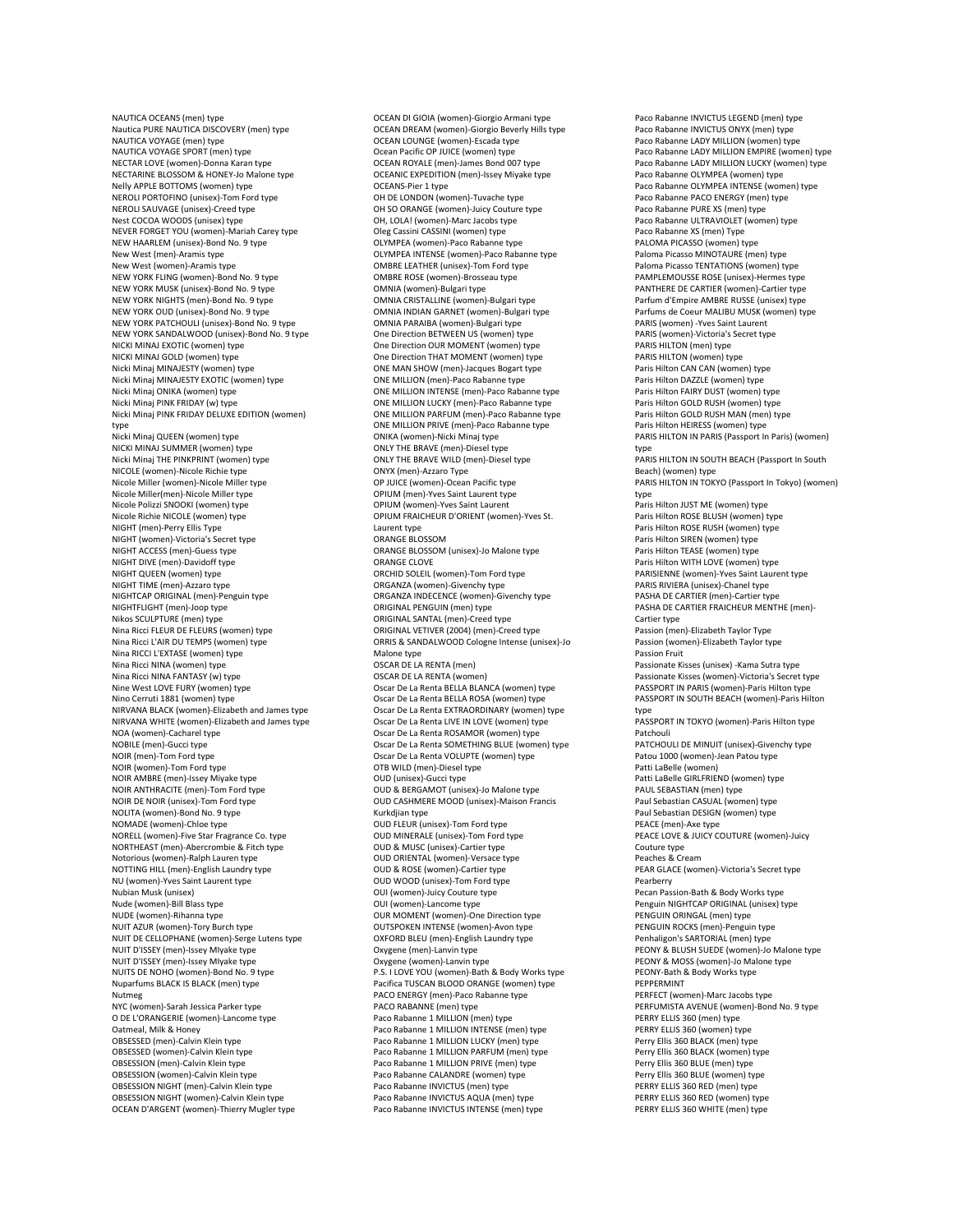Perry Ellis 360 WHITE (women) type Perry Ellis AMERICA (men) type Perry Ellis AMERICA (women) type Perry Ellis AQUA (men) type PERRY ELLIS NIGHT (men) type Perry Ellis PORTFOLIO (men) type Perry Ellis PURE BLUE (men) type PERRY ELLIS RED (men) type PERRY ELLIS SPIRITED (men) type PETITE CHERIE (women)-Annick Goutal type Pharrell Williams GIRL (women) type Phat Farm ATMAN (men) type Phat Farm PREMIUM (men) type PHEONIX (men)-Axe type PHEROMONES (women)-Marilyn Miglin type Philosophy AMAZING GRACE (women) type Philosophy BABY GRACE (women) Type Philosophy FALLING IN LOVE (women) type Philosophy INNER GRACE (women) type Philosophy PURE GRACE (women) type Philosophy RED VELVET CAKE (women) type Philosophy SUMMER GRACE (women) type Philosophy UNCONDITIONAL LOVE (women) type Philosophy VIOLET BLOSSOM (women) type PHILOSYKOS (unisex)-Dipytique type PHOENIX (men)-Axe type PHOTO (men)-Lagerfeld type PI (men)-Givenchy type PI AIR (men)-Givenchy type PI EXTREME (men)-Givenchy type PI NEO (men)-Givenchy type Pierre Balmain IVOIRE DE BALMAIN (women) type Pine PINEAPPLE Pink (women)-Victoria's Secret type PINK BOUQUET (women)-Moschino type PINK COUTURE (women)-Moschino type PINK FLOWER (women)-Aquolina type PINK FRESH AND CLEAN (women)-Victoria's Secret Type PINK FRIDAY (w)-Nicki Minaj type PINK FRIDAY DELUXE EDITION (women)-Nicki Minaj type PINK SUGAR LUXURY (women)-Aquolina type PINK SUGAR SENSUAL (women) -Aquolina type PINK SUGAR SPARKS (women)-Aquolina type Pink Sugar(women) -Aquolina type PITBULL (men) type PITBULL (women) type PITBULL MIAMI (men) type PITBULL MIAMI (women) type PLATINUM (men)-Coach type PLATINUM EGOISTE (men)-Chanel type PLAY (women)-Givenchy Type PLAY INTENSE (men)-Givenchy Type PLAY INTENSE (women)-Givenchy type PLAY SPORT (ment)-Givenchy type PLAYBOY BERLIN (men) type Playboy LONDON PLAYBOY (men) type Playboy SUPER PLAYBOY (men) type PLAYBOY V.I.P. (men) type PLEASURES (men)-Estee Lauder type PLEASURES (women)-Estee Lauder type PLEASURES BLOOM (women)-Estee Lauder type PLEASURES DELIGHT (women)-Estee Lauder type PLEASURES EXOTIC (women)-Estee Lauder Type PLEASURES INTENSE (women)-Estee Lauder type PLEASURES POP (women)-Estee Lauder type PLEATS PLEASE (women)-Issey Miyake type PLUM JAPONAIS (women)-Tom Ford type PLUMERIA POEME (women)-Lancome type POISON (women)-Christian Dior type POISON GIRL (women)-Christian Dior type POIVRE 23 LONDON (unisex)-Le Labo type POLICE ICON (men) type POLO (men)-Ralph Lauren type POLO BLACK (men)-Ralph Lauren type POLO BLUE (men)-Ralph Lauren type POLO BLUE GOLD BLEND (men)-Ralph Lauren type Polo Crest (men)-Ralph Lauren type POLO DOUBLE BLACK (men)-Ralph Lauren type POLO GREEN (men)-Ralph Lauren Type POLO RED (men)-Ralph Lauren type POLO RED EAU DE PARFUM (men)-Ralph Lauren type POLO RED INTENSE (men)-Ralph Lauren type POLO RED REMIX (men)-Ralph Lauren type POLO RED RUSH (men)-Ralph Lauren type

POLO RED, WHITE AND BLUE (men)-Ralph Lauren typ Polo Sport (men)-Ralph Lauren type Polo Sport (women)-Ralph Lauren type POLO SPORT EXTREME (men)-Ralph Lauren type POLO SUPREME CASHMERE (men)-Ralph Lauren type POLO SUPREME OUD (men)-Ralph Lauren type POLO ULTRA BLUE (men)-Ralph Lauren type Pomegranate POMEGRANATE NOIR (u)-Jo Malone type POP (women)-Stella McCartney type POPPY (women)-Coach type POPPY & BARLEY (unisex)-Jo Malone type POPPY BLOSSOM (women)-Coach type POPPY FLOWERS (women)-Coach type Porsche Design THE ESSENCE (men) type PORTFOLIO (men)-Perry Ellis type POUR ELLE SPARKLING (women)-Lacoste type POWER (men)-50 Cent type PRADA (men) Type PRADA (women) type PRADA AMBER (men) type PRADA AMBER INTENSE (men) type PRADA CANDY (women) type Prada CANDY KISS (women) type PRADA CANDY NIGHT (women) type PRADA CANDY SUGAR POP (women) type PRADA EXTREME (men) type PRADA INFUSION DE VETIVER (men) type PRADA INFUSION D'IRIS (women) type PRADA LA FEMME (women) type PRADA L'HOMME (men) type PRADA LUNA ROSSA (men) type PRADA LUNA ROSSA BLACK (men) type PRADA LUNA ROSSA CARBON (men) type PRADA LUNA ROSSA EXTREME (men) type PRADA LUNA ROSSA SPORT (men) type PRADA MILANO (men) type PRADA MILANO (women) type PRADA MIU MIU (women) type PREMIER (women)-Gucci type PREMIUM (men)-Phat Farm type PREPPY PRINCESS (women)-Vera Wang type PREROGATIVE (women)-Britney Spears type Prescriptives CALYX (women) type PRETTY (women)-Elizabeth Arden type PRETTY HOT (women)-Elizabeth Arden type PRETTY IN PURPLE (women)-Juicy Couture type Prince 3121 (women) type Prince Matchabelli SKIN MUSK (men) type Prince Matchabelli SKIN MUSK (women) type PRINCES NOIR (women)-Vera Wang type PRINCESS NIGHT (women)-Vera Wang type PRIVATE COLLECTION (women)-Estee Lauder type PRIVATE SHOW (women)-Britney Spears type PRIVE "1 Million Prive" (men)-Paco Rabanne type PROFUMO, ACQUA DI GIO (men)-Armani type PROFUMO, ARMANI CODE (men)-Armani type Profumum ACQUA e ZUCCHERO (men) type PROMESSE (women)-Cacharel type PROOF (men)-Abercrombie & Fitch type PROVOCATIVE (women)-Elizabeth Arden Type Puig QUORUM (men) type PULSE SUMMER (women)-Beyonce type PUMPKIN PIE PARADISE-Bath & Body Works type PURE (women)-Alfred Sung type PURE BLUE (men)-Perry Ellis type PURE DKNY (women)-Donna Karan type PURE DKNY A Drop Of Verbena (women) type PURE GRACE (women)-Philosophy type PURE HONEY (women)-Kim Kardashian type PURE NAUTICA DISCOVERY (men)-Nautica type PURE ORCHID (women)-Halle Berry type PURE PACIFIC COOL WATER (men)-Davidoff type PURE POISON (women)-Christian Dior type PURE PURPLE (women)-Hugo Boss type Pure Seduction (women)-Victoria's Secret type PURE TIFFANY (women)-Tiffany type PURE TURQUOISE (women) -Ralph Lauren type PURE VETIVER (men)-Azzaro type PURE WHITE (unisex)-Creed type PURE WHITE LINEN (women)-Estee Lauder type PURE XS (men)-Paco Rabanne type Purple Label (men)-Ralph Lauren type PURR (women)-Katy Perry type PUSSY (women) QUEEN (women)-Nicki Minaj type QUEEN (women)-Queen Latifah type QUEEN OF HEARTS (women)-Queen Latifah type

Quicksilver ROXY LOVE (women) type QUORUM (men)-PUIG type R.S.V.P. (men)-Kenneth Cole type RADIANCE (women)-Britney Spears type RAIN & ANGELICA (unisex)-Jo Malone type RALPH (women)-Ralph Lauren type RALPH HOT (women)-Ralph Lauren type Ralph Lauren ALWAYS YOURS (women) type Ralph Lauren BEYOND ROMANCE (women) type Ralph Lauren BIG PONY NO. 1 (men) type Ralph Lauren BIG PONY NO. 4 PURPLE (women) type Ralph Lauren BLUE (women) Type Ralph Lauren CHAPS (men) Type Ralph Lauren COOL (men) Type Ralph Lauren COOL (women) type Ralph Lauren GLAMOUROUS (women) type Ralph Lauren LAUREN (women) type Ralph Lauren LAUREN STYLE (women) type Ralph Lauren LOVE (women) type Ralph Lauren MIDNIGHT ROMANCE (women) type Ralph Lauren MONOGRAM (men) type Ralph Lauren NOTORIOUS (women) type Ralph Lauren POLO (men) type Ralph Lauren POLO BLACK (men) type Ralph Lauren POLO BLUE (men) type Ralph Lauren POLO BLUE DEEP BLUE (men) type Ralph Lauren POLO BLUE GOLD BLEND (men) type Ralph Lauren POLO CREST (men) type Ralph Lauren POLO DOUBLE BLACK (men) type Ralph Lauren POLO GREEN (men) type Ralph Lauren POLO RED (men) type Ralph Lauren POLO RED EAU DE PARFUM (men) type Ralph Lauren POLO RED INTENSE (men) type Ralph Lauren POLO RED REMIX (men) type Ralph Lauren POLO RED RUSH (men) type Ralph Lauren POLO RED, WHITE AND BLUE (men) type Ralph Lauren POLO SPORT (men) type Ralph Lauren POLO SPORT (women) type Ralph Lauren POLO SPORT EXTREME (men) type Ralph Lauren POLO SUPREME CASHMERE (men) type Ralph Lauren POLO SUPREME OUD (men) type Ralph Lauren POLO ULTRA BLUE (men) type Ralph Lauren PURE TURQUOISE (women) type Ralph Lauren PURPLE LABEL (men) type Ralph Lauren RALPH (women) Type Ralph Lauren RALPH HOT (women) type Ralph Lauren RALPH LOVE (women) (2016) type Ralph Lauren RALPH ROCKS (women) type Ralph Lauren RALPH WILD (women) type Ralph Lauren ROMANCE (men) type Ralph Lauren ROMANCE (women) type Ralph Lauren ROMANCE ROSE (women) type Ralph Lauren ROMANCE SILVER (men) type Ralph Lauren SAFARI (men) type Ralph Lauren SAFARI (women) type Ralph Lauren TENDER ROMANCE (women) type Ralph Lauren WOMAN (women) type Ralph Lauren WOMEN INTENSE (women) typeThierry Mugler ANGEL FUSION (women) type RALPH LOVE (women) (2016)-Ralph Lauren type RALPH ROCKS (women)-Ralph Lauren Type RALPH WILD (women)-Ralph Lauren type Reaction (men)-Kenneth Cole type Reaction (women)-Kenneth Cole type Realities (women)-Liz Claiborne type Realm (men)-Erox type REBEL ANGEL (women)-Cherry Bomb Killer type REBELLE (women) type REB'L FLEUR (women) type RED (men)-Giorgio Beverly Hills type RED (women)-Giorgio Beverly Hills Type RED 2 (women)-Giorgio Beverly Hills type RED Currant & Thyme-Bath & Body Works type RED Delicious (women)-Donna Karan type RED Door (women)-Elizabeth Arden type RED DOOR REVEALED (women)-Elizabeth Arden type RED Egyptian Musk (unisex) RED Hot Cinnamon RED Jeans (women)-Versace type RED MUSK (unisex) RED POWER (men)-Ferrari type RED ROSE RED ROSES (women)-Jo Malone type RED RUSH POLO (men)-Ralph Lauren type RED SIN (women)-Christina Aguilera type RED VELVET CAKE (women)-Philosophy type REDCURRANT & CREAM (unisex)-Jo Malone type REMEMBER ME (women)-Christian Dior type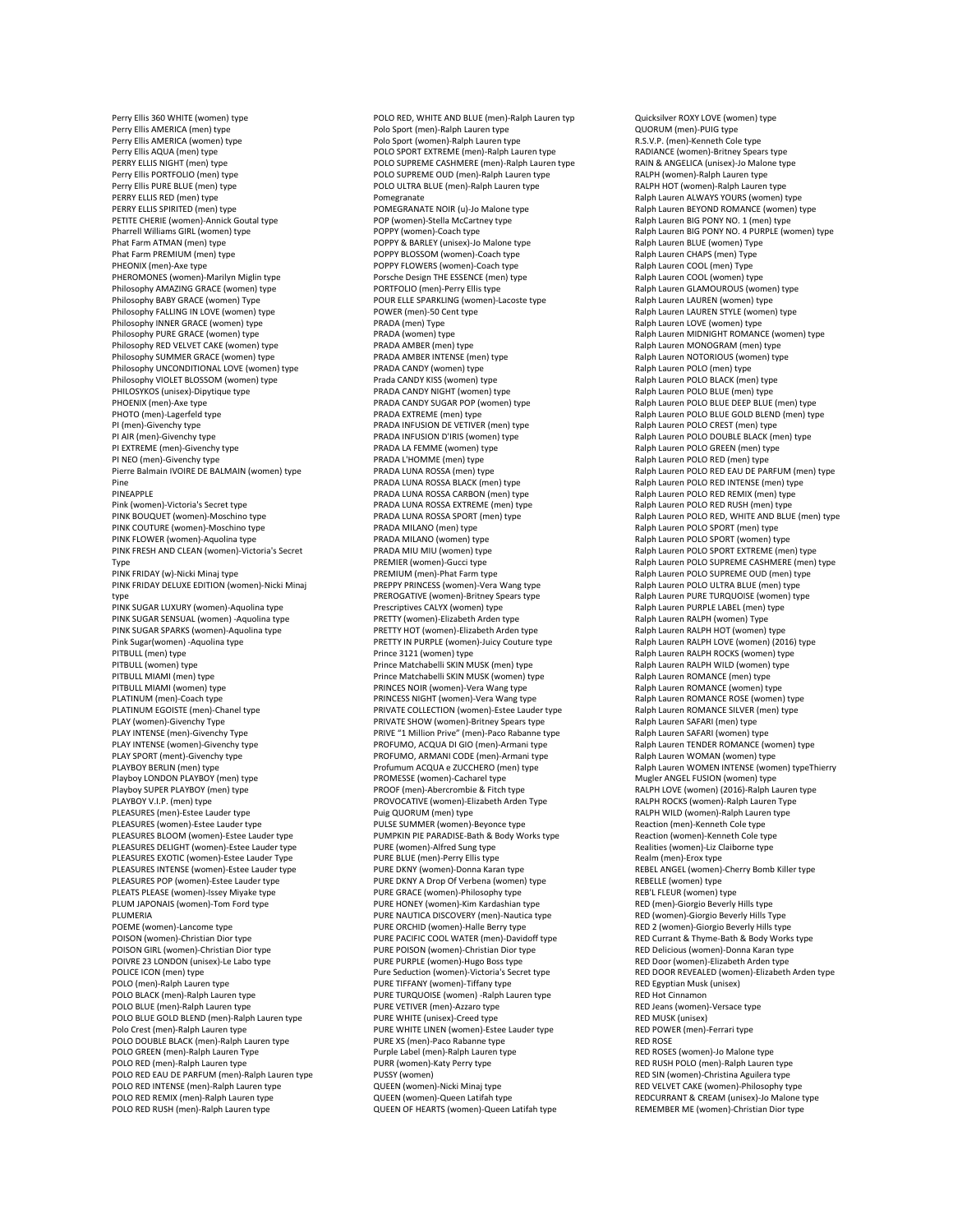REPUBLIC OF MEN (men)-Banana Republic type REPUBLIC OF WOMEN (women)-Banana Republic type REVEAL (women)-Calvin Klein type REVEAL (women)-Halle type REVEAL THE PASSION (women)-Halle type Revlon ENJOLI (women) type Revlon LOVE IS ON (women) type Revlon UNFORGETTABLE (women) type RHYTHM BURBERRY BRIT (men)-Burberry type RHYTHM INTENSE BURBERRY BRIT (men)-Burberry type RIHANNA CRUSH (women) type Rihanna KISS (women) type RIHANNA LOVE (women) type Rihanna NUDE (women) type Rihanna REBELLE (women) type Rihanna REB'L FLEUR (women) type Rihanna RIRI (women) type Rihanna ROGUE (women) type Rihanna ROGUE LOVE (women) type Rihanna ROGUE MAN (men) type RIRI (women)-Rihanna type RISE (women)-Beyonce type RIVE D'AMBRE (unisex)-Tom Ford type RIVE GAUCHE (men)-Yves Saint Laurent type RIVE GAUCHE (women)-Yves Saint Laurent type RIVE GAUCHE (women)-Yves Saint Laurent type RIVERSIDE DRIVE (men)-Bond No. 9 type RIVIERA (men)-English Laundry type RIVIERA SUN (women)-Victoria's Secret type ROBERTO CAVALLI (men) type ROBERTO CAVALLI (women) type ROCAWEAR 9IX (men) -Jay Z type ROCAWEAR EVOLUTION (men) type ROCAWEAR X (men)-Jay Z type Rochas (men)-Rochas Type ROCHAS (women)-Rochas type Rochas BYZANCE (women) type Rochas GLOBE (men) type Rochas MADAME ROCHAS (women) type Rock 'N Rose (women)-Valentino type ROCK PRINCESS (women)-Vera Wang typ ROCK VOLUME 1 (women)-John Varvatos Type ROCKIN' RIO (women)-Escada type ROCOCO (men)-Joop type ROGUE LOVE (women)-Rihanna type ROGUE MAN (men)-Rihanna type ROMA (women)-Laura Biagiotti type ROMANCE (men)-Ralph Lauren type ROMANCE (women)-Ralph Lauren type ROMANCE ROSE (women)-Ralph Lauren type ROMANCE SILVER (men)-Ralph Lauren type ROMANTICA (women)-Anna Sui type ROSAMOR (women)-Oscar De La Renta type ROSE ROSE 31 (women)-Le Labo type ROSE AND WHITE MUSK ABSOLU (unisex)-Jo Malone type ROSE BLUSH (women)-Paris Hilton type ROSE CARAMEL (women)-Victoria's Secret type ROSE COUTURE (women)-Ellie Saab type ROSE DES VENTS (women)-LV type ROSE ESSENTIELLE (women)-Bvlgari type ROSE EXPLOSION FLOWERBOMB (women)-Viktor Rolf type ROSE GOLD (women)-Burberry type ROSE GOLD (women)-Jimmy Choo type ROSE PRICK (unisex)-Tom Ford type ROSE & ROSE (women)-Issey Miyake type ROSE RUSH (women)-Paris Hilton type ROSE THE ONE (women)-Dolce & Gabbana type ROSE WATER & VANILLA (women)-Jo Malone type ROSES DE CHLOE (women)-Chloe type ROUGE HERMES (women)-Hermes type ROXY LOVE (women)-Quicksilver Type ROYAL BAIN DE CHAMPAGNE (women)-Caron type ROYAL COPENHAGEN (men) Type ROYAL MAYFAIR (unisex)-Creed type ROYAL OUD (unisex)-Creed type ROYAL PRINCESS OUD (women)-Creed type ROYAL REVOLUTION (women)-Katy Perry type ROYAL SERVICE (women)-Creed type ROYAL WATER (men)-Creed type Ruby RED Grapefruit RUN WILD COOL WATER (men)-Davidoff type RUN WILD COOL WATER (women)-Davidoff type RUSH (men)-Gucci type

RUSH 2 (women)-Gucci type RYHTHM INTENSE (men)-Burberry type S (women)-Shakira type SAFARI (men)-Ralph Lauren type SAFARI (women)-Ralph Lauren Type SAGE & CITRUS SAGE LEAF SAHARA NOIR (women)-Tom Ford type SAKS EN ROSE (women)-Bond No. 9 type SAKS FIFTH AVE (women)-Bond No. 9 type Salvatore Ferragamo ACQUA ESSENZIALE (men) type Salvatore Ferragamo AMO FERRAGAMO (women) type Salvatore Ferragamo FERRAGAMO (men) (2020) type Salvatore Ferragamo SIGNORINA (women) type Salvatore Ferragamo SIGNORINA ELEGANZA (women) type SAMSARA (women)-Guerlain type SAMSARA SHINE (women)-Guerlain type SAND & SABLE (women)-Coty type SANDALWOOD SANDALWOOD (Arabian) Sanrio Eau De Toilettes HELLO KITTY (women) type SANTAL 26 (unisex)-Le Labo type SANTAL 33 (unisex)-Le Labo type SANTAL BLUSH (women)-Tom Ford type SANTAL CARMIN (unisex)-Atelier type Santos Cartier (men) Sarah Jessica Parker COVET (women) type Sarah Jessica Parker ENDLESS (women) type Sarah Jessica Parker LOVELY (women) type Sarah Jessica Parker NYC (women) type Sarah Jessica Parker STASH (women) type Sarah Jessica Parker TWILIGHT (women) type SARTORIAL (men)-Penhaligon's type Satin Sheets (unisex) -Kama Sutra type SATSUMA (women)-The Body Shop type SCANDAL (women)-Jean Paul Gaultier type Scandalous (unisex)-Kama Sutra Type SCANDALOUS (women)-Victoria's Secret type SCENT OF PEACE (men)-Bond No. 9 type SCENT OF PEACE (women)-Bond No. 9 type SCULPTURE (men)-Nikos type SEAN JOHN (men) type SEAN JOHN 3 AM (men) type Sean John EMPRESS (women) type Sean John I AM KING (men) type Sean John I AM KING OF MIAMI (men) type Sean John I AM KING OF THE NIGHT (men) type Sean John UNFORGIVABLE (men) type Sean John UNFORGIVABLE (women) type Sean John UNFORGIVABLE BLACK (men) type Sean John UNFORGIVABLE BLACK (women) type Sean John UNFORGIVABLE MULTI PLATIS (men) type Sean John UNFORGIVABLE NIGHT (men) type SECRET CHARM (women)-Victoria's Secret type SECRET CRUSH (women)-Victoria's Secret type SECRET OBSESSION (women)-Calvin Klein type SECRET OF VENUS (women)-Weil Paris type SEDUCTION IN BLACK (men)-Antonio Banderas type SEDUCTIVE GODDESS (women)-Baby Phat type SEDUCTIVE SUNKISSED (women)-Guess type SELENA GOMEZ (women) type SENSI (women)-Giorgio Armani type SENSI WHITE NOTES (women)-Giorgio Armani type SENSUOUS (women) -Estee Lauder type SENSUOUS NUDE (women)-Estee Lauder SENTIMENT (women)-Escada Type Serge Lutens CHERGUI (unisex) type Serge Lutens FEMINITE DU BOIS (women) type Serge Lutens NUIT DE CELLOPHANE (women) type Serpentine (women)-Roberto Cavalli type SEX IN THE CITY KISS (women)-Instyle USA type Sex On The Beach (women) SEX PANTHER (men)-Anchorman type SEXUAL FLEUR (women)-Michel Germain type SEXUAL FRESH (men)-Michel Germain type SEXUAL FRESH (women)-Michel Germain type SEXUAL NIGHTS (men)-Michel Germain type SEXUAL PARIS (women)-Michel Germain type SEXUAL RUBY (women)-Michael Kors type SEXUAL SUGAR (women)-Michel Germain type SEXUAL SUGAR DADDY (men)-Michel Germaine Type SEXY AMBER (women)-Michael Kors type SEXY AS SIN (unisex)-Kama Sutra type SEXY BLOSSOM (women)-Michael Kors type SEXY DAHLIA RUSH (women)-Bath & Body Works type

RUSH (women)-Gucci type

SEXY GRAFFITI (women)-Escada Type SEXY LITTLE THING (women)-Victoria's Secret type SEXY LITTLE THINGS HEARTBREAKER (women)- Victoria's Secret type SEXY LITTLE THINGS NOIR (women)-Victoria's Secret type<br>SEXY LITTLE THINGS NOIR TEASE (women)-Victoria's Secret type SEXY LITTLE THINGS TEASE PLEASE (women)-Victoria's Secret type SEXY LITTLE THINGS VIXEN (women)-Victoria's Secret type SEXY RIO DE JANEIRO (women)-Michael Kors type SEXY SUNSET (women)-Michael Kors type Shakira LOVE ROCK (women) type SHAKIRA S (women) type SHALIMAR (women)-Guerlain type SHALIMAR INITIAL (women)-Guerlain type SHALIMAR LIGHT (women)-Guerlain type SHAMPURE (women)-Aveda type SHEA CASHMERE (women)-Bath & Body Works type SHEER SEDUCTION (unisex)-Kama Sutra type SHEER TIFFANY (women)-Tiffany type SHEER VEIL (women)-Vera Wang type SHI (women)-Alfred Sung type SHIMMERING HEAT (women)-Beyonce type Shiseido FEMINITE DU BOIS (women) type Shiseido ZEN (men) type Shiseido ZEN (women) type Shiseido ZEN WHITE HEAT (women) type SI (women)-Armani type SI INTENSE (women)-Armani type SI PASSIONE (women)-Armani type SI PASSIONE (women)-Armani type Sicily (women)-Dolce & Gabbana type Signature (men)-Kenneth Cole Type SIGNATURE ENGLISH LAUNDRY (men) type SIGNATURE ENGLISH LAUNDRY (women) type SIGNATURE STORY (men)-David Beckham type SIGNATURE STORY (women)-David Beckham type SIGNORINA (women)-Salvatore Ferragamo type SIGNORINA ELEGANZA (women)-Salvatore Ferragamo type SILK BLOSSOM (women)-Jo Malone type SILVER ESSENCE (men)-Ferrari type Silver Mountain Water (unisex)-Creed type SILVER RAIN (women)-La Prairie type SIMPLY (women)-Clinique type Simply Divine Cherry Pie-Bath & Body Works type SIMPLY GORGEOUS (women)-Victoria's Secret type SIMPLY PINK by Pink Sugar (women)-Aquolina type SIREN (women)-Paris Hilton type Skin Musk (men)-Prince Matchabelli type Skin Musk (women)-Prince Matchabelli type SKULLS & ROSES (men)-Ed Hardy type SKULLS & ROSES (women)-Ed Hardy type SKY BLOSSOM (women)-Michael Kors type SNOOKI (women)-Nicole Polizzi type SOHO (unisex)-Bond No. 9 type SO IN LOVE (women)-Victoria's Secret type So Magic (women)-a.k.a. Miracle So Magic-Lancome type SO NEW YORK (unisex)-Bond No. 9 type SO PINK (women)-Gap type So Pretty (women)-Cartier type SOAP & GLORY (women) type SoCal (men)-Hollister type SoCal (women)-Hollister type SOCIETY (women)-Burberry type SOFIA (women)-Sofia Vergara type SOLARE (men)-Vince Camuto type SOLEIL BLANC (unisex)-Tom Ford type SOMALI ROSE SOMEDAY (women)-Justin Beiber type SOMETHING BLUE (women)-Oscar De La Renta type SORBETTO ROSSO (women)-Escada type Soul By Curve (men)-Liz Claiborne Type Soul By Curve (women)-Liz Claiborne Type Spark (men)-Liz Cliaborne type SPARK SEDUCTION (men)-Liz Claiborne type SPARK SEDUCTION (women)-Liz Claiborne type SPARKLING BLUSH (women)-Michael Kors type SPARKLING WHITE DIAMONDS (women)-Elizabeth Taylor type Spearmint Spellbound (women)-Estee Lauder type SPICE AND WOOD (men)-Creed type SPICEBOMB (men)-Viktor & Rolf type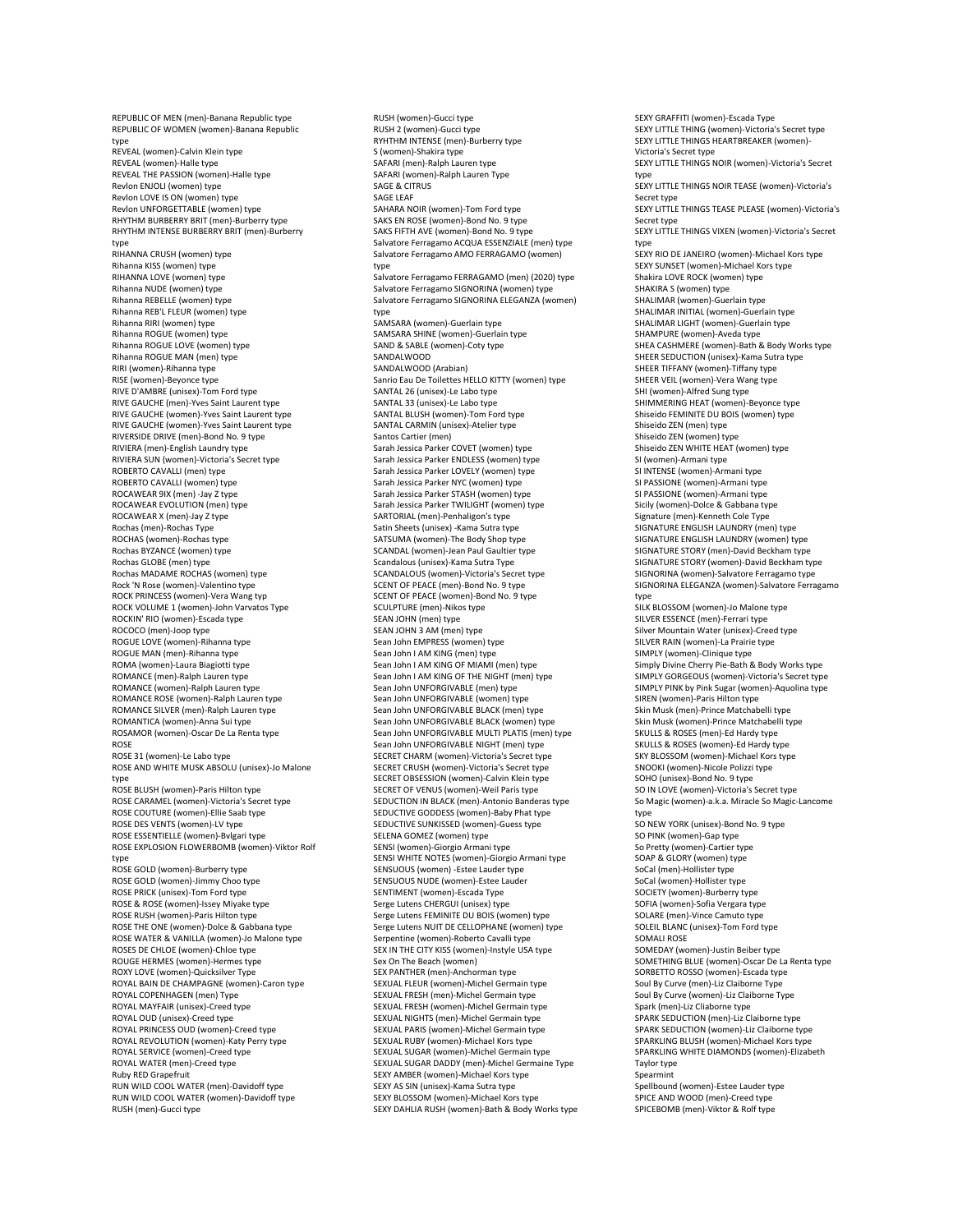SPICEBOMB EXTREME (men)-Viktor & Rolf type SPICEBOMB NIGHT VISION (men)-Viktor & Rolf type SPIRIT (men)-Antonio Banderas type SPIRIT (women)-Antonio Banderas type SPIRIT OF THE BRAVE (men)-Diesel type SPLENDID WOOD (unisex)-Yves Saint Laurent type Spring Flowers (women)-Creed type STAR USA (men)-John Varvatos type STARLIGHT SHIMMER (women)-Michael Kors type STASH (women)-Sarah Jessica Parker type STEEL (women)-Swiss Army type STEEL SUGAR (men)-Aquolina type Stella McCartney (women) Stella McCartney POP (women) type Stetson ALL AMERICAN (men) type Still (women)-Jennifer Lopez "J. Lo." Type STORIES DKNY (women)-Donna Karan type STRAIGHT TO HEAVEN (men)-Kilian type STRAWBERRIES & CHAMPAGNE (women)-Victoria's Secret type Strawberry STRONGER WITH YOU (men)-Armani type STYLE IN PLAY (men)-Lacoste type STYLE-LAUREN STYLE (women)-Ralph Lauren type SUBLIME VANILLE (men)-Creed type SUCCESS (men)-Donald Trump SUEDE (women)-Michael Kors type SUGAR (women)-a.k.a. Fresh Sugar-Fresh type SUGARFUL (women)-Michel Germain type SUGAR LEMON (women)-Fresh type SUMMER (men)-Burberry type SUMMER (men)-Jean Paul Gaultier type SUMMER (women) -Kenzo type SUMMER GRACE (women)-Philosophy type SUN DI GIOIA (women)-Armani type Sun Moon Stars (women)-Lagerfeld Type Sunflowers (women)-Elizabeth Arden type SUNG (women)-Alfred Sung type SUNKISSED GLOW (women)-J. Lo type SUNSET HEAT (men) -Escada type SUNSET HEAT (women)-Escada type SUPER PLAYBOY (men)-Playboy type SUPERIOR EGYPTIAN MUSK (unisex) type SUPERMODEL (women)-Victoria's Secret type SUPREME BOUQUET (unisex)-Yves Saint Laurent type Susan D. Owens CHILD (women) type SUTTON PLACE (unisex)-Bond No. 9 type Swarovski MISS AURA (women) type SWEET (women)-Lolita Lempicka type SWEET DAYDREAM (women)-Victoria's Secret type SWEET LIKE CANDY (women)-Ariana Grande type SWEET LIME AND CEDAR (unisex)-Jo Malone type SWEET ME (women)-Aquolina type Sweet Oriental Musk (women) Sweet Pea (Bath & Body Works type) SWEET TEMPTATION (women)-Victoria's Secret type SWISS ARMY (men)-Victorinox type SWISS ARMY STEEL (men) type SWISS ARMY UNLIMITED ENERGY (men) type TABAROME (men)-Creed type Tabu (women)-Dana type TAJ SUNSET (men)-Escada type TAM DAO (unisex)-Dipytique type TANGERINE LEMONGRASS TATIANA (women)-Diana Von Furstenberg type TAYLOR (women)-Taylor Swift type Taylor Swift WONDERSTRUCK (women) type TEASE (women)-Paris Hilton type TEASE FLOWER (women)-Victoria's Secret type TEASE HEARTBREAKER (women)-Victoria's Secret type TEASE PLEASE (women)-Victoria's Secret type TEASE REBEL (women)-Victoria's Secret type Ted Lapidus LAPIDUS (men) type TEINT DE NEIGE (unisex)-Lorenzo Villoresi type TENDER ROMANCE (women)-Ralph Lauren type TENDER TOUCH (women)-Burberry type TENDRE POISON (women)-Christian Dior type TENTATIONS (women)-Paloma Picasso type TERRA (men)-Vince Camuto type TERRE D'HERMES (men)-Hermes type TERRE D'HERMES INTENSE VETIVER (men)-Hermes type TEXAS (unisex)-Bond No. 9 type THALLIUM (men)-Yves De Sistelle type THAT MOMENT (women)-One Direction type THE BEAT (men)-Burberry type The Beat (women)-Burberry type The Body Shop CLEAN WARM COTTON (unisex) type

The Body Shop SATSUMA (unisex) type THE BRILLIANT GAME (men)-Davidoff type THE DREAMER (men)-Versace type THE ESSENCE (men)-Porsche Design type THE GAME (men)-Davidoff type THE GIRL (women)-Tommy Hilfiger type THE GOLDEN SECRET (men)-Antonio Banderas type THE NAUGHTY REMIX (women)-Britney Spears type THE ONE (men)-Dolce & Gabbana type THE ONE (women) -Dolce & Gabbana Type THE ONE DESIRE (women)-Dolce & Gabbana type THE ONE GENTLEMAN (men)-Dolce & Gabbana type THE ONE GREY (men)-Dolce & Gabbana type THE ONE LACE (women)-Dolce & Gabbana type THE ONE SPORT (men)-Dolce & Gabbana type THE ONLY ONE (women)-Dolce & Gabbana type THE PINKPRINT (women)-Nicki Minaj type THE SECRET (men)-Antonio Banderas type THE VERT & BIGARADE (unisex)-L'Occitane type THE VOICE OF THE SNAKE (women)-Gucci type Theirry Mugler A\*MEN PURE TONKA (men) type Thierry Mugler A\*MEN PURE COFFEE (men) type Thierry Mugler A\*MEN PURE HAVANE (men) type Thierry Mugler A\*MEN PURE MALT (men) type Thierry Mugler ALIEN (women) type Thierry Mugler ALIEN AQUA CHIC (women) type Thierry Mugler ALIEN FLORA FUTURA (women) type Thierry Mugler ALIEN MAN (men) type Thierry Mugler ALIEN MIRAGE (women) type Thierry Mugler ALIEN SUNESSENCE (women) type Thierry Mugler ANGEL (A\*MEN) PURE COFFEE (men) type Thierry Mugler ANGEL (A\*MEN) PURE HAVANE (men) type Thierry Mugler ANGEL (A\*MEN) PURE MALT (men) type Thierry Mugler ANGEL (A\*MEN) PURE TONKA (men) type Thierry Mugler ANGEL (AMEN) (men) type Thierry Mugler ANGEL (women) Type Thierry Mugler ANGEL AQUA CHIC (women) type Thierry Mugler ANGEL EAU CROISIERE (women) type Thierry Mugler ANGEL INNOCENT (women) type Thierry Mugler ANGEL LA ROSE (women) type Thierry Mugler ANGEL MUSE (women) type Thierry Mugler ANGEL MUSE (women) type Thierry Mugler ANGEL SUNESSENCE Ocean D'Argent (women) type Thierry Mugler ICE MAN (men) type Thierry Mugler INNOCENT ILLUSION (women) type Thierry Mugler WOMANITY (women) type TIFFANY & CO (women) (2017) type TIFFANY (men) type TIFFANY (women) type TIFFANY & LOVE (men)-Tiffany & Co. type TIFFANY & LOVE (women)-Tiffany & Co. type Tiffany PURE TIFFANY (women) Type Tiffany PURE TRUESTE (women) type Tiffany SHEER TIFFANY (women) type TIGER (men)-Ed Hardy type TIGRESS (w)-Faberge type TOASTED ALMOND TOASTED MARSHMALLOW TOBACCO (pipe) TOBACCO NUIT (unisex)-Atelier type TOBACCO OUD (unisex)-Tom Ford type TOBACCO OUD INTENSE (men)-Tom Ford type TOBACCO VANILLE (unisex)-Tom Ford type Tocca GIA (women) type TOM FORD (men) Type Tom Ford AMBER ABSOLUTE (unisex) type Tom Ford AZURE LIME (unisex) type Tom Ford BEAU DE JOUR (men) type Tom Ford BLACK ORCHID (women) type Tom Ford BOIS MAROCAIN (men) type Tom Ford BOIS ROUGE (unisex) type Tom Ford CAFE ROSE (women) type Tom Ford CHAMPACA ABSOLUTE (unisex) type Tom Ford COSTA AZZURRA (unisex) type Tom Ford COSTA AZZURRA ACQUA (unisex) type Tom Ford EXTREME (men) type Tom Ford EXTREME NOIR (Noir Extreme) (men) type Tom Ford F\*CKING FABULOUS (unisex) type Tom Ford FOUGERE PLATINE (unisex) type Tom Ford GREY VETIVER (men) type Tom Ford ITALIAN CYPRESS (unisex) type Tom Ford JASMIN ROUGE (women) type Tom Ford LAVENDER EXTREME (women) type

Tom Ford LONDON (unisex) type Tom Ford LOST CHERRY (unisex) type Tom Ford MANDARINO di AMALFI (unisex) type Tom Ford METALLIQUE (women) type Tom Ford MUSK PURE (women) type Tom Ford NEROLI PORTOFINO (unisex) type TOM FORD NOIR (men) type TOM FORD NOIR (women) type Tom Ford NOIR ANTHRACITE (unisex) type Tom Ford NOIR DE NOIR (unisex) type TOM FORD NOIR EXTREME (men) type Tom Ford OMBRE LEATHER (unisex) type Tom Ford ORCHID SOLEIL (women) type Tom Ford OUD FLEUR (unisex) type Tom Ford OUD MINERALE (unisex) type Tom Ford OUD WOOD (unisex) type Tom Ford PLUM JAPONAIS (women) type Tom Ford RIVE D'AMBRE (unisex) type Tom Ford ROSE PRICK (unisex) type Tom Ford SAHARA NOIR (women) type Tom Ford SANTAL BLUSH (women) type Tom Ford SOLEIL BLANC (unisex) type Tom Ford TOBACCO OUD (unisex) type Tom Ford TOBACCO VANILLE (unisex) type Tom Ford TUSCAN LEATHER (unisex) type Tom Ford VANILLE FATALE (unisex) type Tom Ford VELVET BERGAMOT (men) type Tom Ford VELVET ORCHID (women) type Tom Ford VERT D'ENCENS (unisex) type Tom Ford WHITE PATCHOULI (women) type Tom Ford WHITE SUEDE (women) type TOMMY BAHAMA (men) type TOMMY BAHAMA (women) type TOMMY BAHAMA MARITIME (men) type Tommy Bahama MARITIME DEEP BLUE (men) type Tommy Bahama MARITIME JOURNEY (men) type TOMMY GIRL (1996) (women)-Tommy Hilfiger type TOMMY GIRL (2015) (women)-Tommy Hilfiger type TOMMY GIRL 10 (women)-Tommy Hilfiger type TOMMY GIRL SUMMER (women)-Tommy Hilfiger type TOMMY HILFIGER (men) type Tommy Hilfiger BOLD (men) type Tommy Hilfiger DREAMING (women) type Tommy Hilfiger EAU DE PREP (men) type Tommy Hilfiger EAU DE PREP (women) type Tommy Hilfiger FREEDOM (men) type Tommy Hilfiger FREEDOM (women) type Tommy Hilfiger THE GIRL (women) type Tommy Hilfiger TOMMY GIRL (1996) (women) type Tommy Hilfiger TOMMY GIRL (2015) (women) type Tommy Hilfiger TOMMY GIRL 10 (women) type Tommy Hilfiger TOMMY GIRL SUMMER (women) type Tommy Hilfiger TOMMY JEANS (men) type Tommy Hilfiger TRUE STAR (men) type Tommy Hilfiger TRUE STAR (women) type TOMMY JEANS (men)-Tommy Hilfiger type TOMMY SUMMER (men)-Tommy Hilfiger type TONKA, ANGEL (A\*MEN) PURE (men) TOO TOO (women)-Betsey Johnson type TORY BURCH (women) type Tory Burch BEL AZUR (women) type Tory Burch JUST LIKE HEAVEN (women) type Tory Burch KNOCK ON WOOD (women) type Tory Burch LOVE RELENTLESSLY (women) type Tory Burch NUIT AZUR (women) type Touch (men)-Burberry type Touch (women)-Burberry type TOUCH OF PINK (women)-Lacoste type TOUCH OF SPRING (women)-Lacoste type Tova (women)-Tova Beverly Hills type TOY BOY (men)-Moschino type Tresor (women)-Lancome type TRESOR IN LOVE (women)-Lancome Type TRESOR LA NUIT (women)-Lancome type TRIBECA (unisex)-Bond No. 9 type Trina DIAMOND PRINCESS (women) type TRINI GIRL (women)-Nicki Minaj type Tropical Punch (women)-Escada type Trouble (women)-Boucheron type True Blood FORSAKEN (w) type TRUE REFLECTION (women)-Kim Kardashian type True Religion (men)-True Religion type TRUE RELIGION (women)-Kim Kardashian type True Religion (women)-True Religion type True Religion DRIFTER (men) type True Religion HIPPIE CHIC (women) type True Religion LOVE HOPE DENIM (women) type True Star (men)-Tommy Hilfiger type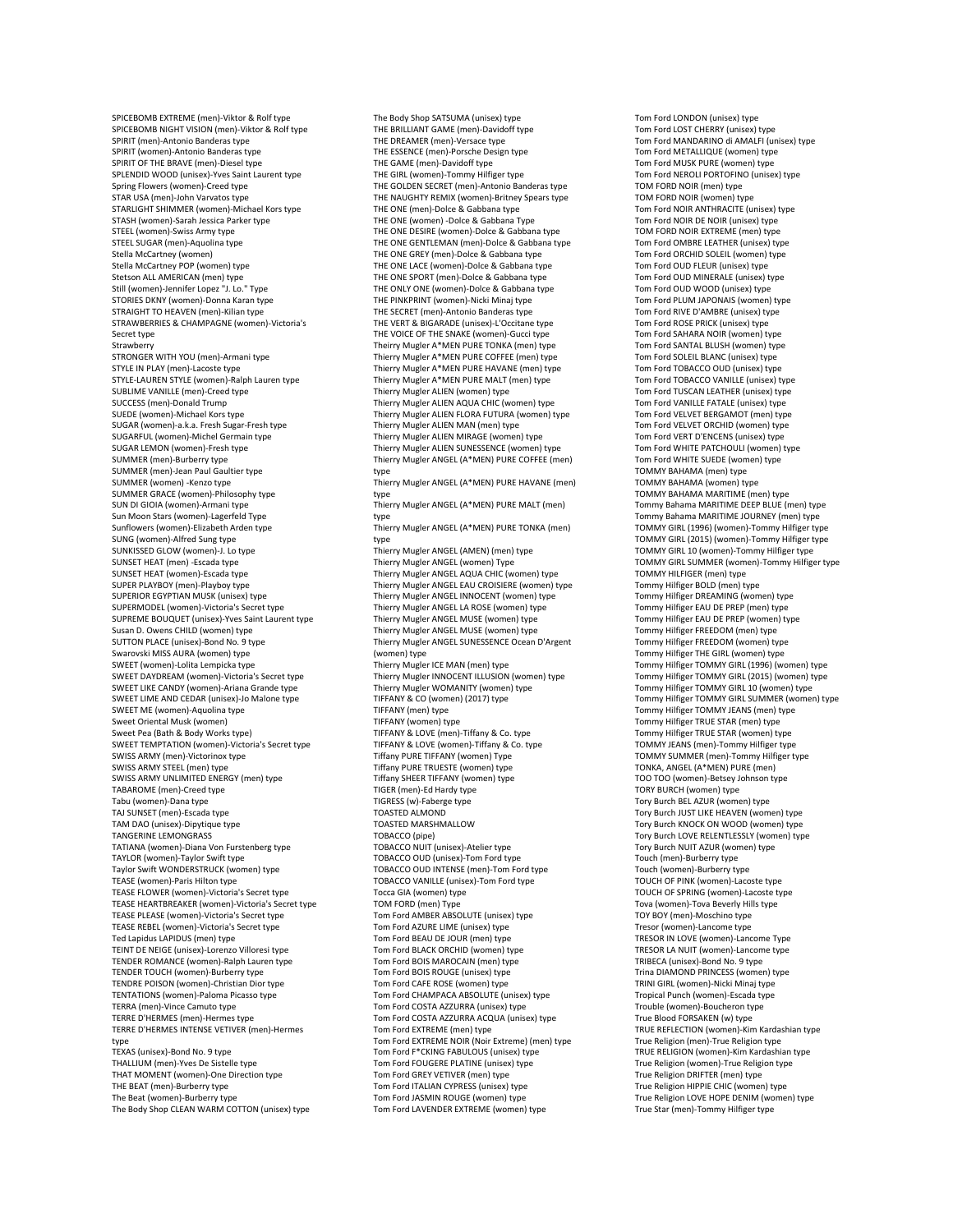True Star (women)-Tommy Hilfiger type Trueste (women)-Tiffany type TRULY LACE (women)-Coty type Truly Pink (women)-Vera Wang type Truth (women)-Calvin Klein type TRUTH OR DARE (women)-Cherry Bomb Killer type TRUTH OR DARE (women)-Madonna type TSAR (men)-Van Cleef & Arpels TUBEROSE ANGELICA (women)-Jo Malone type TUBEROSE GARDENIA (women)-Estee Lauder type TURBULENCES (women)-LV type TURQUOISE (women)-Michael Kors type TURQUOISE SUMMER (women)-Escada type TUSCAN BLOOD ORANGE (women)-Pacifica type TUSCAN LEATHER (unisex)-Tom Ford type TUSCANY (men)-Aramis Type TUSCANY PER DONNA (women)-Estee Lauder type TUSCANY PER UOMO FORTE (men)-Aramis type Tuvache OH DE LONDON (women) type TWILIGHT (women)-Sarah Jessica Parker type TWILIGHT SHIMMER (women)-Michael Kors type TWILIGHT WOODS (women)-Bath & Body Works type TWILLY D'HERMES (women)-Hermes type TWIN (women)-Loris Azzaro type ULTRA MALE (men)-J. Paul Gaultier type ULTRAVIOLET (women)-Paco Rabanne type UNBREAKABLE (women)-Khloe & Lamar type UNCONDITIONAL LOVE (women)-Philosophy type UNE FLEUR DE CHANEL (women)-Chanel type UNFORGETTABLE (women)-Revlon type UNFORGIVABLE (men)-Sean John type UNFORGIVABLE (women)-Sean John type UNFORGIVABLE BLACK (men)-Sean John type UNFORGIVABLE BLACK (women)-Sean John type UNFORGIVABLE MULTI PLATIU (men)-Sean John type UNFORGIVABLE NIGHT (men)-Sean John type UNINHIBITED (women) Cher type UN JARDIN SUR LA LAGUNE (unisex)-Hermes type UNLIMITED (men)-Axe type UNTOLD ABSOLU (women)-Elizabeth Arden type UOMO (men)-Ermenegildo Zegna type UOMO (men)-Salvatore Ferragamo type UOMO (men)-Valentino type UR (men)-Usher type UR (women)-Usher Type URBAN HERO (men)-Jimmy Choo type USHER (men) type USHER (women) type Usher FEMME BY USHER (women) type Usher HOMME BY USHER (men) type Usher UR (men) type Usher UR (women) type Usher V.I.P. (men) Type V (women)-Valentino type V.I.P. (men)-Playboy type V.I.P. (men)-Playboy type V.I.P. (men)-Usher Type Valentino DONNA BORN IN ROMA (women) type Valentino ROCK 'N ROSE (women) type VALENTINO UOMO (men) type Valentino V (women) type Van Cleef & Arpels ZANZIBAR (men) type Van Cleef and Arpels FIRST (women) type Van Cleef and Arpels TSAR (men) type VANILLA & ANISE (women)-Jo Malone type VANILLA EXTRACT Vanilla Fields (women)-Coty type VANILLA LACE (women)-Victoria's Secret type VANILLA LOVE (women)-Jimmy Choo type Vanilla Musk (women) -Coty type Vanilla Oak-Yankee Candle type VANILLARY (women)-Lush type VANILLE & NARCISSE (women)-L'Occitane type VANILLE 44 (women)-Le Labo type VANILLE FATALE (unisex)-Tom Ford type VANITAS (women)-Versace type VARVATOS (men) type Varvatos ARTISAN (men) type Varvatos ARTISAN ACQUA (men) type Varvatos ARTISAN BLUE (men) type Varvatos ARTISAN PURE (men) type Varvatos DARK REBEL (men) type Varvatos OUD (men) type Varvatos ROCK VOLUME 1 (women) type Varvatos STAR USA (men) type Varvatos VARVATOS VINTAGE (men) type VELVET BERGAMOT (men)-Dolce & Gabbana type

VELVET EXOTIC LEATHER (unisex)-Dolce & Gabbana type VELVET LOVE (women)-Dolce & Gabbana type VELVET ORCHID (women)-Tom Ford type VELVET PATCHOULI (unisex) type VELVET ROSE & OUD (unisex)-Jo Malone type VELVET ROSE (women)-Dolce & Gabbana type VELVET ROUGE (women)-Jason Wu type VELVET SUGAR (women)-Bath & Body Works type VELVET TENDER OUD (unisex)-Dolce & Gabbana type VENETIAN BERGAMOT (unisex)-Tom Ford type VENEZIA (women)-Laura Biagiotti type VERA WANG (men) type VERA WANG (women) type Vera Wang BE JEWELED (women) type VERA WANG BOUQUET (women) Type Vera Wang GLAM PRINCESS (women) type Vera Wang LOOK (women) type Vera Wang LOVESTRUCK (women) Type Vera Wang LOVESTRUCK FLORAL RUSH (women) type Vera Wang PREPPY PRINCESS (women) type VERA WANG PRINCESS (women) type Vera Wang PRINCESS NIGHT (women) type Vera Wang PRINCESS NOIR (women) type Vera Wang ROCK PRINCESS (women) type Vera Wang SHEER VEIL (women) type Vera Wang TRULY PINK (women) type VERSACE (men) Type VERSACE (women) type Versace BLACK JEANS (men) type Versace BLONDE(women) type Versace BLUE JEANS (men) type Versace BRIGHT CRYSTAL (women) type Versace CRYSTAL NOIR (women) type Versace DYLAN BLUE (men) type Versace DYLAN BLUE (women) type Versace EROS (men) type Versace EROS FLAME (men) type Versace EROS POUR FEMME (women) type Versace GREEN JEANS (men) type Versace JEANS COUTURE (women) type VERSACE MAN EAU FRAICHE (men) type Versace OUD ORIENTAL (women) type VERSACE POUR HOMME (men) (2008) type Versace RED JEANS (women) type VERSACE SIGNATURE (men) type VERSACE SIGNATURE (women) type Versace THE DREAMER (men) type Versace VANITAS (women) type Versace VERSENSE (women) type Versace VERSUS (women) type Versace WHITE JEANS (women) type Versace YELLOW DIAMONDS (women) type Versace YELLOW JEANS (women) type VERT & BIGARADE (unisex)-L'Occitane type VERT D'ENCENS (unisex)-Tom Ford type VERTICAL (men) -Victoria's Secret type VERY HOLLYWOOD (women)-Michael Kors type Very Irresistible (men)-Givenchy type Very Irresistible (women)-Givenchy type VERY PRETTY (women)-Michael Kors type VERY SEXUAL (women)-Michel Germain type VERY SEXUAL POUR HOMME (men)-Michel Germain type Very Sexy (men)-Victoria's Secret type VERY SEXY (women)-Victoria's Secret Type VERY SEXY NOW (women)-Victoria's Secret type VERY SEXY PLATINUM (men)-Victoria's Secret type VERY SEXY TEMPTATION (women)-Victoria's Secret type VERY SEXY TOUCH (women)-Victoria's Secret type VETIVER (men)-Guerlain type VETIVER (ORIGINAL, 2004) (men)-Creed type VETIVER 46 (unisex)-Le Labo type VETIVER BLEU EAU DE CARTIER (unisex)-Cartier type VETIVER FATAL (men)-Atelier type Vetiver Frozen (men)-Guerlain type VETIVER & GOLDEN VANILLA (unisex)-Jo Malone type Vetyver (men)-Lanvin type VICTORIA (women) (1989)-Victoria's Secret type VICTORIA (women) (2013)-Victoria's Secret type Victoria Beckham INTIMATELY (women) type VICTORIAN ROSE Victoria's Secret AMBER ROMANCE (women) type Victoria's Secret ANGELS ONLY (women) type Victoria's Secret BASIC INSTINCT (women) type Victoria's Secret BEACH ANGEL SUMMER (women) type

Victoria's Secret BODY (women) type Victoria's Secret BOMBSHELL (women) type Victoria's Secret BOMBSHELL DIAMONDS (women) type Victoria's Secret BOMBSHELL IN LOVE (women) type Victoria's Secret BOMBSHELL NIGHTS (women) type Victoria's Secret BOMBSHELL PARADISE (women) type Victoria's Secret BOMBSHELL PINK DIAMOND (women) type Victoria's Secret BOMBSHELL SEDUCTION (women) type Victoria's Secret BOMBSHELL SUMMER (women) type Victoria's Secret BOMBSHELL WILD FLOWER (women) type Victoria's Secret BOMBSHELLS IN BLOOM (women) type Victoria's Secret BREATHLESS (women) type Victoria's Secret DREAM ANGELS DESIRE (women) type<br>Victoria's Secret DREAM ANGELS DIVINE (women) Type Victoria's Secret DREAM ANGELS HALO (women) type Victoria's Secret DREAM ANGELS HEAVENLY (women) type Victoria's Secret DREAM ANGELS HEAVENLY FLOWER (women) type Victoria's Secret DREAMY VANILLA (women) type Victoria's Secret EAU SO PARTY (women) type Victoria's Secret EAU SO SEXY (women) type Victoria's Secret EXOTIC EMBRACE (women) type Victoria's Secret FEARLESS (women) type Victoria's Secret FORBIDDEN (women) type Victoria's Secret FORBIDDEN FANTASY type Victoria's Secret FOREVER ROMANCE (women) type Victoria's Secret FOREVER SEXY (women) type Victoria's Secret GORGEOUS (women) type Victoria's Secret HARDCORE ROSE (women) type Victoria's Secret HEAVENLY SHINE (women) type Victoria's Secret INCREDIBLE (women) type Victoria's Secret INCREDIBLE DARING (women) type VICTORIA'S SECRET INTENSE (women) type Victoria's Secret JUST A KISS (women) type Victoria's Secret LOST IN FANTASY (women) type Victoria's Secret LOVE (women) type Victoria's Secret LOVE IS HEAVENLY (women) type Victoria's Secret LOVE ME MORE (women) type Victoria's Secret LOVE PINK (women) type Victoria's Secret LOVE ROCKS (women) type Victoria's Secret LOVE SPELL (women) type Victoria's Secret LOVE STAR (women) type Victoria's Secret NIGHT (women) type Victoria's Secret PARIS (women) type Victoria's Secret PASSIONATE KISSES (women) type Victoria's Secret PEAR GLACE (women) type Victoria's Secret PINK (women) type Victoria's Secret PINK FRESH AND CLEAN (women) type Victoria's Secret PURE SEDUCTION (women) type Victoria's Secret RIVIERA SUN (women) type Victoria's Secret ROSE CARAMEL (women) type Victoria's Secret SCANDALOUS (women) type Victoria's Secret SECRET CRUSH (women) type Victoria's Secret SEXY LITTLE THING (women) type Victoria's Secret SEXY LITTLE THINGS NOIR (women) type Victoria's Secret SEXY LITTLE THINGS NOIR TEASE (women) type Victoria's Secret SEXY LITTLE THINGS TEASE PLEASE (women) type Victoria's Secret SEXY LITTLE THINGS VIXEN (women) type Victoria's Secret SIMPLY GORGEOUS (women) type Victoria's Secret SO IN LOVE (women) type Victoria's Secret STRAWBERRIES & CHAMPAGNE (women) type Victoria's Secret SUPERMODEL (women) type Victoria's Secret SWEET DAYDREAM (women) type Victoria's Secret SWEET DAYDREAM (women) type Victoria's Secret SWEET TEMPTATION (women) type Victoria's Secret TEASE FLOWER (women) type Victoria's Secret TEASE HEARTBREAKER (women) type Victoria's Secret TEASE PLEASE (women) type Victoria's Secret TEASE REBEL (women) type Victoria's Secret VERTICAL (men) type Victoria's Secret VERY SEXY (men) type Victoria's Secret VERY SEXY (women) type Victoria's Secret VERY SEXY NOW (women) type Victoria's Secret VERY SEXY PLATINUM (men) type